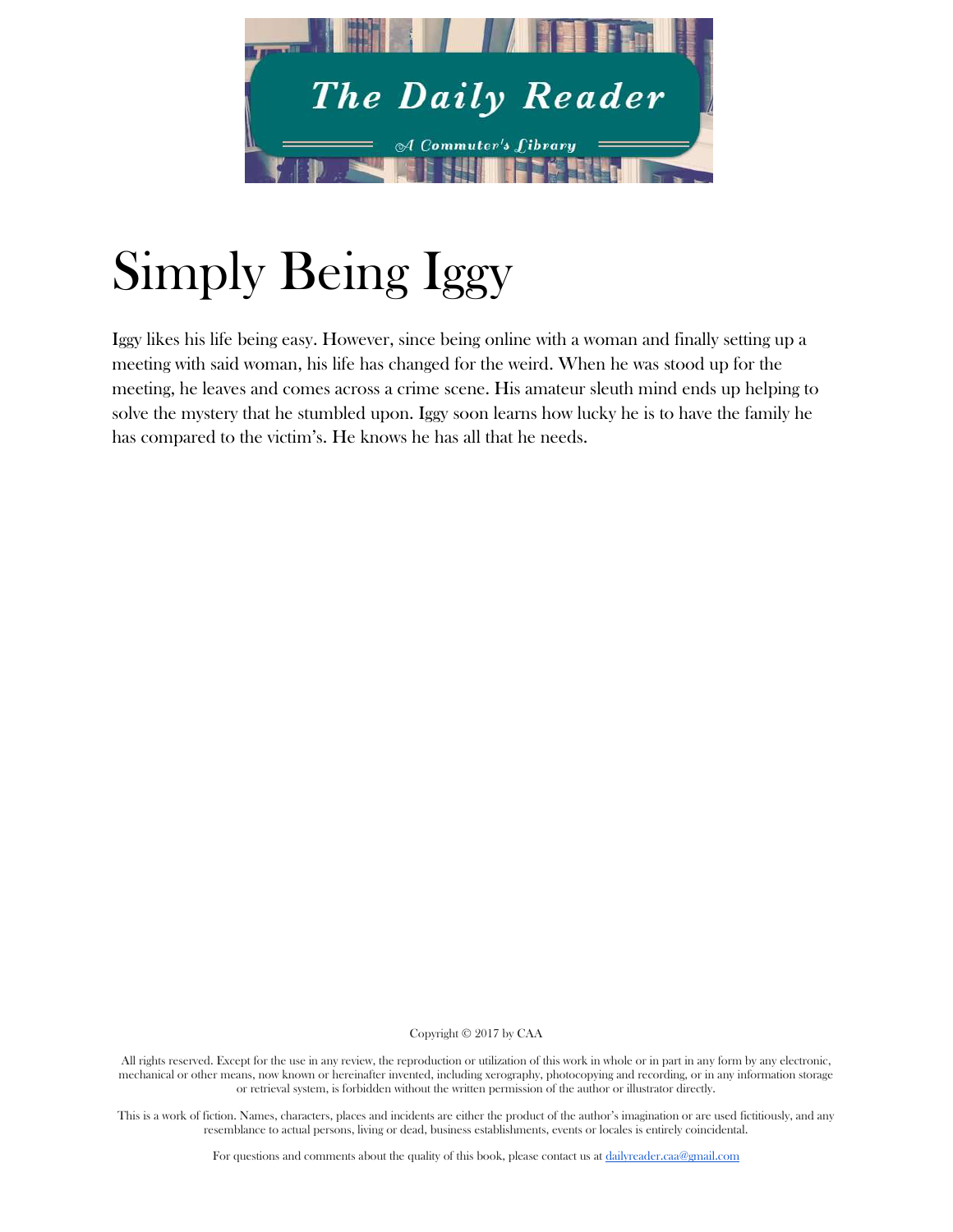Iggy is a simple man, never wanting much, never needing much either. He likes to live within his means and save for a rainy day or for something special that may come down the way. It is because he knew how to save that he bought his own car by the time he was leaving for college. It is also how he lost his wife. She wanted a man with drive and ambition. Iggy has always done well financially, he is no slouch in his field but she always seemed to want more material things than he was interested in. She demanded more than he could give her in many ways. His two children appear to be more like him than her so she willingly left them behind for higher ground and greener pastures. Those were her exact words when she ran out on them. It didn't take long for her to find a man who could give her the lifestyle she wanted.

Lately his daughters, now 10 and 14 have been telling him he should start dating already. They even decided to help him fill out his profile for an online dating service. His older daughter helped him answer some of the questions the women who reached out to him asked of him. She says he deserves only the best and nothing else will do.

His first wife he married right out of college, now at the age of 37, he feels young enough to still be able to start anew and his children have been encouraging him of that fact as well. Tonight he is supposed to meet someone at the café by the park. It is an hour passed that time already, he is beginning to think she saw him from the window already and left quietly. He sends a text to his daughter to let her know what is going on. She tells him that it is her loss but also that she heard there is a 45 minute backup on highway three and since they don't know where each other lives she could be coming from that direction. They agreed on him waiting another half an hour before he leaves the café.

# Which is exactly what he did. He sent a quick message to this mystery woman, 'I waited until 8:30. I hope you're ok. If you want to try again, you know how to find me.'

Now he is walking through the park to get home faster. Since he didn't eat dinner, he decides to stop by a street vendor to get a stuffed meat sandwich and heads towards the walking bridge over the creek, it is always a nice place to sit at night. He wants to gather his head before going home.

When he gets to the bridge, he sees two dogs both on their hind legs with their front paws on the edge of the bridge, trying to look over it. They keep barking and jumping. Reluctantly, Iggy walks over to see what has them so upset. He looks over the edge of the bridge and sees a woman lying there face up, her head on a rock, her body in the wet soggy grass and her legs in the water. This doesn't look like an accident. Quickly, he dials for the police, the dogs have calmed down and he looks to see why. They have found his dinner and are busily sharing it.

Copyright © 2017 by (CAA

All rights reserved. Except for the use in any review, the reproduction or utilization of this work in whole or in part in any form by any electronic, mechanical or other means, now known or hereinafter invented, including xerography, photocopying and recording, or in any information storage or retrieval system, is forbidden without the written permission of the author or illustrator directly.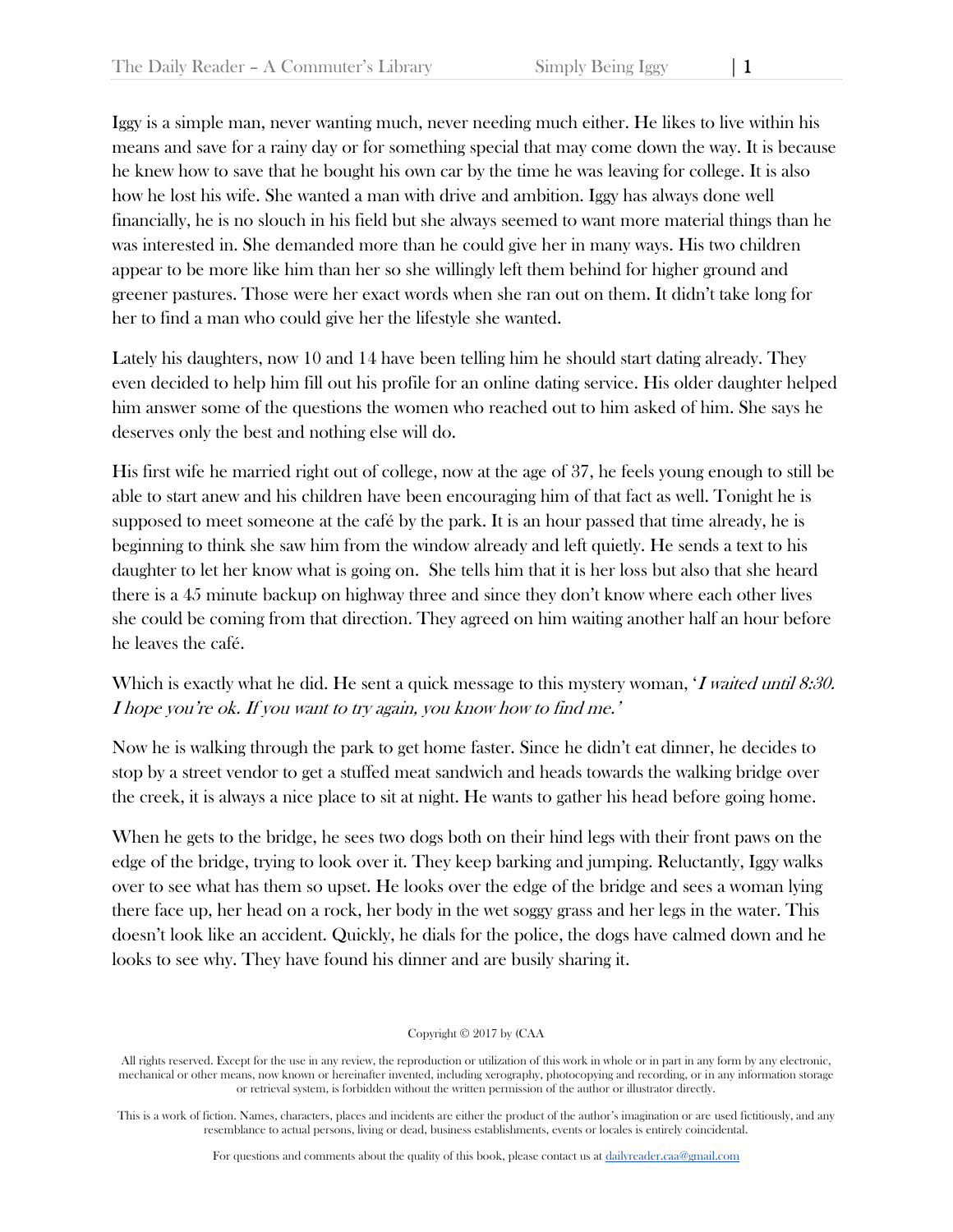Iggy sits down and waits. He calls his daughter so she won't worry about him being later than he said he would be. She tells him they are good and watching one of their favorite comedy movies. When the police come they get his statement. He shows them his receipts for dinner and the drinks he bought at the café while waiting for a date. He even supplied them with the name of the waiter who was there with him. He looks at the woman one more time before he leaves, she is a beautiful woman; someone is definitely going to be devastated tonight. Finally, Iggy receives permission to leave.

 $\sim$   $\sim$   $\sim$ 

Cassandra can't believe her luck. She went on this website to meet someone who is specifically not in her social circle. She is tired of the men looking for a pretty face and a nice figure to make them look good. Tired of the men who always ask about her portfolio and how they will take over all the money issues so she won't have to worry about such 'difficult' things. Cassandra has a Master's degree in business and finance and they still see her as a simpleton whose daddy gave her a job in name only. They all believe she is incapable of having her own thoughts and ideas. Little do they know her father runs everything by her before making any deals with anyone anymore. Sure they have their disagreements on it but they usually come to a compromise that they both like and they usually win together too. They make a great team. She is the one who saw how his accountant wasn't being truthful too. Since then coupled with the fact that she saved him thousands on another deal, she and her father work together all the time now.

The only problem she has with her father lately is his desire for her to get married to the 'right' people. Only his version of right and hers aren't quite the same. Cassandra wants a down to earth guy who will love his children and not think of them as deductions or liabilities.

In order to do this, she signed up on a website that lets you talk to people easily, no true identity given. No one can look you up or check you out anywhere on the internet because they don't know the real you unless you want to tell them. No one will know she is considered to be in high society. She is the same as anyone else on the site, regular people. Someone who works for her found her own husband through this site. Cassandra has met, the new husband, he is the kind of normal guy she is looking for, kind and generous with his heart and his money.

Tonight she is supposed to meet up with a man at a café. She is not sure how to dress though, so she calls the woman she works with. "Deb, it's me Cassandra." She says softly on the phone.

"Is everything ok? Is there a problem? I can ask Joe if I can get away hold on." Deb says.

Copyright © 2017 by (CAA "No!" Cassandra yells into the phone, "Sorry, no problem at work. Um, well, this is kind of funny to say but ever since you met Joe I've been kind of jealous. So, I went on the site you always talked

All rights reserved. Except for the use in any review, the reproduction or utilization of this work in whole or in part in any form by any electronic, mechanical or other means, now known or hereinafter invented, including xerography, photocopying and recording, or in any information storage or retrieval system, is forbidden without the written permission of the author or illustrator directly.

This is a work of fiction. Names, characters, places and incidents are either the product of the author's imagination or are used fictitiously, and any resemblance to actual persons, living or dead, business establishments, events or locales is entirely coincidental.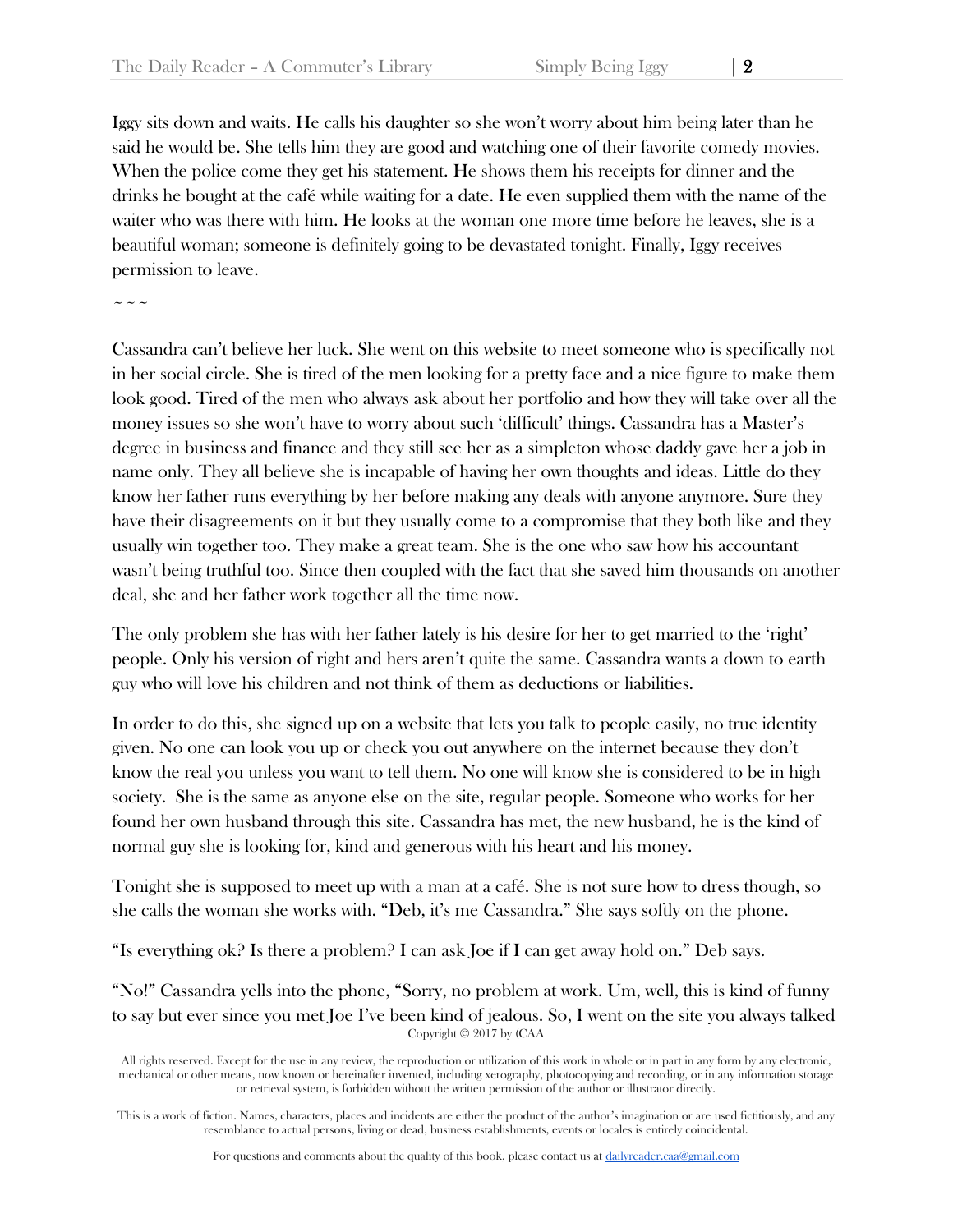about. I'm finally going to meet the guy tonight, but I don't know how to dress. All I have is business suits or high end gala dresses. Oh, I'm not cut out for this." She sits down on her bed.

Deb is still holding her breath. Jealous of her? Cassandra, the socialite of all socialites, in the paper anyway, is calling her for advice. Well, I'll be. She says to herself. I always knew she wasn't what everyone said. "Do you by any chance have a simple black skirt? Or even jeans?" she asks.

"Oh, yes, I have the one from the company picnic, remember? You said I looked too cool to be at a picnic." Cassandra remembers now.

"Ha, I did say that didn't I. Yes, that is the perfect outfit though. It was too much for a picnic but it will be perfect for tonight. So tell me about him." Deb says

Cassandra describes the man she has been talking to for the past couple of months, she tells her all about what she knows, how he seems to be so kind. How he has two girls of his own already and has been raising them himself. She explained how she and he easily have a chat session that lasts over an hour each night now.

"Oh Cassandra, I'm so happy for you. You'll have to sneak a picture of him and send it to me. Are you nervous?" she asks.

"Scared to death. I can crush any man I've ever met or been introduced to at any affair or gala I've gone to but I've never been so open with someone before. I guess the anonymity of it all makes it easier to talk to someone. What if he recognizes me and hates me?" she asks.

"What if he doesn't know you at all? Will that hurt?" Deb asks.

"I never thought of that, I don't know. I think I'll be happier with not being recognized. I'm barely wearing any makeup. I don't want to stand out. Hold on." Cassandra takes a picture of herself now that she is dressed and sends it to Deb. "What do you think?" she asks.

"Think? I love it. You should dress like that more often. You look very approachable. I love you hair down like that. Cassandra, when you go out on these kinds of dates, you always have to have an escape plan." Deb says.

"I do?" she asks.

"Ok, here we go. If the date goes well, but you don't want him to know where you live yet, give him the address of the hotel we use for business. He will get the hint easily that you don't want him to know where you live yet. Or worst case scenario, if it goes bad, you have a safe place to be and you can call me. I'll come pick you up. How does that sound?" Deb asks.

Copyright © 2017 by (CAA

All rights reserved. Except for the use in any review, the reproduction or utilization of this work in whole or in part in any form by any electronic, mechanical or other means, now known or hereinafter invented, including xerography, photocopying and recording, or in any information storage or retrieval system, is forbidden without the written permission of the author or illustrator directly.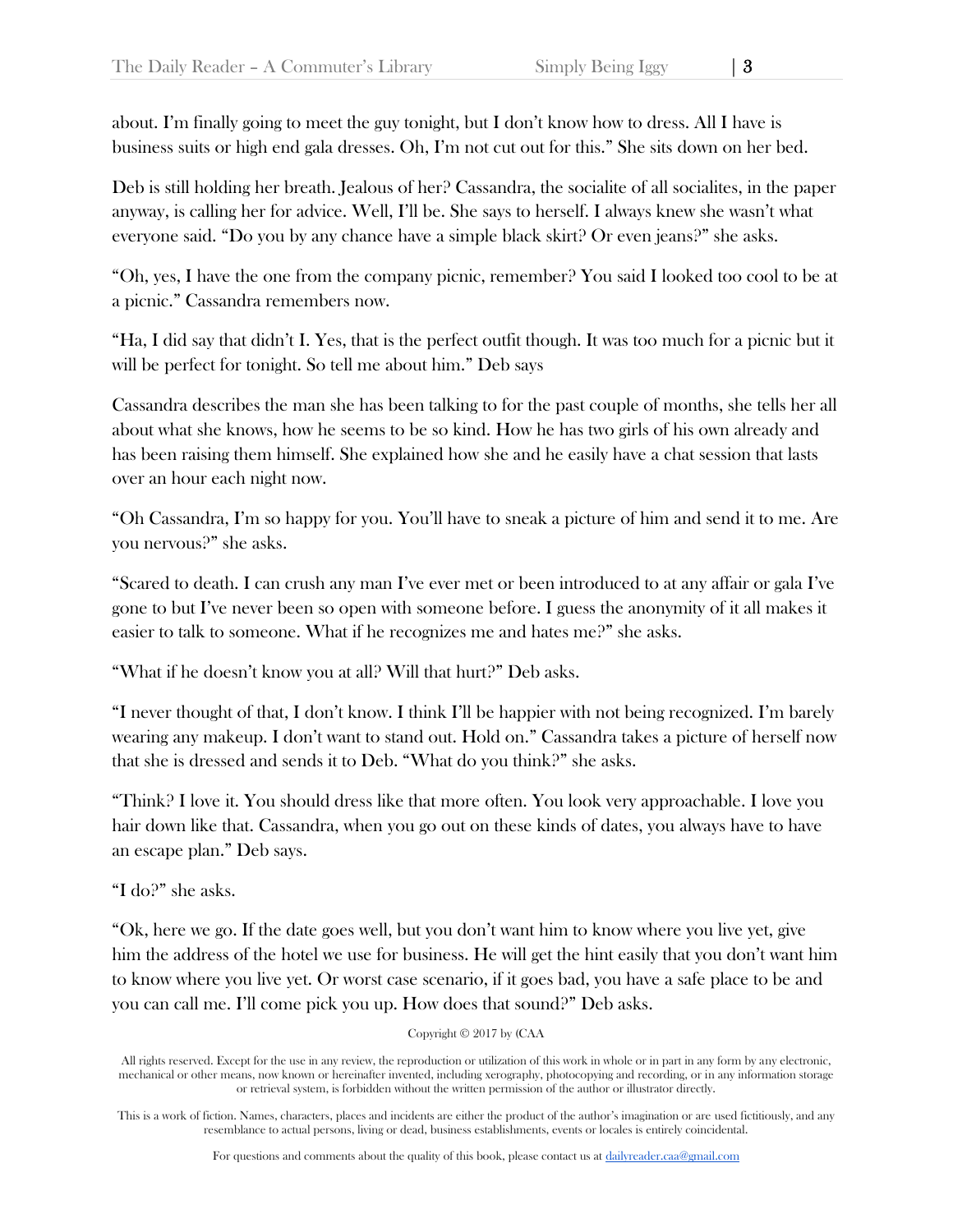"Well, that sounds rather logical. Ok. I'll call you in the morning to let you know how things went. Wish me luck." Cassandra says.

"Have fun." Deb says. She runs to tell Joe what happened. She can't believe that Cassandra chose her to confide in, she is sure Cassandra's family knows nothing of this.

Cassandra never realized how important it is to have friends, tonight she knows. Deb didn't talk to her like she does at work, she spoke to her with caring, like a true friend. If nothing comes of this evening with this man, she at least knows now she has a real friend. A friend, she repeats to herself and smiles.

 $\sim\sim\sim$ 

When the officers get there and start looking around, one of them gets a closer look at the victim. "Hey Fred! This is Cassandra Wiggs, look."

"Oh no. Don't move a muscle, call the boss. Really, not one hair to be moved and if you take a picture I'll personally make sure you are dismissed." Fred says sternly to his newest partner.

With a big name like Wiggs, they don't want any mistakes, and they don't want the press showing up either. They proceed to scour the area for clues and do it with the usual care and then some for the victim.

When the police commissioner himself as well as the head of the crime lab shows up, they are happy they called. Fred and his partner take a step back and relay all they know, which isn't much. They hand over the information on the man who called it in.

"Why did you let him leave?" the Commissioner asks annoyed.

"We had someone run quickly to all the places he said he was at. Alibi checks out already, poor sap was stood up at the café and was crossing the park to go home. Very cooperative. He held on to the stray dogs too. Said they weren't his so we called animal control. They're in the bus over there." Fred points to the animal control van on the street nearby.

"Ok, everything checks here. Time of death seems to be while he was in the café. But things change all the time. Not sure why she'd be over here. No big social events tonight and the nearest place for her group of people to visit is at least eight or so blocks away" the Commissioner says to no one in particular.

## Copyright © 2017 by (CAA

All rights reserved. Except for the use in any review, the reproduction or utilization of this work in whole or in part in any form by any electronic, mechanical or other means, now known or hereinafter invented, including xerography, photocopying and recording, or in any information storage or retrieval system, is forbidden without the written permission of the author or illustrator directly.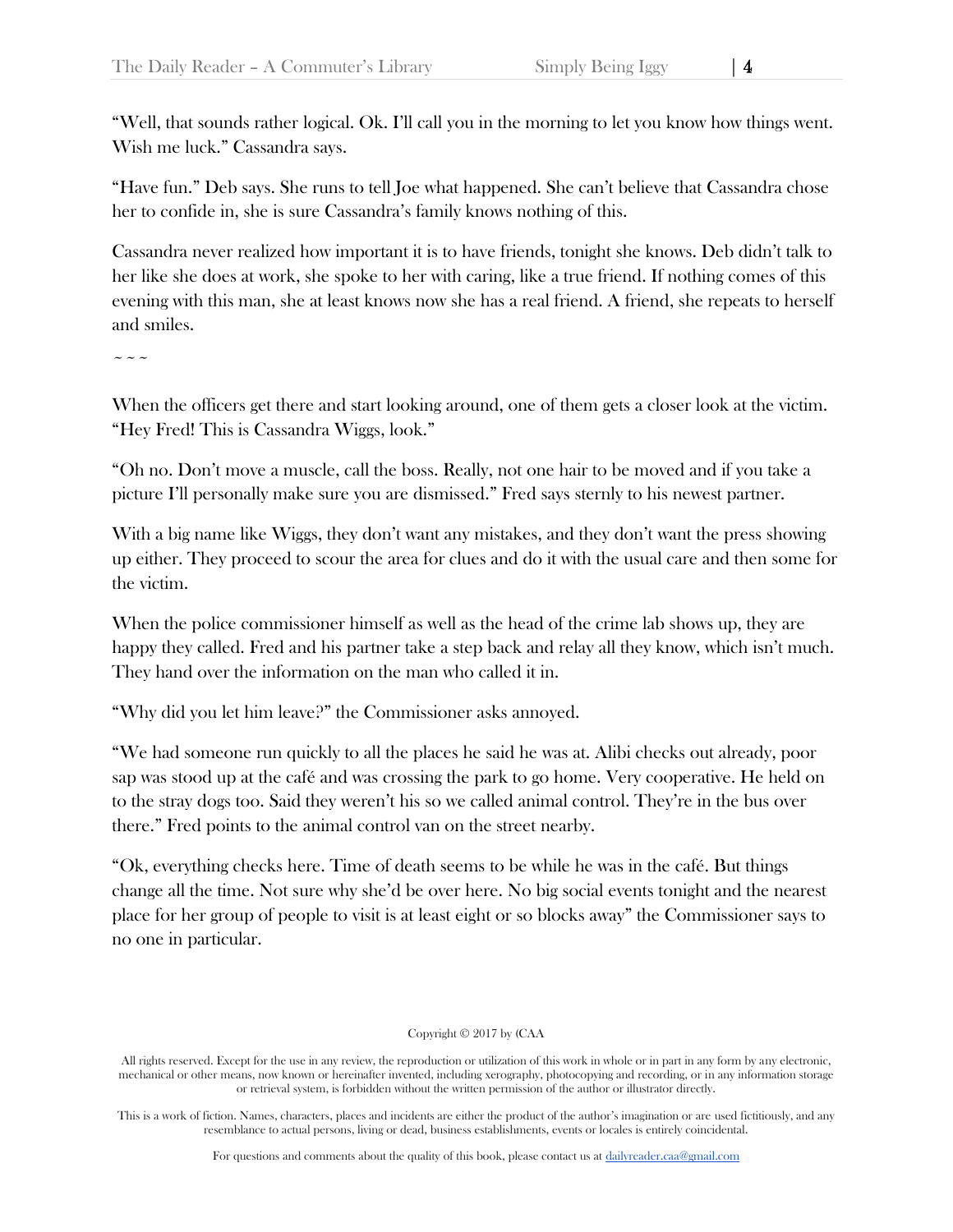"Just an observation sir, but her outfit doesn't look like anything you'd wear to a swanky place. Something tells me she was meeting some less fancy person or people. But I'm only guessing." Fred says.

Her body is already on the gurney from the coroner's office. "Good point Fred. Take her in we'll go notify the family. They won't be happy I'm showing up at their door at 10:30 at night unannounced, that is for sure." He grumbles to himself. He turns back to the officers.

"Fred, you come with me your partner can start the paperwork. The rest of you had better scour this place like you've never done before. I don't care if you get down on your knees and pick up each leaf on the ground. Find something!" he looks around at all the people there from the crime lab as well as the uniformed officers.

Pulling up to the house, the Commissioner takes a deep breath before getting out of the car. He has had his run in with Mr. Wiggs before and they've always been explosive. This part of his job is never easy. Last week he had to inform a young mother that her son was hit by a car, she couldn't decide if she was overwhelmed by the news or by the fact that he came himself to tell her. She told him flat out that she assumed he was reserved for only those that can afford to pay higher taxes. He responded by saying, "Your son is a citizen as all the rest are." It nearly broke his heart to see her cry, he held her against himself personally. It was a hard night for all of them. He is still haunted by the look on the dead boy's face. He never knew what hit him. Dumb drunk driver.

He nods to Fred and Fred knocks on the door, waits a moment and knocks again then steps back and they wait. Mr. Wiggs himself opens the door looking pensive at the Commissioner and then at Fred and back at the Commissioner. "Is she with you?" he asks quietly.

"Is who with me? The Commissioner asks.

"Cassandra. I went to tell her something a few minutes ago and she wasn't in her room, not answering her phone either." For the first time the reality of who is in front of him sinks in. Mr. Wiggs crumbles to the ground before either man can catch him. He shakes his head no, "We had a fight over some business today. She said I had to learn to trust her more. I checked her angle, took me all day. She was right. I taught her well. Damn if I didn't trust her fully yet. I'm such a fool. She has always been right, always you hear me?" he looks back at them. "Where is she?"

The Commissioner squats down near Mr. Wiggs to look him in the eye. "We need you to come down and identify the body. I'm sorry, she was found by a good semaritan in Brighton's Park." He says.

Copyright © 2017 by (CAA

All rights reserved. Except for the use in any review, the reproduction or utilization of this work in whole or in part in any form by any electronic, mechanical or other means, now known or hereinafter invented, including xerography, photocopying and recording, or in any information storage or retrieval system, is forbidden without the written permission of the author or illustrator directly.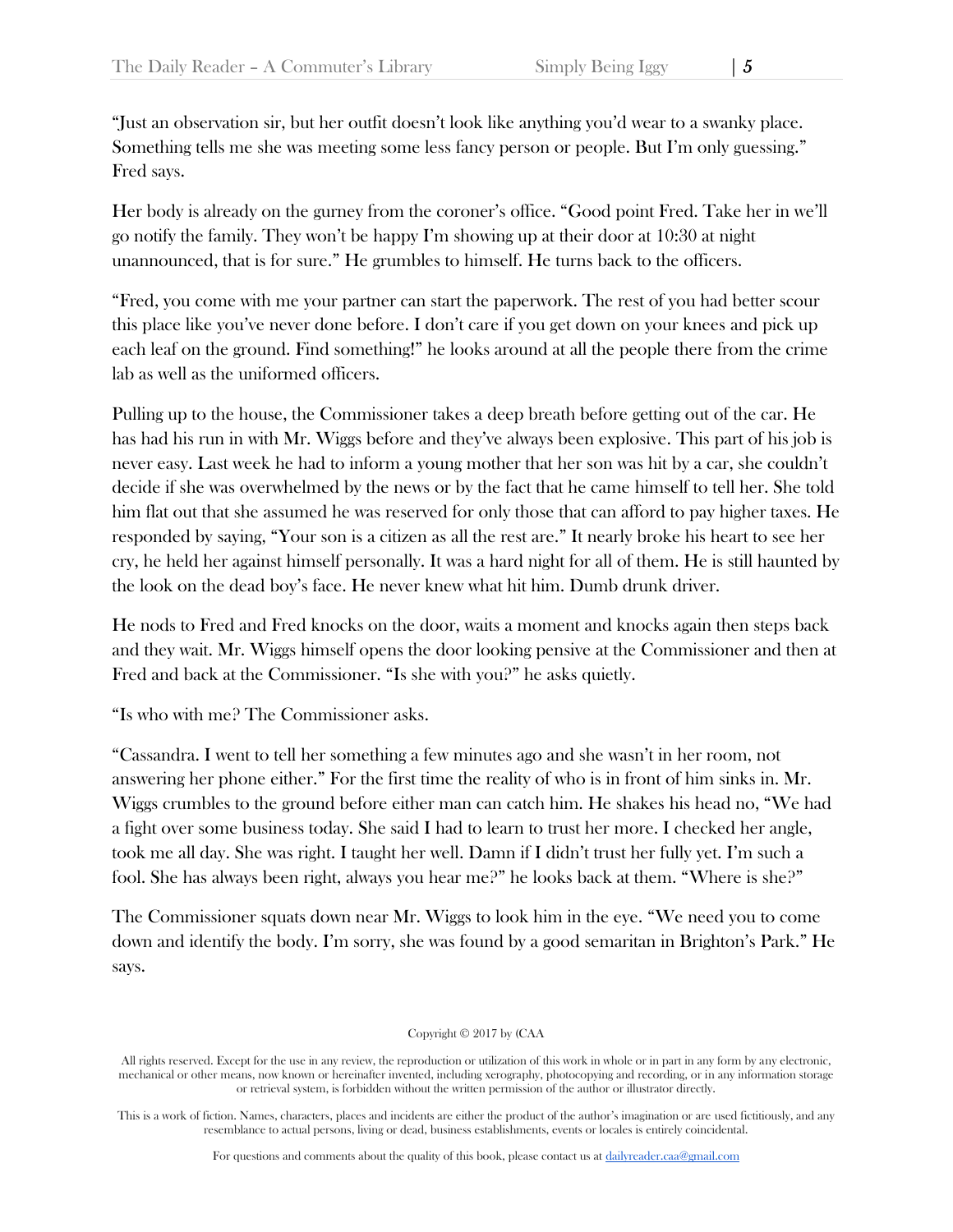Mr. Wiggs looks him in the eye. He looks over his shoulder up the stairs and shakes his head again. The Commissioner takes that to mean not to speak loudly, that he doesn't want the family to hear this yet. He helps the man up now.

"I should be screaming at you. Crying, something. But right now I'm not afraid to admit, I'm numb Eugene, completely numb." Mr. Wiggs says quietly.

"I hate this part of my job." The Commissioner responds.

"I know. We've yelled at each other before, had some pretty heated arguments as I recall but that is why I respect you Eugene. You don't take my crap at face value. You fight me, you tell me I'm wrong and I'm man enough to back away when I see you're right. Come let's go before it gets out to the press, things like this always do." He starts to walk out towards the Commissioner's car. They follow him quietly.

"It never gets out by my people, I'd fire them on the spot and they all know it." Eugene says.

"No, its not yours. It's mine. I'm sure of it. Can't seem to find out who though, making me crazy these last few months. I can't take a piss without someone knowing what color it is. Maybe that no good son in law of mine is behind all of this. He loves the spotlight. Always volunteers to handle the press for me." He turns to Fred, "Mind if I sit in the front with Eugene?" he asks Fred.

"No sir. Sorry for your loss. If you need someone to guard the body tonight, I'll volunteer. My shift ended an hour ago." Fred responds kindly

"You see that Eugene? My people would never volunteer for something unless they thought there was a payout for them somewhere. But then it's not volunteering then is it? You've got good people Eugene. Damn old fool that I am. Do I let people walk on me?" he asks looking at Eugene. Mr. Wiggs thinks long and hard about who could be behind all of this? His wife? His younger son? No he doesn't care enough about the family to try and he loves Cassandra the best of all. "Eugene, I meant what I said, get someone to trace my son in law's night and for the next couple of days can you have him followed? Watched? Get your best. I'm sure he is involved in something, if not this, it is something else I should know about. I think he pays people in the press. Feeds them tidbits of info about our whereabouts. Head to toe search him if you can justify it." Now this is the voice Eugene is used to hearing.

"Fred, its times like these we are on a first name basis. Call in to your supervisor and tell him to get the beaver out, he'll know what it means.

"Yes sir." Fred says.

Copyright © 2017 by (CAA

All rights reserved. Except for the use in any review, the reproduction or utilization of this work in whole or in part in any form by any electronic, mechanical or other means, now known or hereinafter invented, including xerography, photocopying and recording, or in any information storage or retrieval system, is forbidden without the written permission of the author or illustrator directly.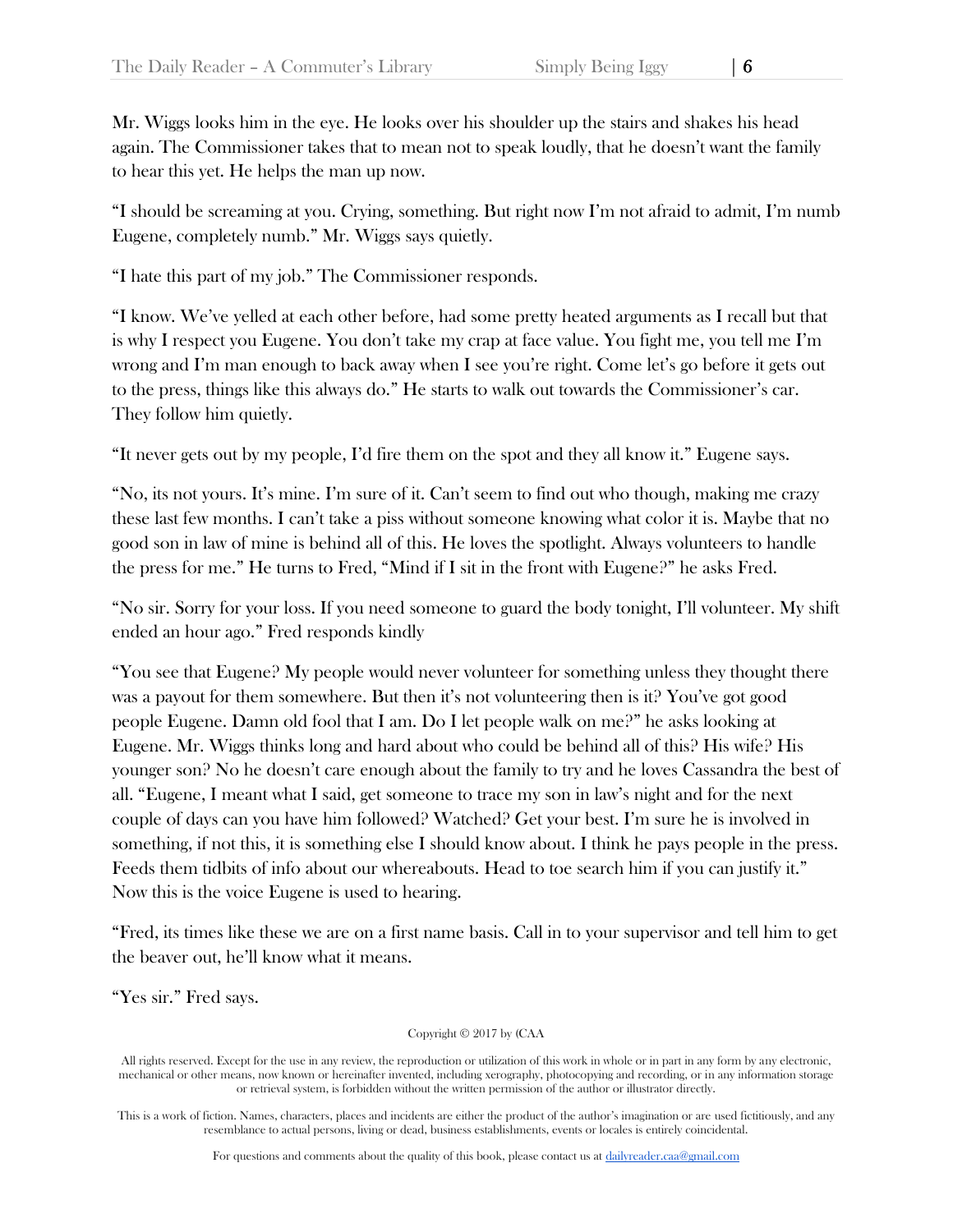Mr. Wigg's phone rings, a very shaky voice says, "Sir this is Deb from Cassandra's office. Sir, my gut tells me something is wrong. I know where she was tonight and why but my gut is telling me something is wrong. She won't answer my calls or my texts, we had worked out a signal for tonight, that's not a good sign. I'm not afraid to say, I'm scared." She says.

Mr. Wiggs had hit speaker the moment she said Cassandra's name. Eugene looks to Wiggs, "Ms, this is Commissioner Sacks. I'm in the car with Mr. Wiggs. What can you tell us about where she was going?

 $\sim$   $\sim$   $\sim$ 

Cassandra takes a cab to the beginning of the park. She didn't want anyone to see her so she decided to walk across the park for the rest of the journey, she calls Deb again. "Hi, I took two cabs already. One to the hotel, then I waited ten minutes and took another to the park. I'm going to cross the park and you said the café is on the other side?"

"Yes, you can't miss it. You are so funny. Hard not to be yourself?" she asks.

"The funny thing is I feel more like me than I have in a long time. I'm just being a woman who is out to meet a man. Simple, no frills, no expectations. I'm loving this. I really hope it was not all talk. I'm dying to be in a real relationship. Besides having a new best friend, a boyfriend would really make me happy." Cassandra admits to Deb.

"Well then maybe it is your lucky night. How are you supposed to know it's him?" Deb asks.

"Oh, he said he was going to wear whatever his daughter's tell him to wear so he wasn't sure, but he said he would sit at a particular table, it's his regular spot and that I should ask to speak to the mystery solver. How cute is that?" Cassandra asks.

"Funny, why would he say that?" Deb asks.

"Oh, he says it has to do with his business and when he sees me he will explain. Maybe he is a cop?" Cassandra guesses.

"Maybe, or a writer! Ooo, maybe he writes those mystery books everyone has been reading. That would be so nice. Someone so far from what you do. That would be an amazing balance don't you think?" Deb asks.

"Hmmm, I think you're right. Ok. I'm at the bridge. I'll speak to you later. Don't forget to send me a text in an hour or so, I'll let you know how things are going then." Cassandra says smiling.

Copyright © 2017 by (CAA

All rights reserved. Except for the use in any review, the reproduction or utilization of this work in whole or in part in any form by any electronic, mechanical or other means, now known or hereinafter invented, including xerography, photocopying and recording, or in any information storage or retrieval system, is forbidden without the written permission of the author or illustrator directly.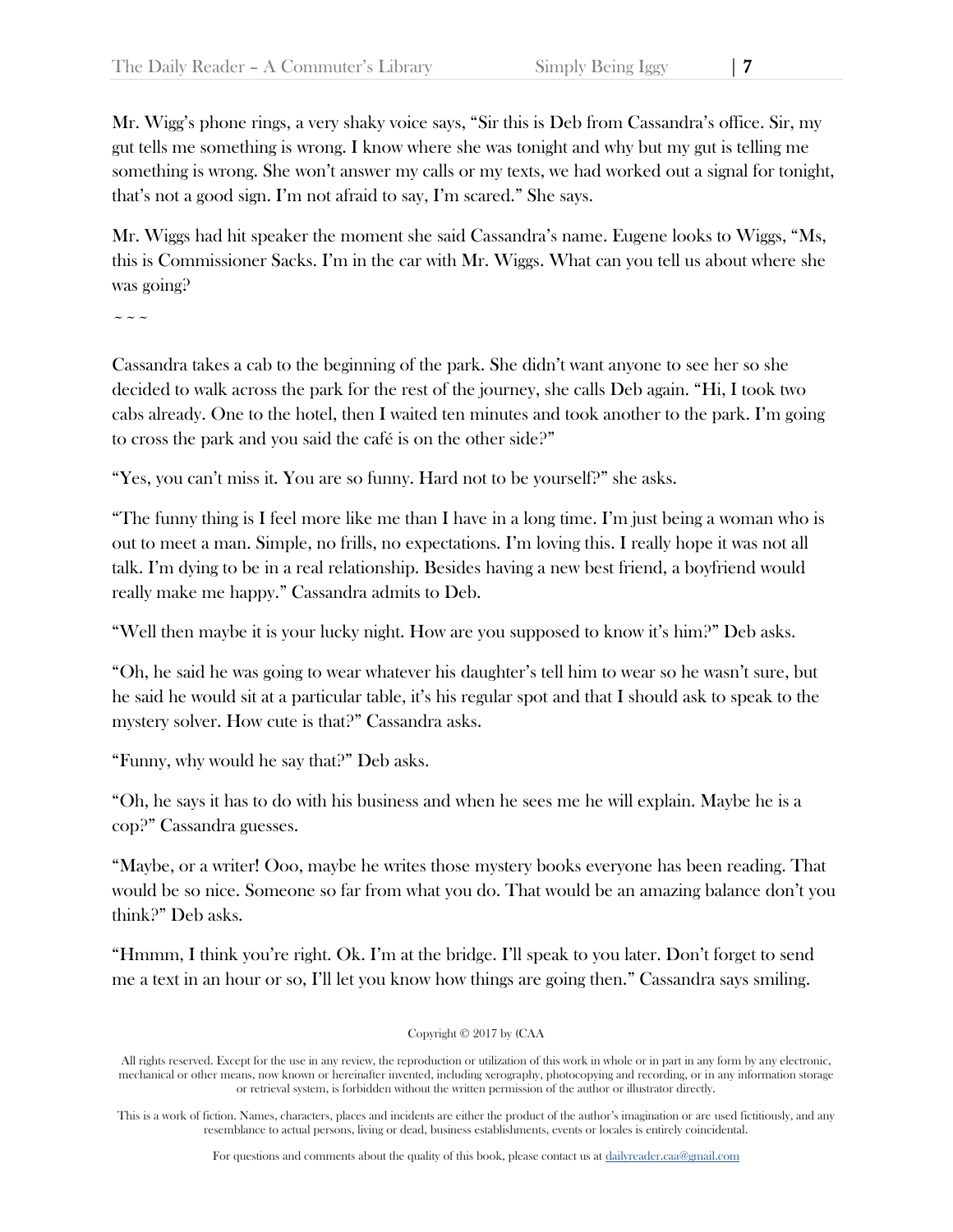"You bet." Deb hangs up and begins to calm down. She called me a best friend? I heard that right didn't I? She asks herself.

A couple of hours go by and Cassandra hasn't answered her phone text. "Joe, I'm worried." She says.

"Hey remember our first meeting? We could have had bombs going off around us and we wouldn't have heard it." He smiles to her at the memory.

"I know but we're normal people. This is Cassandra. She doesn't do normal. She doesn't know who she is yet. Something is wrong, I'm telling you its wrong." She looks worried now and Joe knows that worry.

"Ok, sorry. I believe you. But it is only 10:00. How about we wait one more hour. She could be enjoying herself. But knowing how she works, she will most likely want to get to bed relatively early. So you can call one more time at 11:00. Then we will decide together what to do. Ok?" he assures her and pulls her back down on the couch next to him.

As 11:00 rolls around and she calls and receives no answer, her panic begins. "Damn it Joe. I should have gone with her." tears begin to fall and Joe melts, he can't deal with her being so distraught.

"Ok, make the call." He tells her. They had discussed earlier that when the time came if Cassandra didn't answer that he gave her permission to call her father, Mr. Wiggs himself.

 $\sim\sim\sim$ 

Through tears in her eyes she tells Mr. Wiggs and the Commissioner why Cassandra was there, how she got there and the fact that she had spoken to her as she approached the bridge and she said nothing about seeing anyone. She had hung up because she didn't want to approach the café on the phone, they both thought it was not nice.

"It's all my fault, as her friend I should have escorted to this. Mr. Wiggs, I'm so sorry. I should have been there for her. I should have…"

"Done exactly as you did. You were her friend tonight Deb. You really were. I've been a heel to her lately. You did everything right. Encouraging her to go out with this person she has been speaking to especially since it worked so well for you. You did everything right. Know that ok. Sleep on that. Now go hug Joe and I'll keep you posted." He hangs up.

## Copyright © 2017 by (CAA

All rights reserved. Except for the use in any review, the reproduction or utilization of this work in whole or in part in any form by any electronic, mechanical or other means, now known or hereinafter invented, including xerography, photocopying and recording, or in any information storage or retrieval system, is forbidden without the written permission of the author or illustrator directly.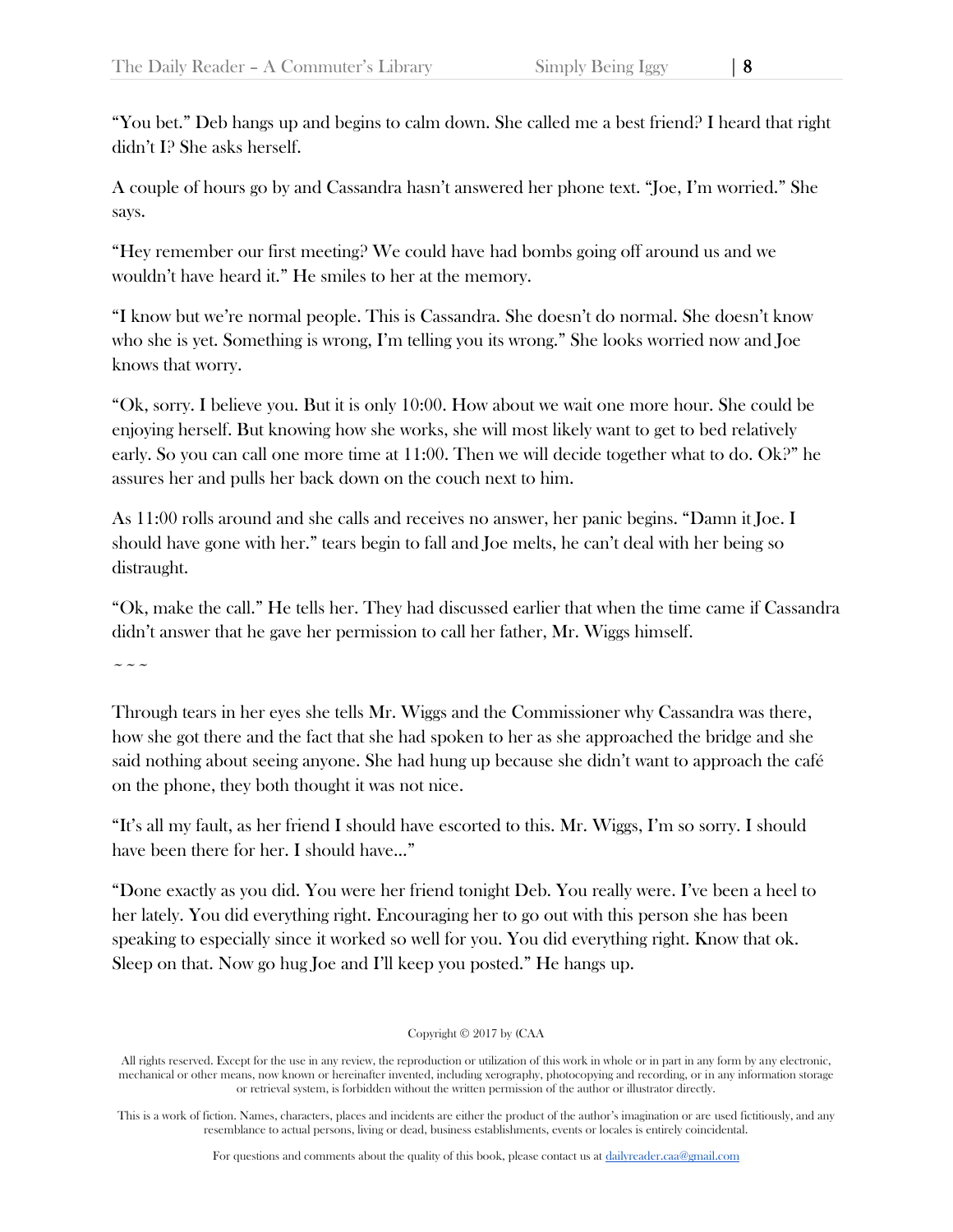Mr. Wiggs looks at Eugene, "I couldn't tell her, let her think we are out looking for her." he says solemnly as they pull up to the morgue. Everyone gets out of the car slowly. They bring him down to see his baby girl laying on a slab of stainless steel. Her hair is down, she looks simply beautiful to him. She always told him she wanted simple. He will grant her this. He will do a quick burial tomorrow, no fanfare, no friends. Family only. "It's her." he says and bends down to kiss her on the forehead. He looks up at the medical examiner, "any guesses?" he asks.

"No sir, do you want me to do a full exam?" he asks not knowing their beliefs in such things.

"Can you keep it external? I don't think it was anything else." Mr. Wiggs says.

"Yes, yes we can. She definitely fought someone, I can tell by what is under her fingernails." He says simply.

"We will bury her tomorrow. So do what you need to now. Fred here is going to stand guard. No one but the two of you are to be in this room. Minimally invasive please, for her." he says.

Fred steps forward and nods towards the men he came with.

Eugene puts his hand on Mr. Wiggs' shoulder. "Come, let's go make the calls you need to and get you back home." He says.

As they get back upstairs and he brings the man to his office. Mr. Wiggs finally lets loose of his emotions. He sits down and cries a cry he didn't know he had in him. For some reason he doesn't mind if Eugene sees him. Eugene had already closed his door. He walks around his desk and grabs some tissues for the man in front of him.

"She is my everything, you know that? My wife is a figurehead in my life, hasn't been a wife to me in years. Whatever, not that important. I think I will go forward and look for a simple life like my daughter was doing. Can I have your phone?" he asks.

Eugene pushes his private phone over. Mr. Wiggs makes the first phone call. "I need to bury my daughter tomorrow. If word gets out that I'm doing this your reputation will be mud and it will be the last burial you ever do, do I make myself clear?" he says

"Good, now get working. Use one of the spots already paid for. No, nothing fancy, simple." He pauses, "which part of simple don't you understand!" he yells into the phone. "She is here in the morgue and will only be moved to you when I say she can be. Your job is to be ready and to work fast and quietly. Are we understanding?" he asks once more. "Good."

#### Copyright © 2017 by (CAA

All rights reserved. Except for the use in any review, the reproduction or utilization of this work in whole or in part in any form by any electronic, mechanical or other means, now known or hereinafter invented, including xerography, photocopying and recording, or in any information storage or retrieval system, is forbidden without the written permission of the author or illustrator directly.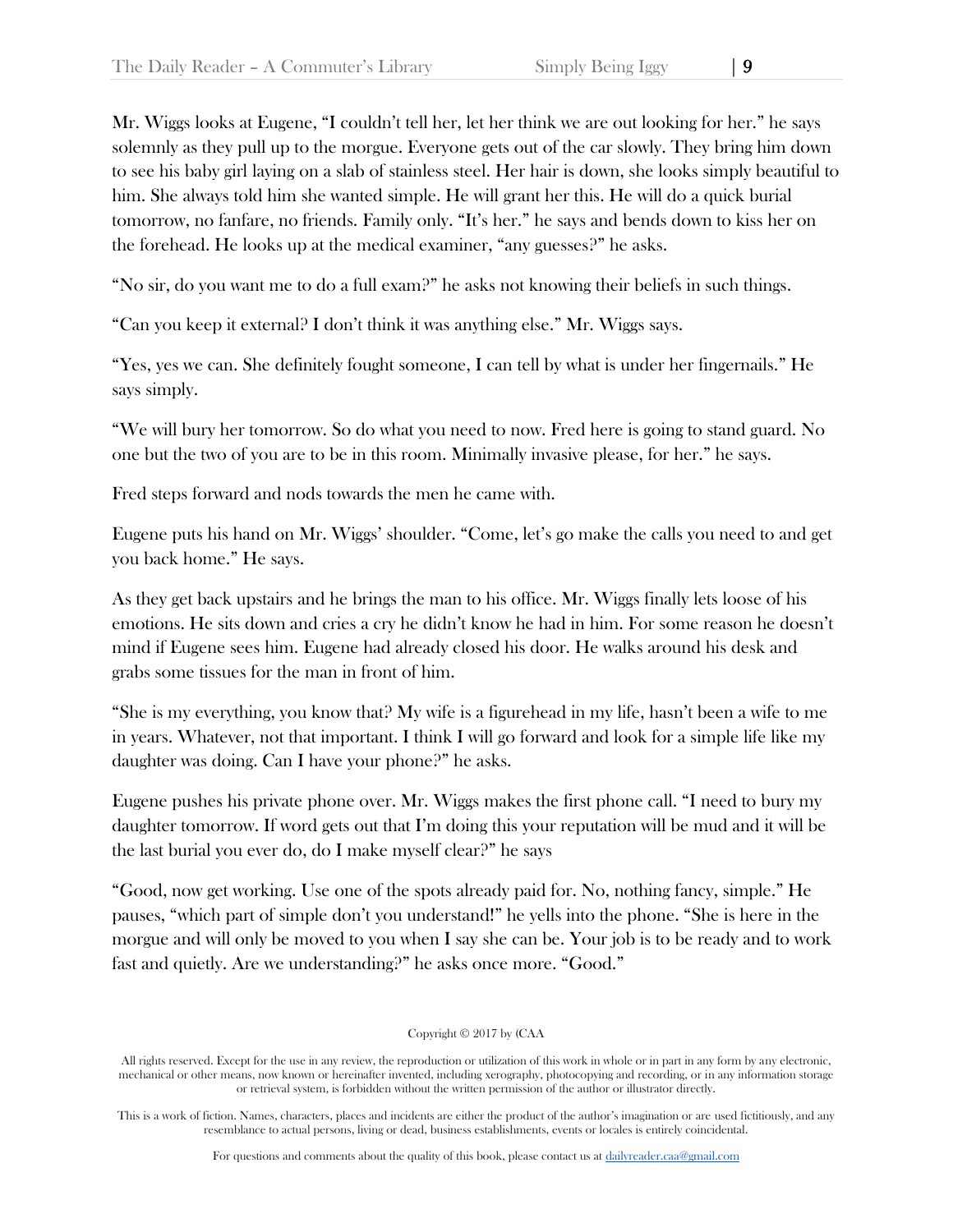Then he makes the next call. He takes a deep breath and hangs up. "I can't do it Eugene. If I even tell my wife, she will go into a tailspin and want all of what Cassandra wouldn't want. The beautiful casket, the fanfare, the press viewing the grieving mother. You may think I'm cold but I'm not telling them until breakfast. I'll text everyone tonight as I've done in the past and have them show up for breakfast, then we will walk out the door together to a waiting limousine and go straight to the cemetery. I think that is what my baby would want. What do you think?"

Eugene looks at this man, what a load he carries, he is glad for his simple life. "I think you're the best father a girl could ask for to go to such lengths to make it right for her and not for everyone else. She will be smiling down on you. I'm sure of it. Do you think people will show up at the cemetery? I mean it is an hour's drive from your house to the cemetery. Everyone can be on their phones and tell the world."

"No, I will take care of that. You'll see. I'll need a friend there though. I hope you will come. I don't have many." Mr. Wiggs says.

"I'll be there." Eugene says simply. "Best if you tell Deb though."

"Ah, yes, but in the morning, she has a right to know. Take me home now please, I need to get at least an hour or two." He stands and Eugene follows him out the door.

 $\sim$   $\sim$   $\sim$ 

Iggy has been bothered by last night. He couldn't believe who was in the water. Cassandra Wiggs, wow. He is distracted when his daughters come running into the kitchen. "Morning Daddy" they say in unison.

"Good morning. So, how about pancakes this morning?" he asks with as much enthusiasm they are expecting from him.

"Um, no." said his youngest. He looks to her in surprise.

"No?" he asks.

"Well, you see Daddy, we thought you might be sad because last night didn't work so we were thinking of asking you to take us out for breakfast for omelets and maybe a donut?" she asks.

"Hmmm, yeah, getting out of the house sounds like a good idea. When we are done we can go over to surprise Grandma and Grandpa and make them come out with us today for a day of fun." He looks from one to the other.

Copyright © 2017 by (CAA

All rights reserved. Except for the use in any review, the reproduction or utilization of this work in whole or in part in any form by any electronic, mechanical or other means, now known or hereinafter invented, including xerography, photocopying and recording, or in any information storage or retrieval system, is forbidden without the written permission of the author or illustrator directly.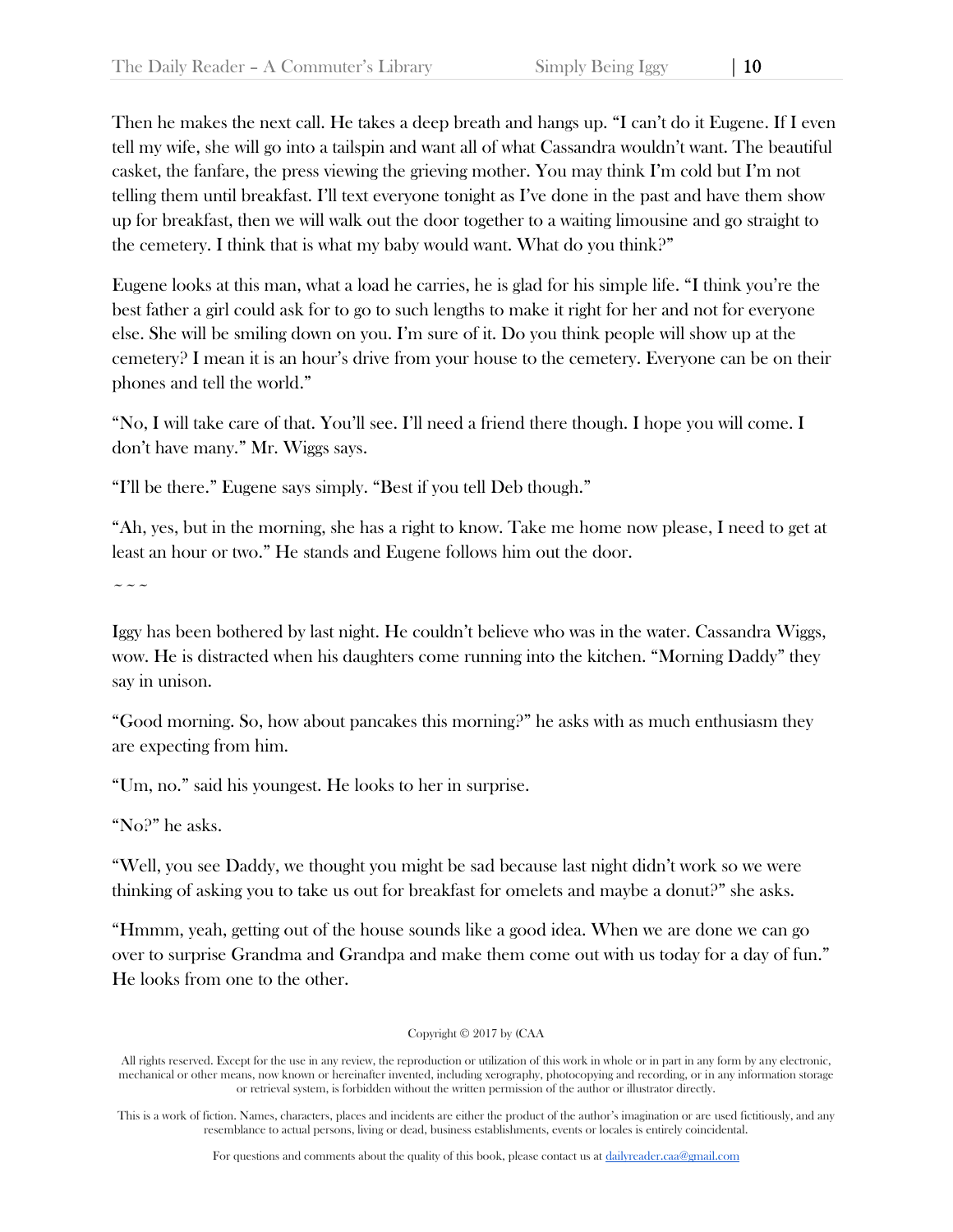"Daddy, we love you, you know that." The older ones says and jumps into his arms.

"And I you, and I you." He says softly into the top of her head.

They leave and have a great breakfast together and then they go and surprise his parents by showing up. "Surprise!" the three of them yell when the door is opened.

"Well, surprise is right. Hey Grandma, look whose here!?" his father calls.

The kids go running in to see her and he stands looking at his son. "You ok?" he asks.

"Had better nights but woke up to these two wonderful kids and decided to put it behind me and enjoy their day with them. We came to drag you two out with us." He says simply.

His wife and the girls are in the living room now too. "Where do you want to go?" she asks the girls.

"A funny movie and then the zoo." The older one says sure that it will be accepted.

"Yeah, funny movie no more action ones." Her younger sister says.

"Funny it is then. Mom? Dad?" Iggy looks to his parents.

"Perfect. Let me go change my shoes." His mom says. "Maybe your sister and her kids want to join us at the zoo?" she asks hopeful.

"You'd have to ask. I thought her kids were scared of the zoo." Iggy says.

Ah, that is not a no. she thinks to herself. "Ok, we'll call after we're settled in the theater then. Oh, what a wonderful surprise." She walks upstairs and takes a deep breath in her room. "Maybe the two of them will get along now" she whispers to no one.

 $\sim$   $\sim$   $\sim$ 

Eugene shows up to Mr. Wiggs' house to escort them to the cemetery. Everything, so far, has gone according to plan. Fred is still with the victim. He is one strong soldier that is for sure. He waits outside by the limo.

They see the family coming out and filing into the limo as if it is a normal thing to do. He looks horrible, Eugene can tell he did not sleep at all last night. Not one wink. Mr. Wiggs nods to Eugene who nods back. The driver closes the door and gets into his seat. The cars begin to drive. Mr. Wiggs looks around at his family.

Copyright © 2017 by (CAA

All rights reserved. Except for the use in any review, the reproduction or utilization of this work in whole or in part in any form by any electronic, mechanical or other means, now known or hereinafter invented, including xerography, photocopying and recording, or in any information storage or retrieval system, is forbidden without the written permission of the author or illustrator directly.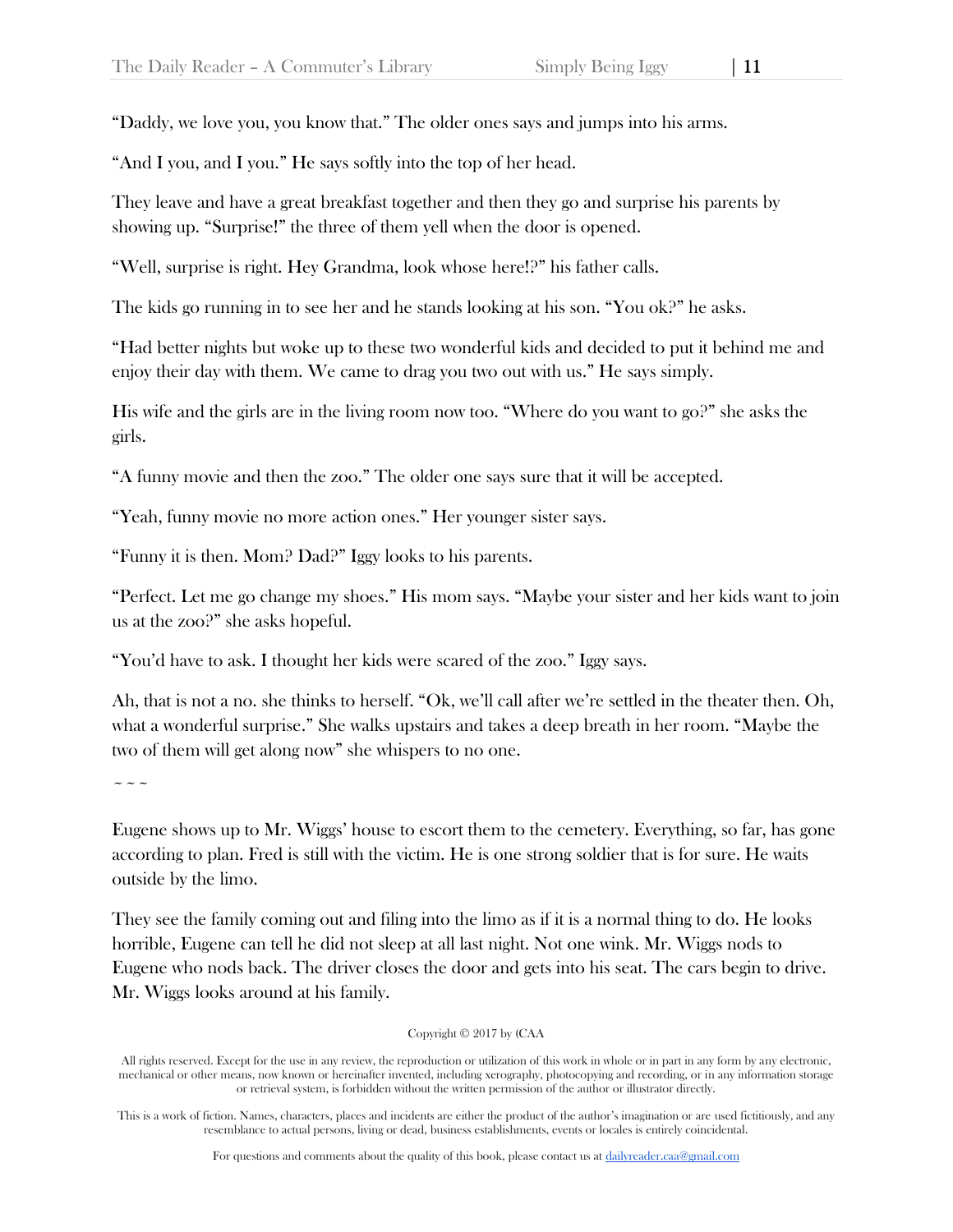He knew if he told them to dress and be here for breakfast that everyone would be dressed nicely. He takes his son's hand in his and says "We're headed to the cemetery." He says, choking on his words.

"Why on earth would we do that? Oh, that is a dreadful place, don't tell me you want to talk to your dead relatives. That's creepy." His wife says with disgust.

He takes a deep breath again, "Anyone notice who is missing?" he asks half choking half angry.

His son that is next to him squeezes his hand and nods, then he sees the tears fall and he grabs him in. "Thank you for understanding" he whispers in his ear.

"What are you two blubbering about? Honestly, ever since you've let Cassandra work at the office you've turned into, oh I don't know what, but you're not the same." His wife says.

His son speaks for him, "God Mom you're a cold bitch!!!" he yells. "We're going to the cemetery, there is someone missing in this car are you so dumb!!!!! Cassandra isn't here, she is at the cemetery. We're going to bury her, man I really hate you right now. I wish you were in another car." He spits out his distaste.

His wife looks at him, "What is the meaning of this? You can't simply bury a person without the proper things in place." She says.

"Things? You're worried about things being in place and not about burying your daughter? Trace is right, you are a cold bitch. And you! What is wrong with you? Your sister is dead, that means nothing to you? No one has even asked what happened." He knocks on the window of the limo and the driver opens it, "Yes sir?" he asks.

"Stop the car a moment, I need to breathe." He says.

The limo pulls over and Eugene sees this in his rearview mirror and pulls over too. He sees his new friend and one son coming towards his car, they get in. "Drive"

Eugene pulls back out to the road and the limo follows. When they get to the cemetery, Fred is standing there next to the hearse. Mr. Wiggs walks over to him and says, "Didn't you sleep last night?" he asks.

"On duty sir." Fred answers simply.

He nods. He walks over to the clergymen he called last night. "This is all that is coming. You can begin any time you want." He says.

Copyright © 2017 by (CAA

All rights reserved. Except for the use in any review, the reproduction or utilization of this work in whole or in part in any form by any electronic, mechanical or other means, now known or hereinafter invented, including xerography, photocopying and recording, or in any information storage or retrieval system, is forbidden without the written permission of the author or illustrator directly.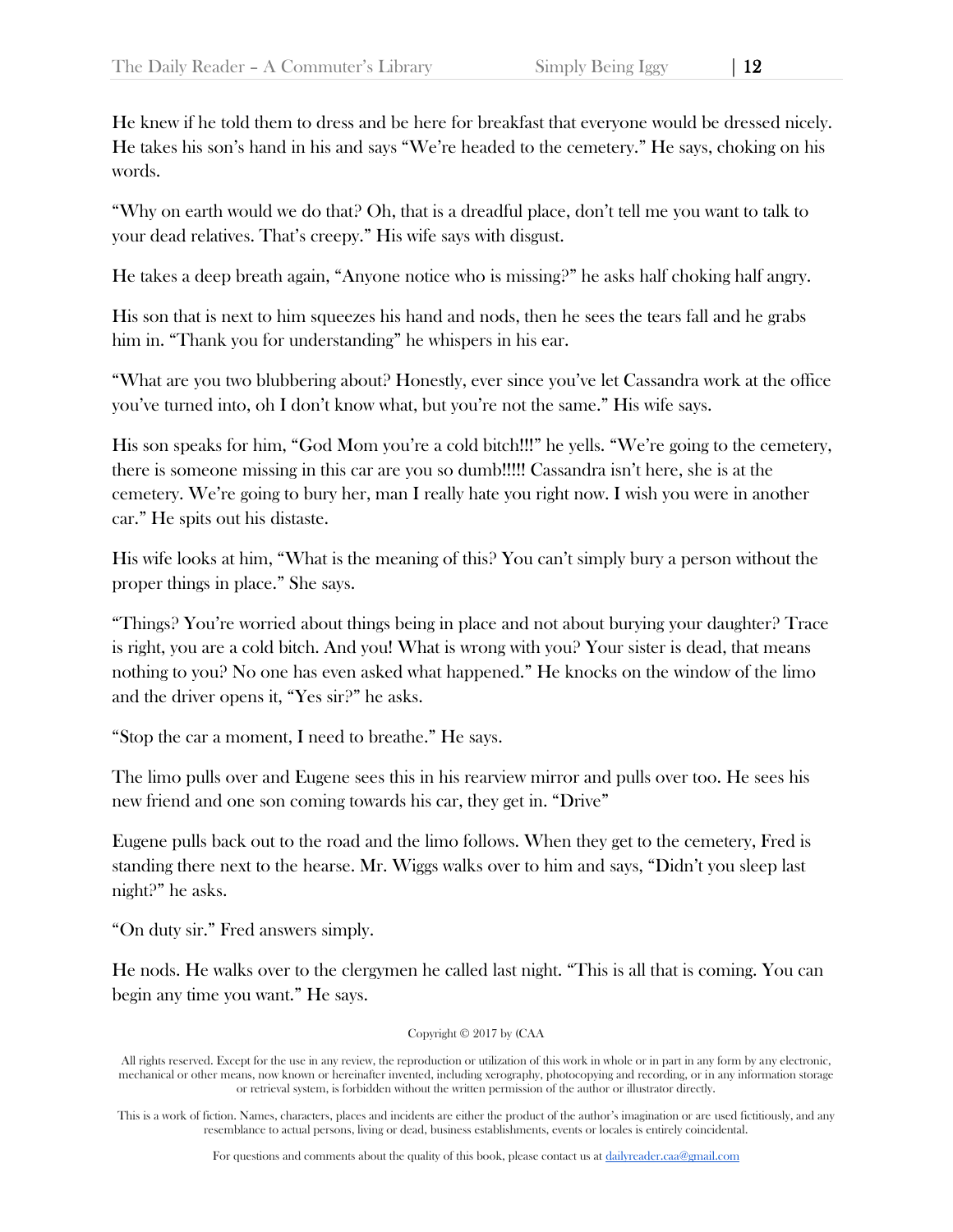Deb and Joe run over to Mr. Wiggs, he pulls her in for a tight hug, they stay that way a while. When they let go he turns to his son, "This is Deb, she works, worked with Cassandra every day. Her best friend really. This is my youngest son, Trace, he was the closest to Cassandra, not in age but in connections. Come, the clergyman is waiting."

The four of them are now standing next to Fred and Eugene. His wife, daughter and son in law finally decide to get out of the limo and come over. After a second or two his wife says, "This is our plot, she isn't supposed to be here, if you did this right we would have found her a place of her own." She says.

Eugene puts a hand on his new friend's shoulder to keep him from killing his wife. "You're right, no one is supposed to bury a child, but today that is what is happening. If you don't want to be here, you can wait in the car." He says coldly to Mrs. Wiggs.

She huffs at his words, "Are you letting him speak to me this way?" she looks to her husband.

"Better him than me." He glares at her and that is what makes her silent.

He and his son Trace lean on each other during the whole service. Fred lost some of his stoic stature, either from being exhausted or from being at a cemetery he isn't sure. Maybe it was watching someone bury a child and watching another one stand there so coldly. Seconds after the clergyman stops talking Mr. Wiggs, Trace, Fred and Eugene began picking up shovels and helping to bury her. The rest of the family walks to the limo.

When they finished Trace looks to his father, "I'm not going back to the house with them. Can I go to a hotel?" he asks.

"No, we'll go to Cassandra's apartment. I own it anyway. I promised her the place and then she has been paying me back like a mortgage because she insisted that she own it at some point. I have the keys with me. I knew your mother was a cold fish, but not one tear? You heard her in the car, I'll bet they're in the car now planning a giant memorial service that Cassandra never wanted. I'm sorry son, this is really what she wanted. I'm sure of it."

"I think you're right Dad." Trace says.

"Eugene, I need you to take me back to the house. Trace and I are going to collect our things and go to Cassandra's." he looks to Eugene.

"Do you want them around when you take your stuff?" he asks.

Copyright © 2017 by (CAA

All rights reserved. Except for the use in any review, the reproduction or utilization of this work in whole or in part in any form by any electronic, mechanical or other means, now known or hereinafter invented, including xerography, photocopying and recording, or in any information storage or retrieval system, is forbidden without the written permission of the author or illustrator directly.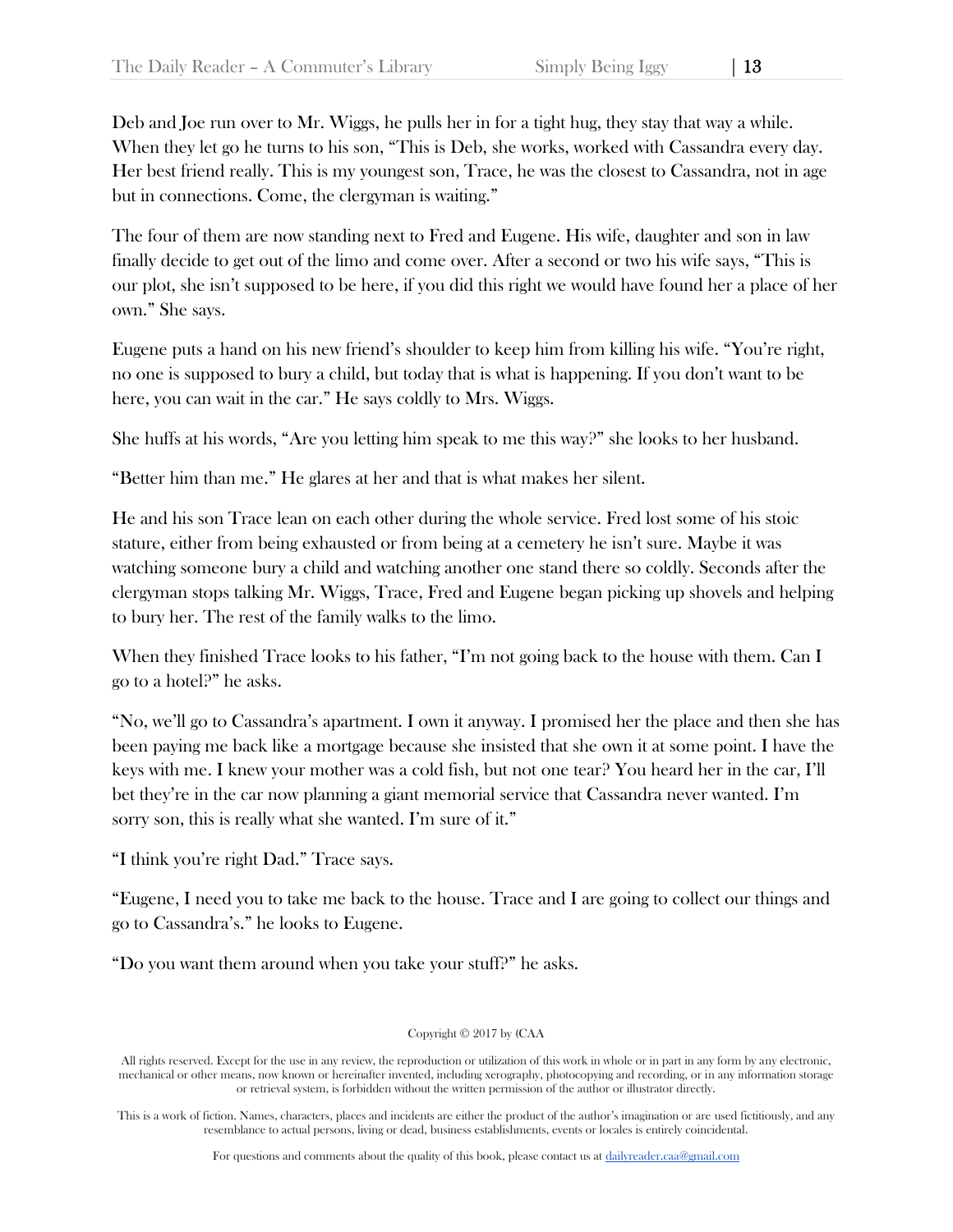"I don't care. Fred will come and make sure no scene is made. I'll bet the press knows by the time we get back to the house." Mr. Wiggs says.

"No, they aren't. The roads are blocked to your house after you left. They can't get in and if they do I already have people around making sure they aren't getting close. At least not today, I can't keep that up though." Eugene says. "I called in a personal favor. For a friend." He looks at Mr. Wiggs.

"Today is fine, it will give the two of us time to go in and pull out what we want with as little drama as possible. I'm done there." He mumbles.

"Ok, let's go." Eugene says. Fred follows in his own car. They are all the way out of the cemetery and half way back to the house when Eugene's phone rings, he answers on his Bluetooth earpiece.

"Yes?" he asks.

"Um, we're still at the cemetery. They told me they aren't ready to leave, that they have to wait for some people." The driver says.

"Are they sitting in the car?" he asks.

"Yes, why?" the driver asks.

"You're being paid by Mr. Wiggs not by them, he said drive to the cemetery and back after the service, the service is over. Leave now. Don't listen to them. If they threaten you keep driving. I've got you covered on this. No worries." Eugene says.

Mr. Wiggs shakes his head. "Oh no she doesn't" he says. His next call is quite loud, "Melvin, whatever she says is not what we agreed on. You even think to touch my daughter's grave and I'll have your head on a platter, she can't do anything without my money and in about an hour, she won't have access to any of it. Do I make myself clear?!!!!!" his words are coming through is teeth, his voice is coming from deep inside him.

"Sir, have no fear, I would never touch your daughter. Your wife asked me already and I refused, she said her daughter was buried in the wrong place and I said she was buried in the ground where else do you bury people. She began to yell at me and I hung up, then I sent my security people over to the plot to guard Cassandra. I'm paying them overtime for the next 24 hours, they will not be leaving their post. I saw how she behaved today during the service, I was there in the back. I worked with Cassandra many times. I'm so sorry for your loss, please believe me." He pleads.

"Sorry Melvin, you understand." He says.

Copyright © 2017 by (CAA

All rights reserved. Except for the use in any review, the reproduction or utilization of this work in whole or in part in any form by any electronic, mechanical or other means, now known or hereinafter invented, including xerography, photocopying and recording, or in any information storage or retrieval system, is forbidden without the written permission of the author or illustrator directly.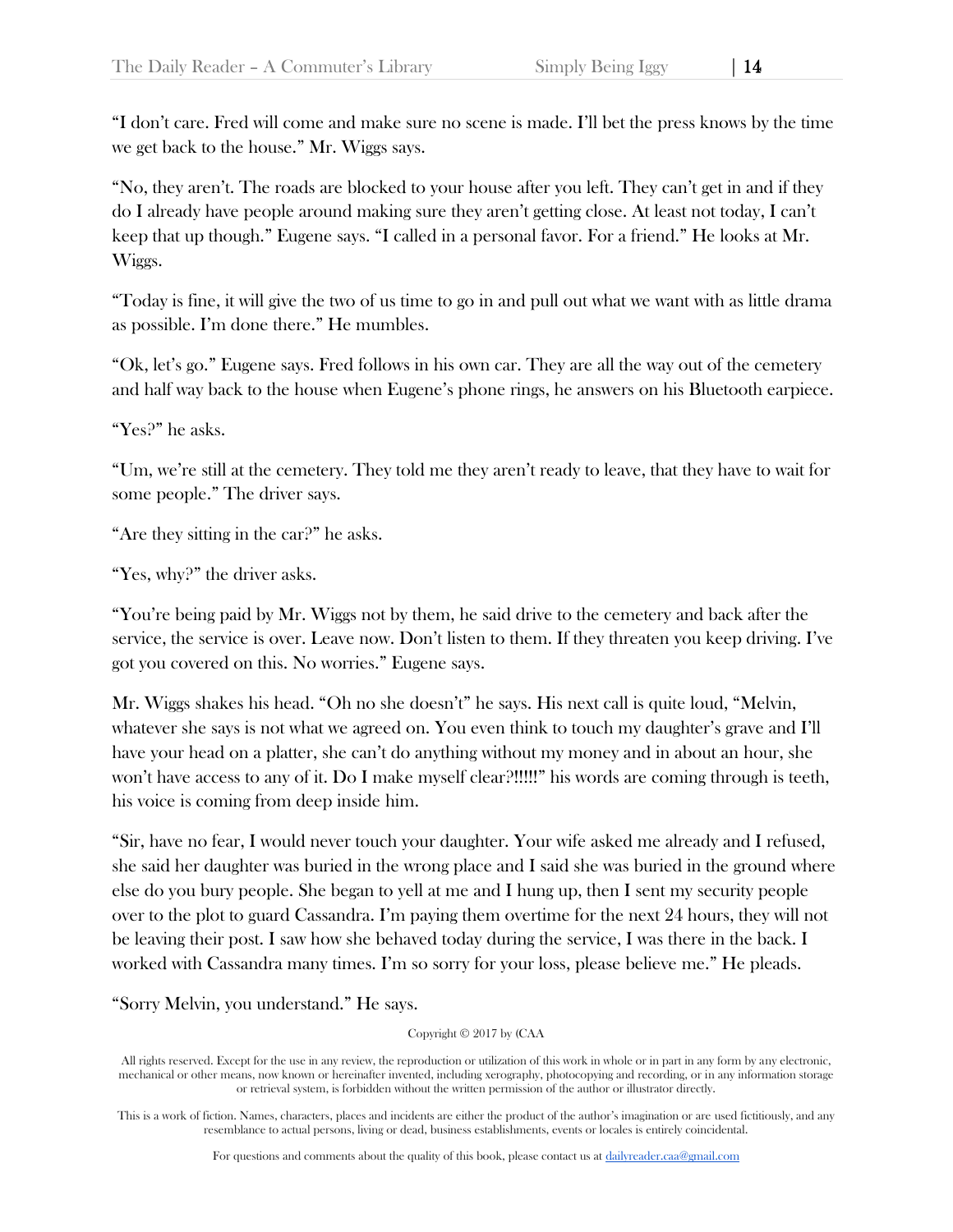"Of course I do, but if I were you I'd be careful about your wife. I think she plans on doing something about this. Clearly she passed her coldness down to her other daughter, either that or your other daughter is in some kind of catatonic state that doesn't allow her to feel emotion right now. I'm sorry that was not my place to say." Melvin says.

"You're an honest man Melvin. I'm sorry I doubted you. I'll pay for my own security, Even if I have to do it the rest of my life." He hangs up the phone.

"Now what Trace?" he asks his son quietly.

"Like you said, we go back to the house, pack our things and leave. Your next call should be to Lee though. Freeze the accounts, even for 24 hours, it will have her raving mad and your son in law will freak out as well. Do it, call Lee Dad. Make sure it includes all her safe deposit boxes at the bank, I think she has three now. Not sure what she has in those. Better to freeze things now, then, when we have calmer heads, we will think of what to do for real." He says still wiping tears from his eyes.

"Trace, you think like a real man. I'm sorry I doubted your loyalty ever. I'm wrong and I'm man enough to say so." Mr. Wiggs says.

"I had to hide it at home. Cassandra knew the real me and I think part of you did too." He smiles at his dad. He nods and Mr. Wiggs calls Lee, his lawyer and long-time friend to take care of things for him.

Because they had a half an hour start on the rest of the family. They arrived at the house without them. Mr. Wiggs and his son go into the house and start running from one place to another. Grabbing all he wanted to get out of the house, including all he had in his safe in his office, all he had in the second safe in his bedroom. An emergency amount of money he always hid in a few places in the house and enough clothes to last him two weeks. Eugene's car is stuffed with luggage as well as one of the undercover patrol cars Eugene had in the area and Mr. Wiggs' favorite car being driven by another officer. They begin to pull out as the limo is pulling into the driveway. The cars stop long enough to avoid each other, but they begin to leave as he sees his wife get out of the car, she doesn't even notice he is in the car.

They get to Cassandra's apartment within the hour and everyone helps to bring in all the pieces that were thrown into the cars. It's amazing what adrenaline can do. Mr. Wiggs had no idea he could move so fast. The limo driver must have been driving slow to give them more time he thinks to himself as the last of his life is brought into this apartment. He will pay him well. A loyal man.

Copyright © 2017 by (CAA

All rights reserved. Except for the use in any review, the reproduction or utilization of this work in whole or in part in any form by any electronic, mechanical or other means, now known or hereinafter invented, including xerography, photocopying and recording, or in any information storage or retrieval system, is forbidden without the written permission of the author or illustrator directly.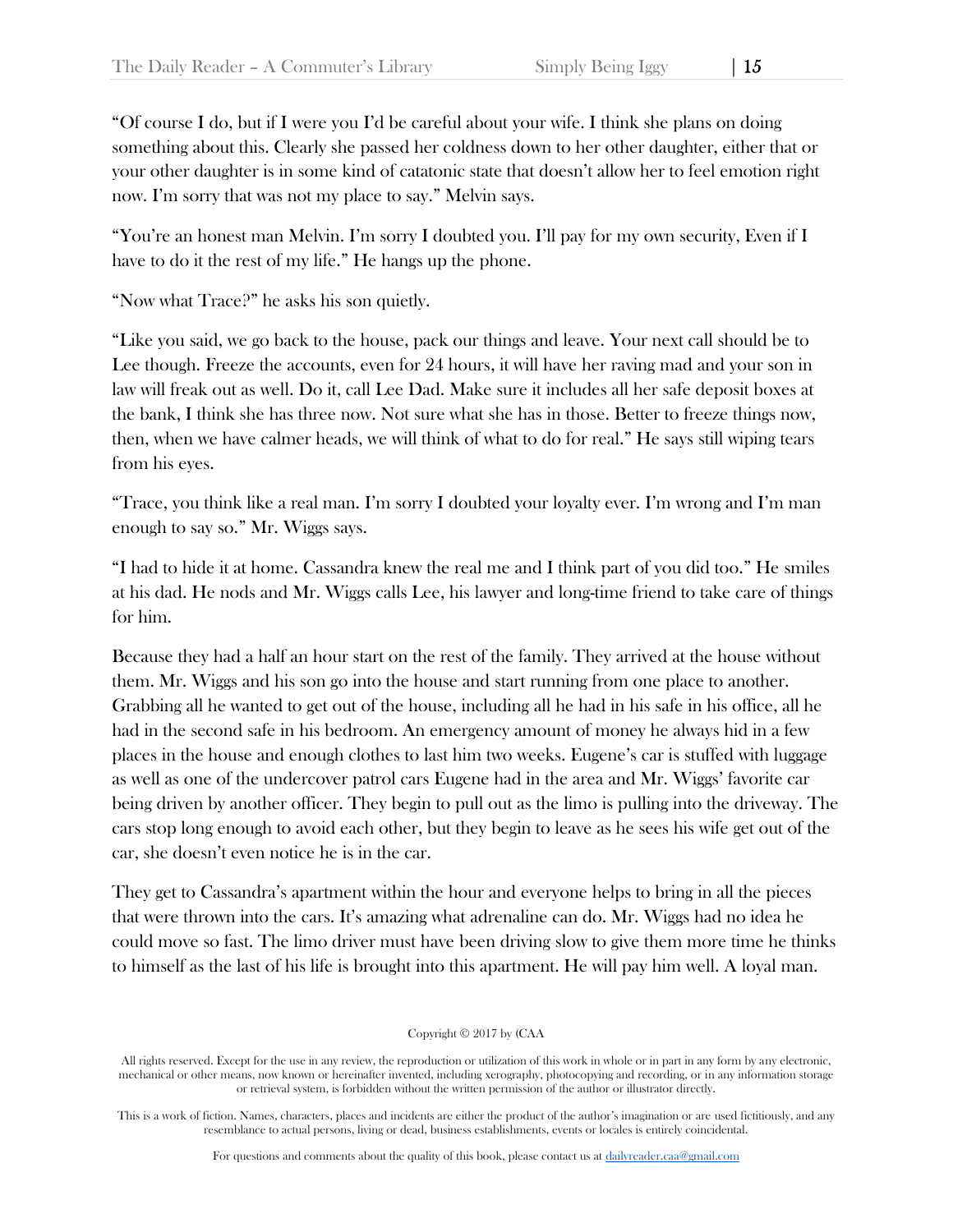Eugene looks around, this apartment is the same size the first floor of his house. "Mr. Wiggs, I need to get Fred home now. Are you good?" he asks.

Mr. Wiggs turns around and looks at Eugene, "How did I get here so fast? We still have to find the person who did this, but today I've done enough. Fred? You will receive payment for all your time and don't say no, you did a lot and I'm a man who appreciates these types of things. I don't even think they knew where Cassandra lived. No matter, I'll talk to the doorman in a minute. I know where to find you Eugene and if you have any leads, or questions you can call me. I promise." He reaches out his hand, "And please, if I call you Eugene, you can call me Peter."

Eugene nods and he and Fred as well as the other officer leave the apartment. "Come on Fred I'm sure your wife wants to see you." He says and smiles.

"We're going to find who did this, even without a full autopsy, we'll find him." Fred says with conviction.

~~~

The day after the funeral the driver of the limousine walks into the precinct and asks for Fred and or Eugene. "One moment, let me see who is available." The clerk says to him.

He waits patiently in the lobby, well, not so patiently really he hasn't stopped pacing. He has been a restless mess the whole night. His wife told him he was doing the right thing by coming here and also for making the recordings in the first place, but he doesn't feel good, none of this feels right. He doesn't understand how people's minds work.

No woman should die so young for no reason. There has to be a reason, has to be. Someone did this. He empathizes with Mr. Wiggs, they lost a child to illness, at least they knew what was coming; Wiggs had no idea. No one deserves this. A hand on his shoulder stops him from moving, "Whoa, that's a mighty heavy load you're carrying. Come in the back with me, the Commissioner happens to be here this morning, solving this is going to be a real challenge without a full autopsy." Fred says.

He follows Fred to the back room and they close the door, he looks around and sees the Commissioner in here as well as Mr. Wiggs. He is not sure the father should hear this, he should be home mourning. Peter looks up at him and takes a moment to recognize him, "You're the driver from yesterday right? The limo driver?" he asks.

## Copyright © 2017 by (CAA

All rights reserved. Except for the use in any review, the reproduction or utilization of this work in whole or in part in any form by any electronic, mechanical or other means, now known or hereinafter invented, including xerography, photocopying and recording, or in any information storage or retrieval system, is forbidden without the written permission of the author or illustrator directly.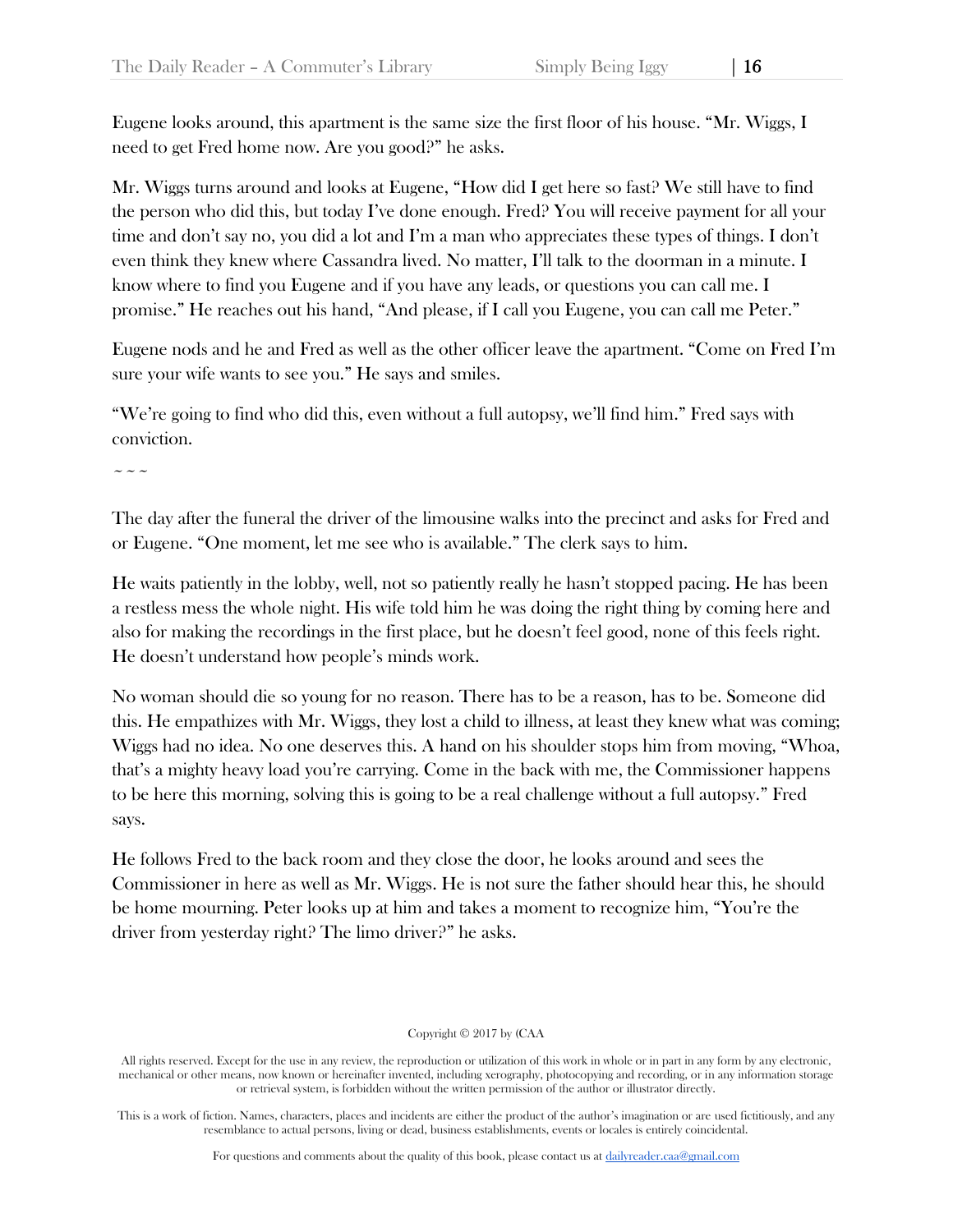"Yes sir, I can't tell you how sorry I am for your loss. My wife and I were devastated last night, it brought back memories of our own loss. But ours was to illness. I'm so sorry you have to go through this." He says with sincerity.

"I know you think I'm cold for being here, but being here is all I can do. My son will be here soon too, he went for breakfast and is bringing it in. If we don't work to help we will go nuts. It is helping us cope. I hope you don't think less of us. We are doing a press conference when he gets back. We want to beat my wife to the punch. Tell the world the truth." Peter says.

"Why are you here sir?" Eugene asks interrupting Peter.

The driver shakes his head a moment as if being pulled back into reality. Nervously, he pulls something from his pocket and sets it on the table. It is a small recorder. He takes a deep breath, "Often times I record my drives. Most of the time I erase them after the drive, on occasion, I have turned them in to the interested party. I checked with a lawyer and he says I am well within my rights to record the trips, something about Bergen vs. Wakefield. I don't know, all I know is that I have helped people with them sometimes. This is one of those times. Go ahead, press play." He says and slumps into a nearby chair and bows his head into his hands. This one is wretched. He had to play this for his wife, he was shaking so hard when he got home she had to know why and he couldn't use his own words.

The beginning came as no surprise, it is when Peter and Trace were in the car with him. Then the mood in the car changed when he got out.

"What the hell does he think he is doing? Oh that man is on my last nerve." His wife said.

"What is he hiding? How come we didn't get to see her as proof she died?" his son in law interjects.

"Oh, you are a smart one. That is true, what is he hiding that he didn't want us to see or know about? That son of a bitch, I'll bet she got pregnant or something and he is killing her off so no one knows. I'll bet he is shipping her off to our place overseas so she can live out her life as the princess he always treated her as." His wife says again.

"I can find that out quick enough, I'll send a note to the airport and find out if our plane is being used because he would never send her on a regular plane. I'll check the accounts too to see if any withdrawals have been made." His son in law responds.

"What if it is true Mom, what if Cassandra is dead? I mean really dead, shouldn't you be upset even a little? Do you not love us enough to even shed a single tear?" his daughter asks.

Copyright © 2017 by (CAA

All rights reserved. Except for the use in any review, the reproduction or utilization of this work in whole or in part in any form by any electronic, mechanical or other means, now known or hereinafter invented, including xerography, photocopying and recording, or in any information storage or retrieval system, is forbidden without the written permission of the author or illustrator directly.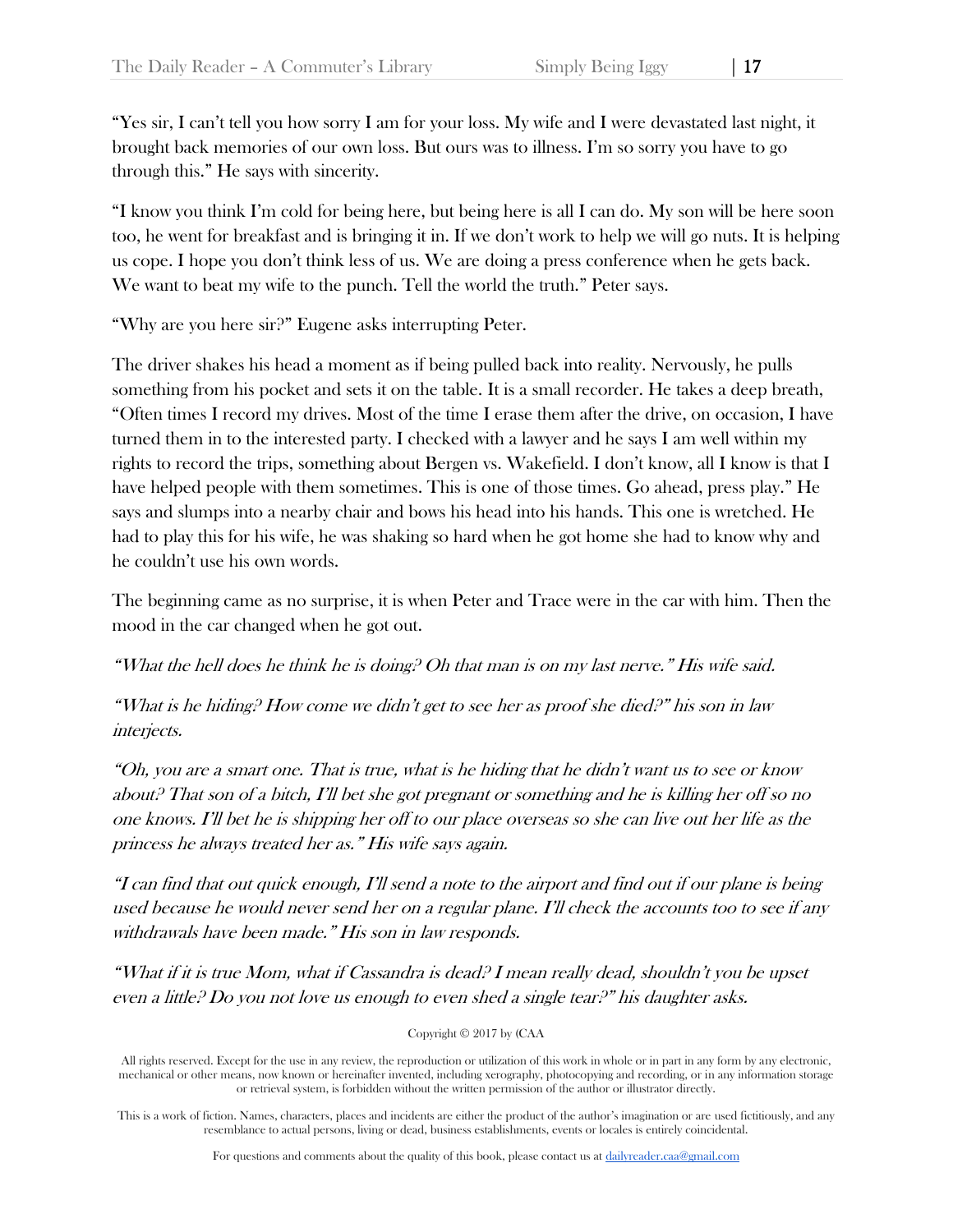"Oh honey, tears will be shed in their proper time. You have to set the scene. If no one knows I'm mourning what is the point? You will learn to control your emotions, don't ever do what your brother did. He looked like a pathetic excuse of a man this morning, and your father was no different. Really? Wow talk about putting on a show. The two of them know something." She says.

The tape pauses and Eugene reaches over to stop it. He looks up at Peter for a reaction. Peter looks to the driver, "Is there more?"

"Yes, I'll fast forward the blank parts while they were out of the car at the cemetery." He says. He gets up and fixes the recording to the next talking area. He sheds a tear and hits play then he goes to lean his head into the wall, it was hard enough to hear it twice.

## "Jason, did you hear from the airport yet?" Peter's wife asked

"They said nothing has been requested as of yet and that he will let me know when he finds out anything." He responds.

"Good, I'm glad they will tell you. Peter thinks everyone answers only to him. Ha, he doesn't know that I'm really the one whom they respect. Everyone tells me what I need to know when I want them to. It's always worked that way. Prissy honey you will see. The women in our family are the strong ones, exhibit A is right over there crying like a baby. So pathetic." She says.

"What is the plan Momma?" she asks.

"Well, the way I see it, we play it his way for a day or two until we get the truth from our people. Then, once we know we can decide what to do. I'm thinking that a new diamond necklace might suffice in keeping me quiet and you two could use a new penthouse. One more suitable to your needs since you are now expecting. You'll need an extra area for the baby and a nanny. He will pay, I always get him to pay to keep me quiet. It's what we do. I could write a book about all that I know. Make my own fortune and leave him." She says confidently

"What would you write about?" Jason asks her.

"All of those secret meetings at our house. All those so called conventions he took his secretaries to. Do you think I'm stupid? I know what goes on at those things. The eye wanders but he always comes home to me now doesn't he. Where is that damn cemetery man, does he think I'm going to wait here all day? She has to be moved now while the ground is soft." She says annoyed.

"Mom, Dad never did anything with those girls, if he did, they would be devastated when he dumped them as they got back." Prissy says.

Copyright © 2017 by (CAA

All rights reserved. Except for the use in any review, the reproduction or utilization of this work in whole or in part in any form by any electronic, mechanical or other means, now known or hereinafter invented, including xerography, photocopying and recording, or in any information storage or retrieval system, is forbidden without the written permission of the author or illustrator directly.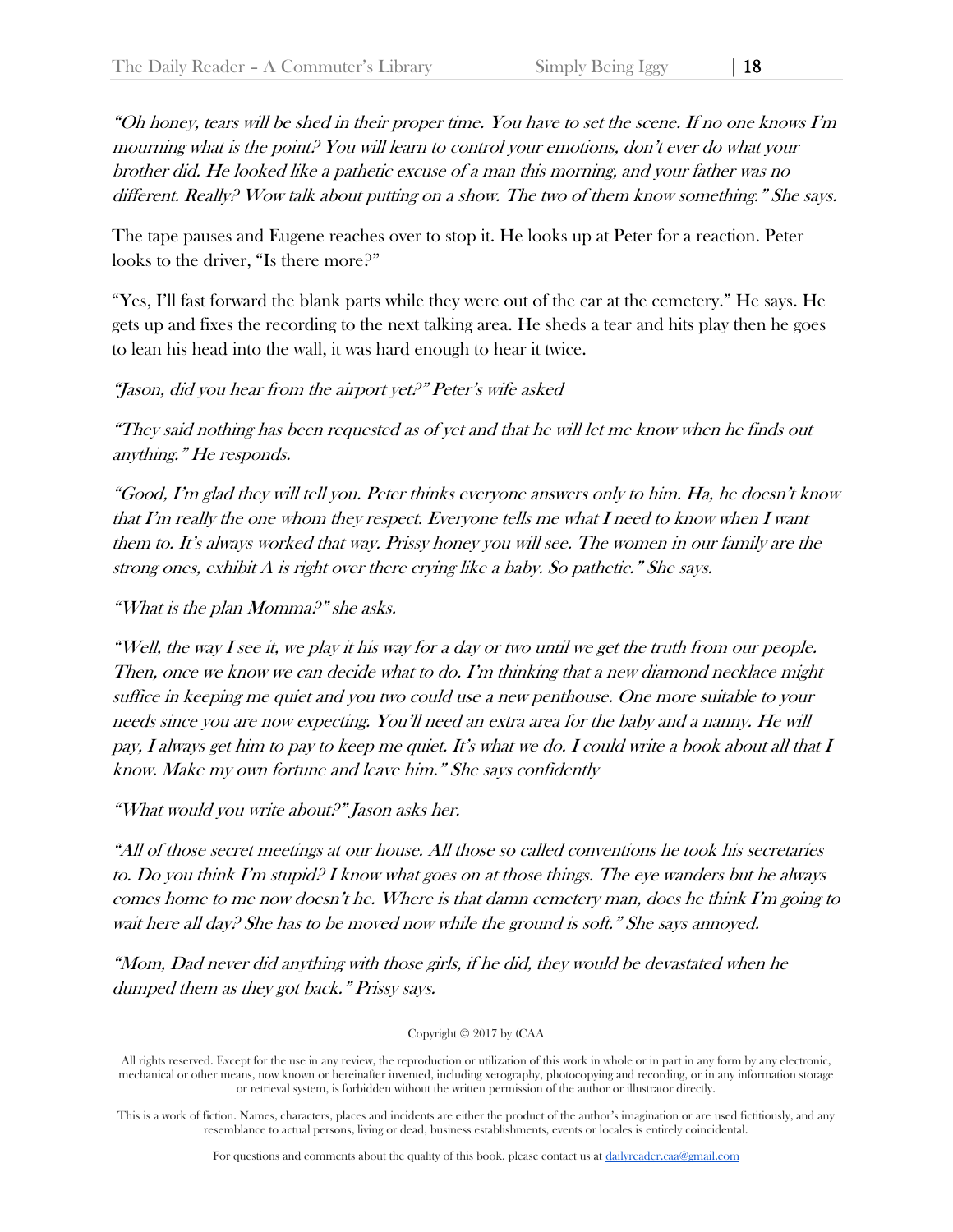"Oh Prissy honey you are so naive, no honey, they are paid off. Each and every one of them, so every time he left with them, I bought myself a piece of jewelry to pay myself with. Pay myself for keeping him around that is. I use a different jeweler than he does so he doesn't even know I have them. Don't worry Jason will make mistakes too, its what men do but they always come home. No offense Jason." She says candidly.

"Non taken." He chokes on his words. "Ah, a message from the cemetery owner. He says he would never in his life move a body after burial and that if you want to pick out a different spot for yourself you are welcomed to but he will never do it, not for any amount of money." He reads out loud.

"We will see about that. Hey, why is the car moving? I didn't say to move yet. Driver?! Where the hell are you going?" she screams.

"My orders were to take you here and then back after the ceremony. I've waited long enough, I'm driving back would you like to get out of the car or go home?" he asked in a stern voice.

"You'll lose your job for this, you know that right.!" She screams

# "No, no I won't." he is heard mumbling.

The rest of the tape is only of her rambling on about how she is going to make Peter pay for this mistake. How she is the most important person in the family and in the corporation. If it wasn't for her encouragement he would never have made it to where he is in society. It is because of her actions that they are so respected and in awe of everyone around.

When the tape is over Peter looks to the driver, this took a lot of guts to do. Some others might have used it as blackmail. "You will never be fired. Never, you understand that?" he says. The driver only nods in despair.

"Trace call Lee, tell him to deliver the papers pronto this morning before the press conference. I'm going to announce everything, all at once. Eugene, get the picture ready of Cassandra, at least she isn't beaten up so people will see her last picture as looking somewhat nice. Then the circus will really begin. I hope Milly will be happy one day. I did love her at some point. Trace, you were not conceived in anything but love, know that for sure." He says to his son.

"I do Dad, I do. Let me go call Lee." He turns to the driver, "You're one hell of a man. Many would use that tape to bribe us. We've had it done before. But nothing she says has validity so each person was turned away when it was proved it was all her blowing smoke. Thank you." He

## Copyright © 2017 by (CAA

All rights reserved. Except for the use in any review, the reproduction or utilization of this work in whole or in part in any form by any electronic, mechanical or other means, now known or hereinafter invented, including xerography, photocopying and recording, or in any information storage or retrieval system, is forbidden without the written permission of the author or illustrator directly.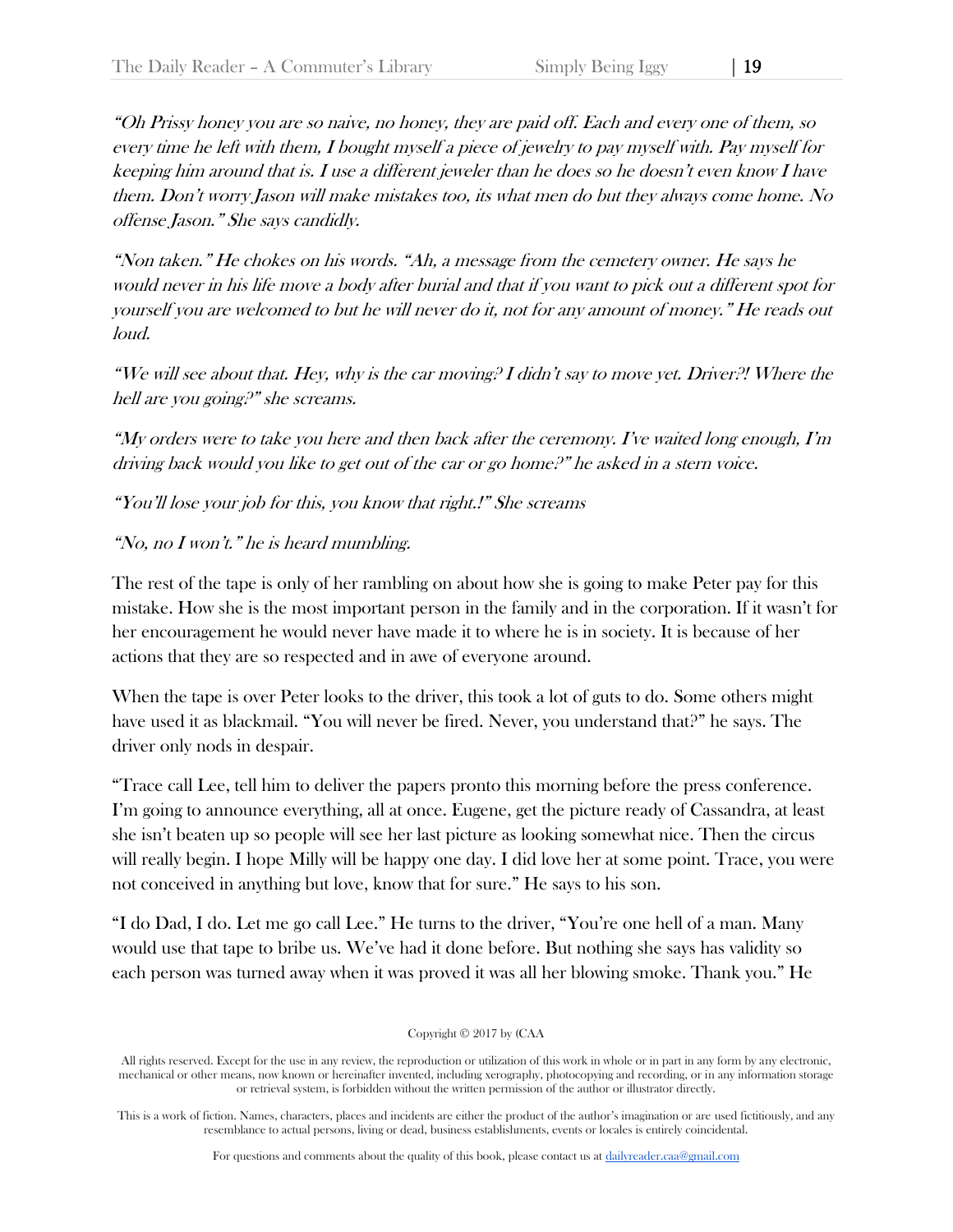pats the driver on the shoulder and walks out to make the call. Part of him would love to be home when this news is delivered, part of him is happy in his new home.

 $\sim$   $\sim$   $\sim$ 

Lee turns up at the Wiggs' residence himself. This one he has to deliver in person.

"Oh Lee, how good of you to come yourself. My mother in law just put in a call to your office. Come in, come in." Jason says.

"I'm not here to see anyone, only to drop off some papers. Can you get her to come to the door please?" Lee says.

"Why don't you come in, we will talk in the library." Jason says insistently.

"No, she can come to me right here." Lee says firmly as he stares down this young man he has never liked. The day he married Prissy he became a pain in the ass to Lee, thinking he can call him any time and make requests that he is not privy to. Acting as if he is in command of something which he is not and never will be. Lee didn't like him from the moment they met, neither did Peter but his wife bulldozed him on about the wedding of the century and he let her do it to keep her out of his hair for a while when he needed it most.

After waiting 20 minutes the Mrs. finally comes to the door, he would have waited the same amount of time if he was in the library so he is not surprised. "Lee what is the problem? I called your office, you're here now, come in, since when do we stand on ceremony?" she asks harshly.

"No ceremony, I'm not here on your request. These papers are for you. I'd advise you to turn on your television in about five minutes." He turns and walks down the stairs to his car. Behind him he hears her yelling at him, no, demanding him to come back. He smiles and gets into his car to leave.

Mrs. Wiggs looks down at the envelope but doesn't open it, she walks into the library where her daughter and son in law are waiting her arrival, "Turn on the television, Lee says to watch it."

They turn it on the usual station and wait, the show is interrupted for a special broadcast. They watch, what they see shocks them, Peter and Trace are standing at the podium together. Next to them is the police commissioner and a uniformed policeman. Behind them is a photo of Cassandra laying on the ground, looking, well, looking dead?

Mrs. Wiggs sits up straight and watches, "turn the volume up." She says stoically.

Copyright © 2017 by (CAA

All rights reserved. Except for the use in any review, the reproduction or utilization of this work in whole or in part in any form by any electronic, mechanical or other means, now known or hereinafter invented, including xerography, photocopying and recording, or in any information storage or retrieval system, is forbidden without the written permission of the author or illustrator directly.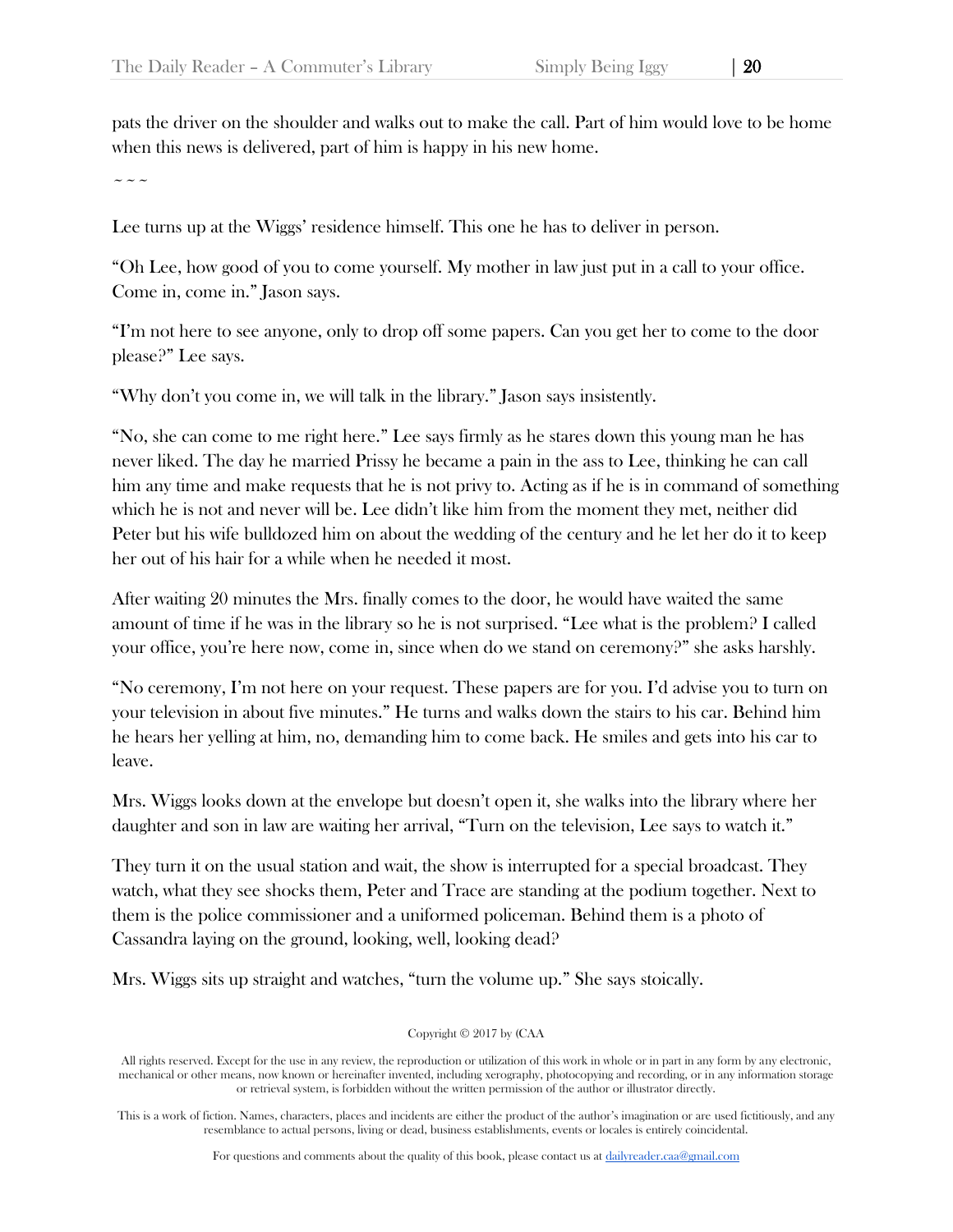Her husband begins to speak. "Ladies and gentlemen of this fine city. I'm here doing the hardest thing I have ever had to do. You see behind me a picture of my daughter Cassandra, she was found dead by this very bridge two nights ago by a good semaritan who called the police. We thank him profusely for only calling the police and not the press as well.

She is not posing, she is dead. She has been buried already as were her wishes her whole life, to keep things simple. It is how she ran her life as you know. Please don't take the next week and a half to plaster her name and pictures all over the place, I plead with you as a grieving father, she never wanted the publicity her life gave her, never wanted the limelight to be on her. So, again, I plead with you to respect her wishes.

The next thing I want to say, is that if anyone saw her dressed like this at the park, or saw her with someone at the park, please call the crime stoppers hotline and let them know, all tips will be kept anonymous. We do know she was killed by an injection of some sort, we found the puncture wound on her arm. This is all we know. We don't know why or by whom. If you have any information, any at all, please let us know.

As long as I'm airing my dirty laundry I will tell you one more thing. You might as well hear it from the horse's mouth so to speak. You will hear it from me directly so there will be no rumors, there will be no need to pry and probe, the long and the short of it has been there all along. You've followed my life more than I have, recorded every last detail that no one really wanted to know so you might as well get this one right for a change.

I'm sure you've noticed that my wife is not here, there is a good reason for that. Due to irreconcilable differences we are divorced. Hence the reason you have not seen the two of us together publicly in a long time. We have gone our separate ways quietly for quite some time now. You see, you don't know everything people of the press nor do you need to. Learn to leave people alone once in a while. We only want to live our lives simply, same as you would and do.

Thank you." He finishes and steps back to allow Eugene to come to the microphone. He stands near Trace and he pats his father's back and nods to tell him he did a great job. Peter is shaking on the inside. It was harder to say out loud than it was in his head when he practiced the speech.

Mrs. Wiggs looks down at the envelope now. She slowly opens it up. The front letter is very simple,

## Milly,

You never loved me, the idea of me maybe but never me. You showed that in the car and at the cemetery. As per our pre-nuptial agreement, the house is yours and everything in it. The items you

Copyright © 2017 by (CAA

All rights reserved. Except for the use in any review, the reproduction or utilization of this work in whole or in part in any form by any electronic, mechanical or other means, now known or hereinafter invented, including xerography, photocopying and recording, or in any information storage or retrieval system, is forbidden without the written permission of the author or illustrator directly.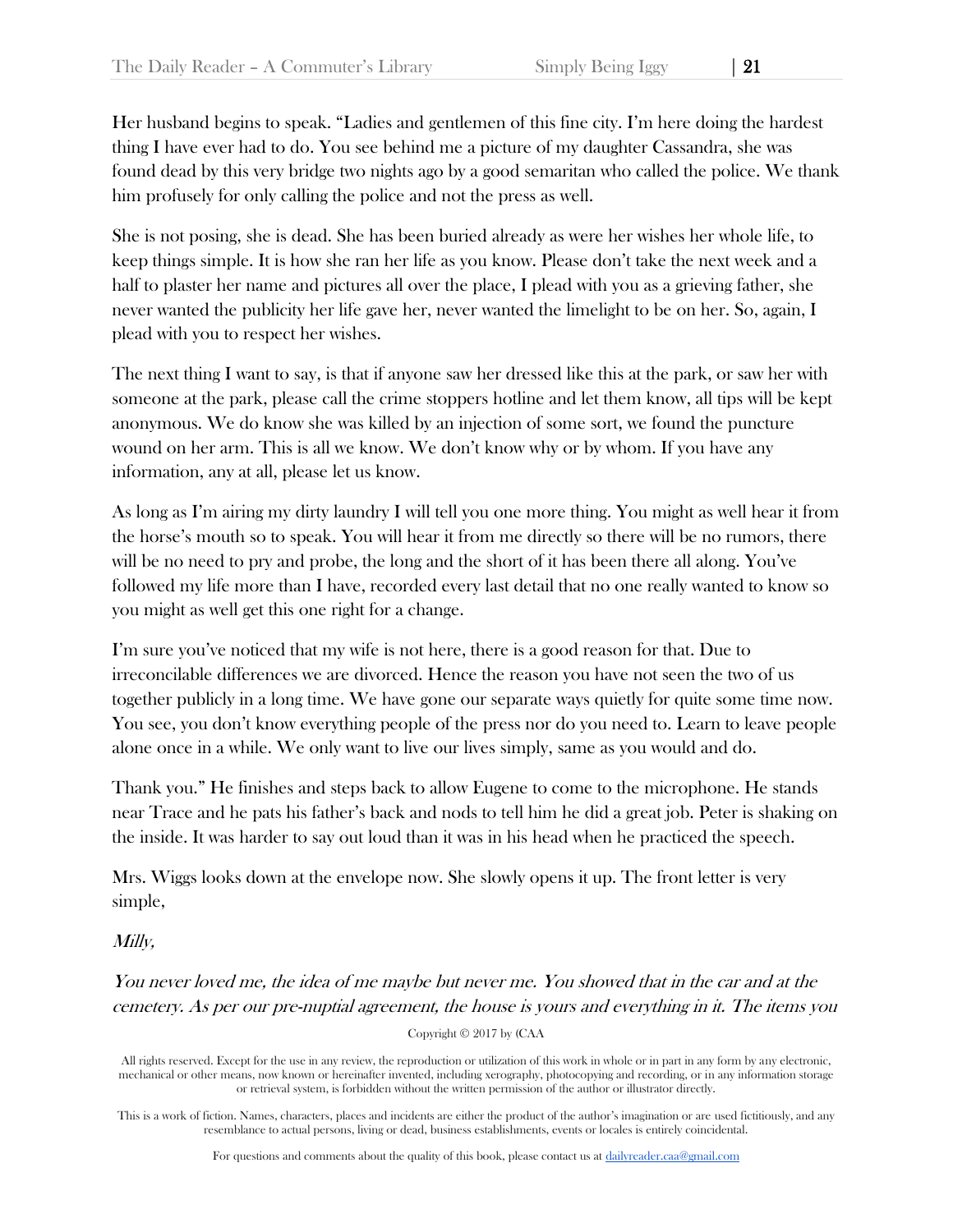stole from me, ie the jewelry you purchased under false pretense and the money you siphoned from my account to a private one of yours? Well, that all comes back to me.

Don't call me, I won't answer. Don't show up at the business, you won't be allowed in, a bank account has been set up for you and you will receive all that you deserve and not a penny more. The enclosed papers are not papers that say  $I$  want a divorce, they are papers that state we already are, it has been signed by a judge as per our pre-nup. You should have read it, it clearly states that all the little tricks you have been doing all these years go against that agreement. I could have called you on them years ago, but I didn't have the time to deal with it, or you.

Especially the part about you getting an abortion without ever telling me. 30+ years' worth of lies, very nice bed you made for yourself, now lay in it.

Ps, I know which kids are actually mine.

Peter

Mrs. Wiggs sits there, her composure no longer can be controlled. Her shock is so great she doesn't know what to do. She stares at the paper in front of her. Jason takes the paper from her and reads it.

"He can't do this! You need representation! Get a lawyer have them go over the agreement, you can't let him stonewall you like this." Jason is angry for her but when he looks back at her he sees, she is no longer angry, in fact, he is not sure how she feels. He reads to the end, and is curious as to what that means. He looks to his wife and wonders if she is a real daughter or not, that may pose problems for him in the future, he thinks to himself.

~~~

The press is calling out questions one after the other the Commissioner stops them quickly. "I believe you have all the information you need. There is nothing left to say here." He looks out to the crowd and he sees one man texting on his phone very quickly, he signals with his eyes to one of his men to stop that man and bring him back to the precinct. The officer nods and walks to the man in question.

 $\sim$   $\sim$ 

Milly walks through her house and realizes it is very quiet this morning. She had her breakfast already laid out in the breakfast room and only now sees that the dishes are still there. She walks to the back of the house; the area where her staff lives and sees that it is quiet here too. She goes from

Copyright © 2017 by (CAA

All rights reserved. Except for the use in any review, the reproduction or utilization of this work in whole or in part in any form by any electronic, mechanical or other means, now known or hereinafter invented, including xerography, photocopying and recording, or in any information storage or retrieval system, is forbidden without the written permission of the author or illustrator directly.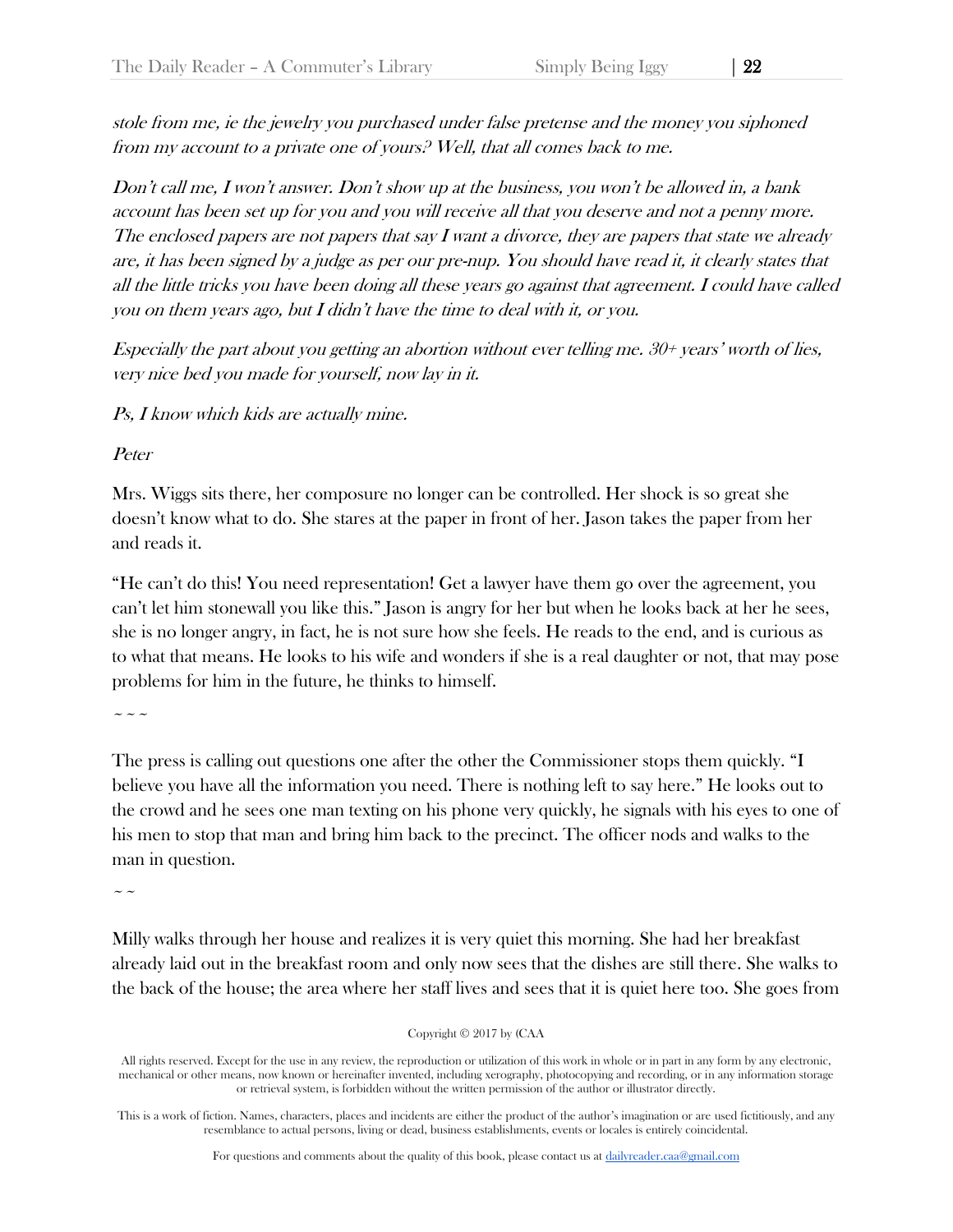one room to the next, each one has been cleaned out. They are all gone too. What has she done? How did he find out?

She paid a lot of money to those doctors to keep her abortion quiet, they betrayed her. It was their fault, she will sue them for slander! No, she stops in her tracks, if she does that she will have to admit why she was there. If she does that, the person whose child it was will know too. This is bad, very bad.

She will have to figure out a way to hold her head high when she walks into the club later today, she is sure everyone has heard by now. She will have to laugh it off. Her phone buzzes and she looks down to see a text from her bank.

# As of 8:00 this morning, all assets have been frozen. You will be notified when they open again. Thank you for your patients.

It's all in the agreement, she knew this was coming. She knows the exact amount that she is supposed to get from him in the event of a divorce. She is the one who made up the number. He agreed readily when they were young and in love. She has her own account though, one she has on the side. Mrs. Wiggs is confident that he isn't smart enough to find that account. It is in a small bank near the club, he never goes out there, he would never know about it. It is her nest egg. Along with the amount he is supposed to give her, that means she will have double the amount she was originally allotted. "Damn fool, you don't know who you're fighting with." She says out loud.

"I will go about my regular day, the club, the salon and over to the gala meeting this afternoon. If he is conducting business as usual, so will I. He will see I won't crumble. He will regret this, then he will pay even more to get a reconciliation." She nods to herself feeling like she has solved all of her problems.

Mrs. Wiggs goes about her morning routine and is about to leave for the club when she hears a lot of commotion outside her home. She looks out one of the windows and sees the press, lots and lots of them. All vying for her attention. She sends for a car to be brought out front and realizes no one is around to receive that note. She will have to drive the car herself, only she hasn't done that in years, she is not sure she remembers how.

"Jason!" she calls to her son in law.

"Yes," he says.

## Copyright © 2017 by (CAA

All rights reserved. Except for the use in any review, the reproduction or utilization of this work in whole or in part in any form by any electronic, mechanical or other means, now known or hereinafter invented, including xerography, photocopying and recording, or in any information storage or retrieval system, is forbidden without the written permission of the author or illustrator directly.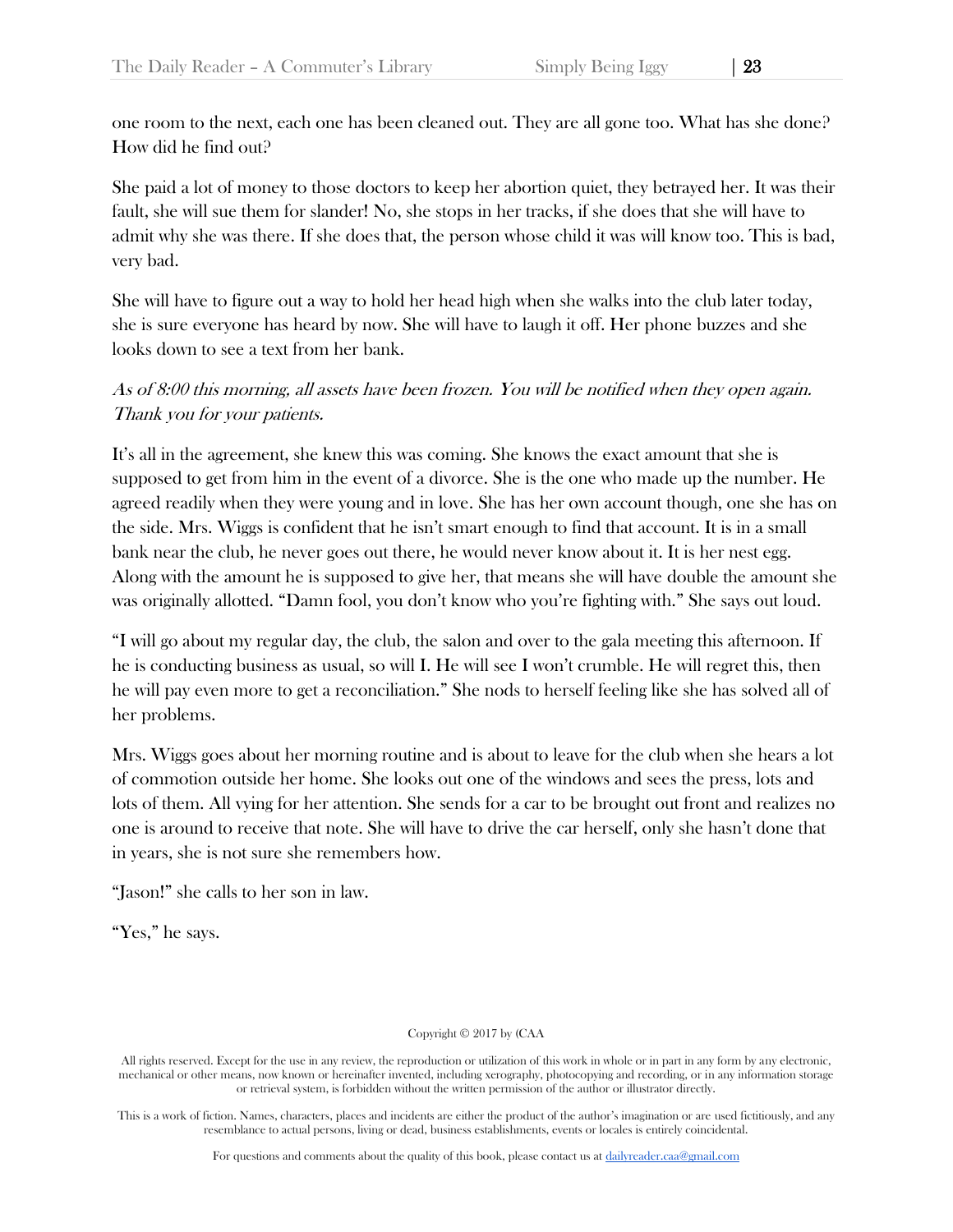"Jason, bring a car around, I need to be taken to the club. We need to make life look normal. You'll have to drive me, apparently all our staff has left during the night, and Prissy you'll have to go through the house and make sure nothing was stolen by them while I'm gone.

Jason, why aren't you moving?" she asks.

"Um, I have to go to work, I can't drive you all around today, call for a car. How do you think it will look if I don't show up to work? I still have a job at your husband's business." He says seriously.

"Oh, good point. Ok, I'll call one, I hope they can get through this crowd. I'll call the same company that drove us yesterday." She says confidently. "That driver was good and quiet I might ad."

She finds the number and calls, "Hello, this is Mrs. Milly Wiggs, I'd like to order a car to come in the next half an hour, you can put it on my account." She says.

"We don't have an account for you here. We only accept payment as the drive is done. Would you like to give us a credit card now or pay in cash when the driver is done?" a woman asks.

"Do you know who I am?" she asks condescendingly.

"No, and I don't care. Do you want to pay now by credit card or in cash when the drive is done?" she asks again firmly.

Not having many options she gives the woman her credit card number and waits a moment, "Maám, that number has been declined, do you have another one?" she asks.

"Declined!! You must have put it in wrong, give me your manager!" Mrs. Wiggs demands.

"I am the manager, and I repeated the number back to you as is our policy, the number clearly says declined. Do you still want to order a driver and pay him in cash for the drive?" she asks equally as firmly as Mrs. Wiggs spoke to her.

She fumbles through her purse and sees she has a couple hundred dollars on her, "sure I'll pay in cash. How much for multiple trips?" she asks a bit calmer. He froze her credit cards as well?

"Each trip is based on how far a driver has to go, and whether or not he has to stay in between." She says.

"Well of course he has to stay how will I get from one place to another?" Mrs. Wiggs asks

Copyright © 2017 by (CAA

All rights reserved. Except for the use in any review, the reproduction or utilization of this work in whole or in part in any form by any electronic, mechanical or other means, now known or hereinafter invented, including xerography, photocopying and recording, or in any information storage or retrieval system, is forbidden without the written permission of the author or illustrator directly.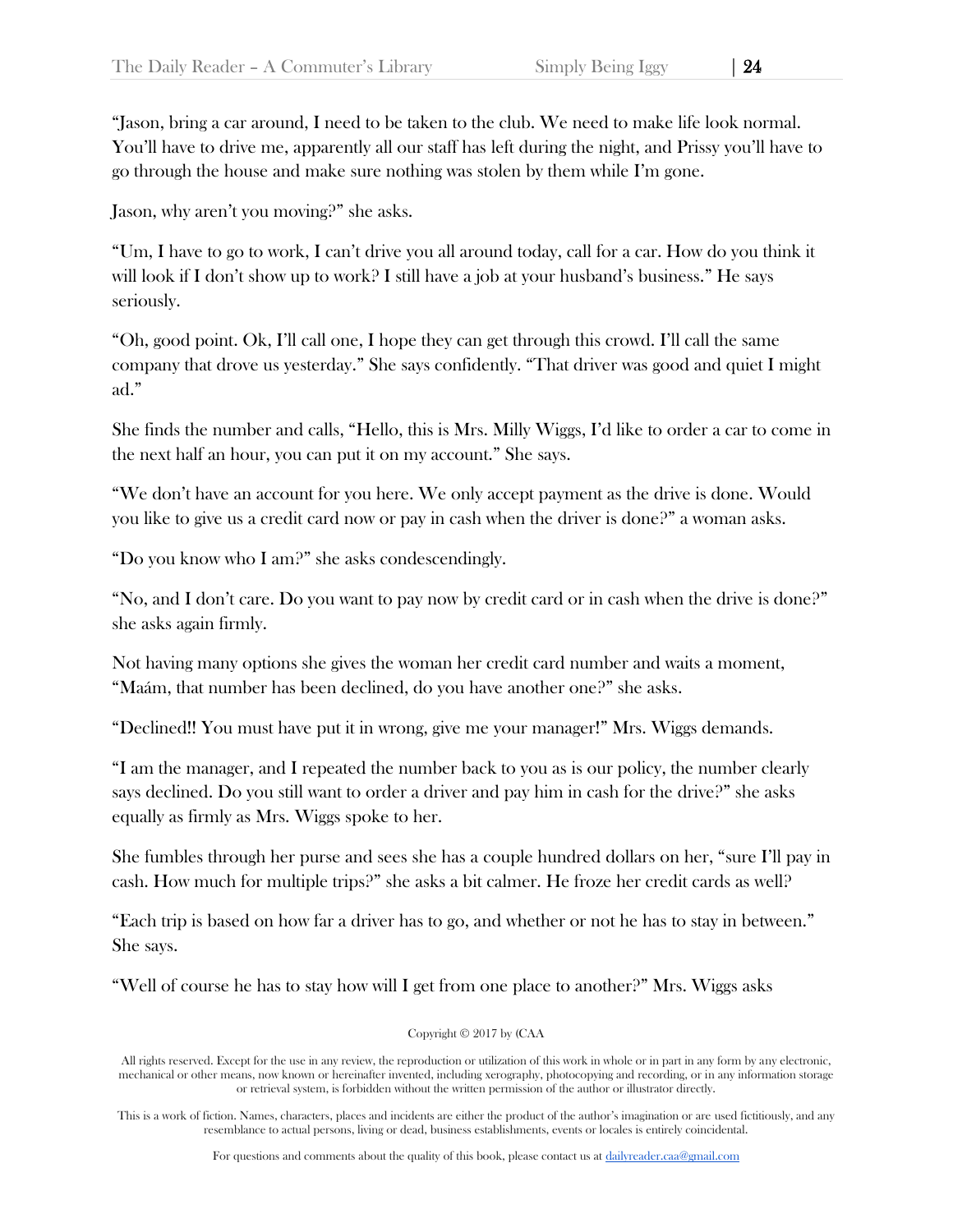"You can let us know when you will be ready at the end of each place and we will send a new driver over each time." She says.

"What if I want to pay for a driver for the day?" she asks.

"We don't do that, it wastes my driver's time. No one likes to sit around and do nothing, they prefer to go from one job to the next and we respect that. In the two hours a driver waits for one person, he can potentially run two or even three other small runs and still be back in time to pick you up. It is more productive." She says.

"So, I have to call each time I need a ride?" Mrs. Wiggs asks.

"Or you can give us a timeframe and we will send someone to be there each time." She says.

Mrs. Wiggs tells her the three places she needs to go and approximately how much time she will be at each place. "That comes to \$450 plus tips and tolls." The woman says.

"Oh, well then." She looks at her wallet again. "Let's go to the first place and we will see if I need to do all of the rest today or not." She hangs up the phone realizes for the first time, he really has the upper hand.

He got her right where it hurts most. Her spending days are done. She will only have what is in this house and her side account. She begins to walk around the house, remembering that he has a safe in his office, she walks in there and sees it is open. He cleaned it out already.

The bedroom, she thinks to herself and runs upstairs to their bedroom safe, open, empty. Her jewelry drawer? She opens it to find a note these heirlooms are mine, from my family, the rest is yours. She looks down and sees only a few small items in there. Enough to keep her looking good though, she also has her diamond ring still on her hand.

"Cassandra's room. He probably hid things there since she moved out." She walks proudly to her daughter's room and opens it up for the first time in years. She never walked in here since Cassandra declared she wanted to live on her own somewhere else. Damn fool, see where that got her? Mrs. Wiggs picks up everything there is to move, pictures on the wall, drawers, even the mattress. Nothing. Empty again.

She tries Trace's room. Also empty, he must have left with his father and their staff last night. Only a few scattered socks on the floor. She rummages through his drawers, nothing of importance. She finds the ivory box she had given him one year for his birthday. Inside there is a note,  $I$  knew you'd open this up and look in here, you're so shallow. What did you think you'd find? Treasure? Money? Hate is not a strong enough word for how I feel towards you.

Copyright © 2017 by (CAA

All rights reserved. Except for the use in any review, the reproduction or utilization of this work in whole or in part in any form by any electronic, mechanical or other means, now known or hereinafter invented, including xerography, photocopying and recording, or in any information storage or retrieval system, is forbidden without the written permission of the author or illustrator directly.

This is a work of fiction. Names, characters, places and incidents are either the product of the author's imagination or are used fictitiously, and any resemblance to actual persons, living or dead, business establishments, events or locales is entirely coincidental.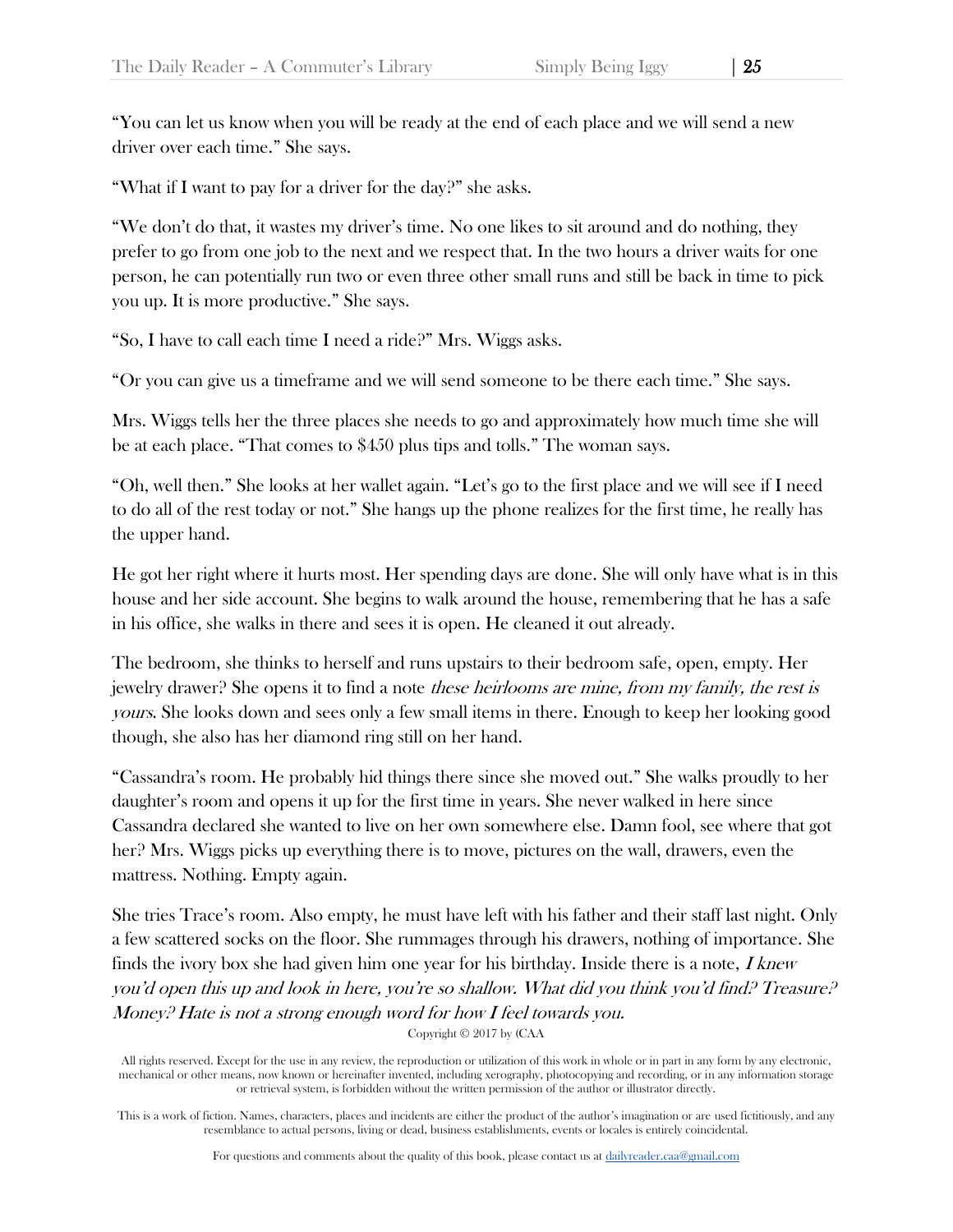The pounding on the front door startles her and she goes to the door to answer it. "Yes?" she says to the man in front of her.

"You called for a car? I've been outside for ten minutes waiting. I'm on the clock, are you ready to go?" he asks unceremoniously.

"Let me grab my bag, yes, yes I'm ready." Mrs. Wiggs runs to get her pocket book. No one came to tell her he was here, she is on her own. She has never been on her own. Never. She went from listening to daddy to listening to her husband. There has not been any alone time at all.

"I'll be back in two hours as instructed, if that changes, call the office and let them know in enough time for me to arrange for the change." He says as he opens her door at the club's front door.

"Thank you." She hands him some money and holds her head high as she walks in to her club, her space, the space where everyone adores her and loves her.

"Oh Darling! Thank god you're here. We never knew, why didn't you tell us? We're your best friends. We would have been there for you." A woman says with fake sincerity, it is all they know how to give.

This is the right medicine, this attention will be good for me, Mrs. Wiggs thinks to herself. "You heard Peter, we wanted that part of our lives to be kept separate from the public. No one really cares about these things anyway. No worries girls I still have the house and the jewelry." She smiles.

The women around her laugh as if she won the lottery. "Ohhh we knew you would get it all. We knew it all right. So, who do we set you up with now? You can't stay single for long; it's not good for you socially." One says.

"Oh, but there are so many to choose from now aren't there?" Milly laughs and puts her hand on her chest to flatter herself. The woman laugh.

 $\sim$   $\sim$   $\sim$ 

Jason shows up at work and heads to his father in law's office. "You can't go in, he isn't there." His secretary says.

"What did you say?" he asks.

"I said you can't go in when he is not there, it's not a new rule Jason, only maybe it's the first time you heard me say it. Besides the door is locked. I can't get in either and damn it he has a contract I

Copyright © 2017 by (CAA

All rights reserved. Except for the use in any review, the reproduction or utilization of this work in whole or in part in any form by any electronic, mechanical or other means, now known or hereinafter invented, including xerography, photocopying and recording, or in any information storage or retrieval system, is forbidden without the written permission of the author or illustrator directly.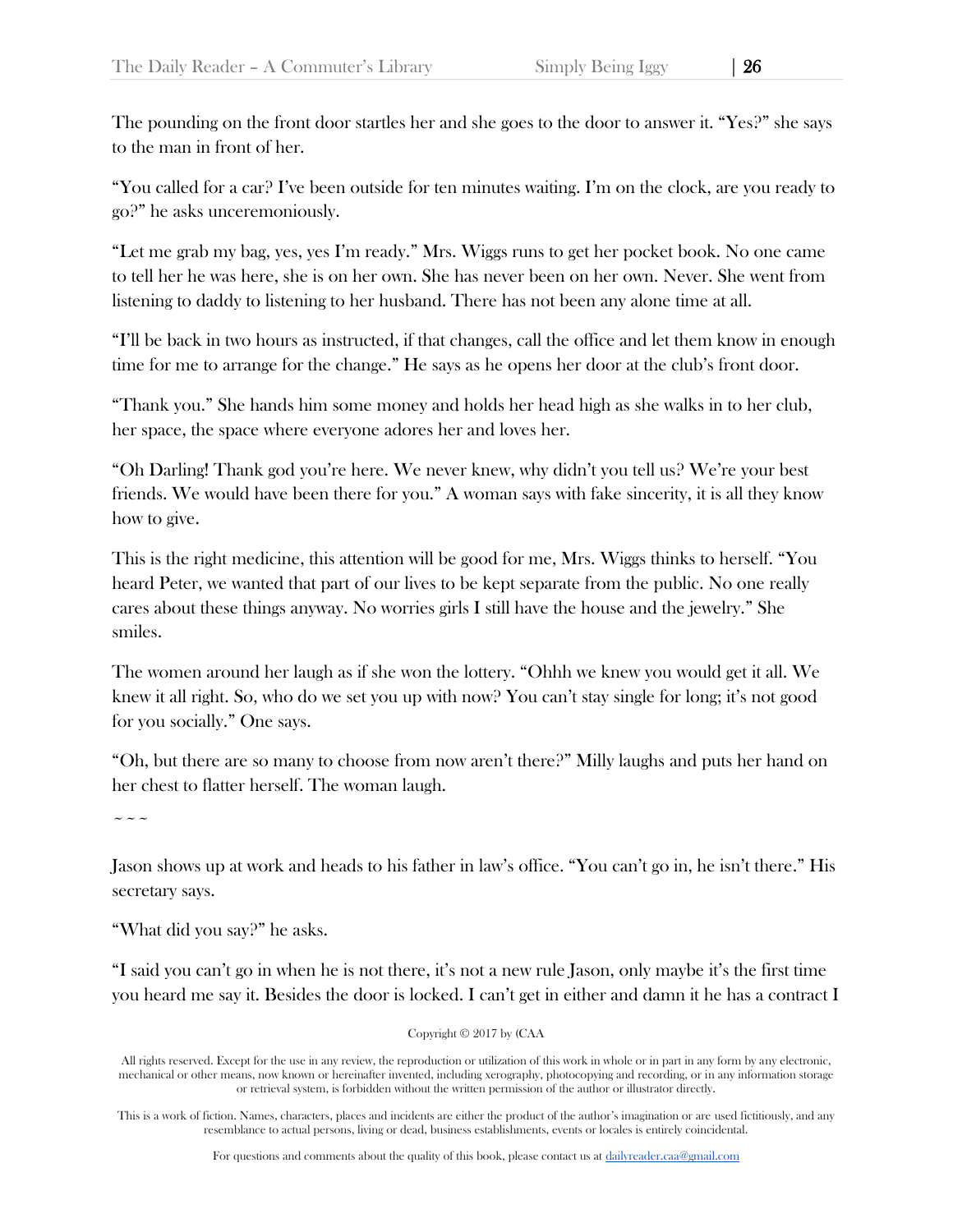need to work on in there." She says knowing it will aggravate him thoroughly and make her smile to watch him squirm a little.

"He can't stop business because of his daughter's death. Life goes on, that is why I'm here, to make sure things keep going." He says smugly thinking she will relent and let him in. He knows she has a key.

"Do you have children? Oh right, you haven't been able to make that happen have you?" she says equally as smugly.

"I know you have a key, if you value your job you'll hand it over to me." He says.

"Are you threatening me? That sounds like a threat. Maybe I need to call security I could be feeling my safety is at risk here now." She says to him looking him straight in the eye daring him to say it again. Meanwhile she has already pressed the button to call them.

"What the hell did you say to my secretary?!" Peter's voice bellows behind them both.

"Exactly she is a secretary and needs to know who to listen to and whom she can speak to." Jason says feeling sure of himself as he always does.

"Get out of my space Jason, and if you're smart you'll leave the building as well." Peter says.

"Sir, I know you're talking from grief, I'm here to help you concentrate. Even your secretary says you've locked some contracts in your office she needs to work on. See, you need my help." He says.

"I need you to leave. Oh good security is here. Take him out quickly. Straight to the front door, not his own office and change the locks to his office immediately." Peter says.

Jason shrugs the gentlemen off of his shoulders and walks himself out. This is all his mother in law's fault. She will pay for this. She can't get in his way of doing what he has to do. He is so close to making a killing, one that will allow him to earn the respect of others.

 $\sim$   $\sim$   $\sim$ 

Iggy sits at his desk and contemplates his past week. The poor woman from the park, it is so sad to him. No one should ever have to lose a child. The thought sickens him, he can't get her out of his mind. There must be something he can do, he solves riddles all the time, it's what he gets paid to do. Maybe he can help them? He sits back and sees four men standing in front of him. One of them, a police officer he recognizes from the night at the park.

## Copyright © 2017 by (CAA

All rights reserved. Except for the use in any review, the reproduction or utilization of this work in whole or in part in any form by any electronic, mechanical or other means, now known or hereinafter invented, including xerography, photocopying and recording, or in any information storage or retrieval system, is forbidden without the written permission of the author or illustrator directly.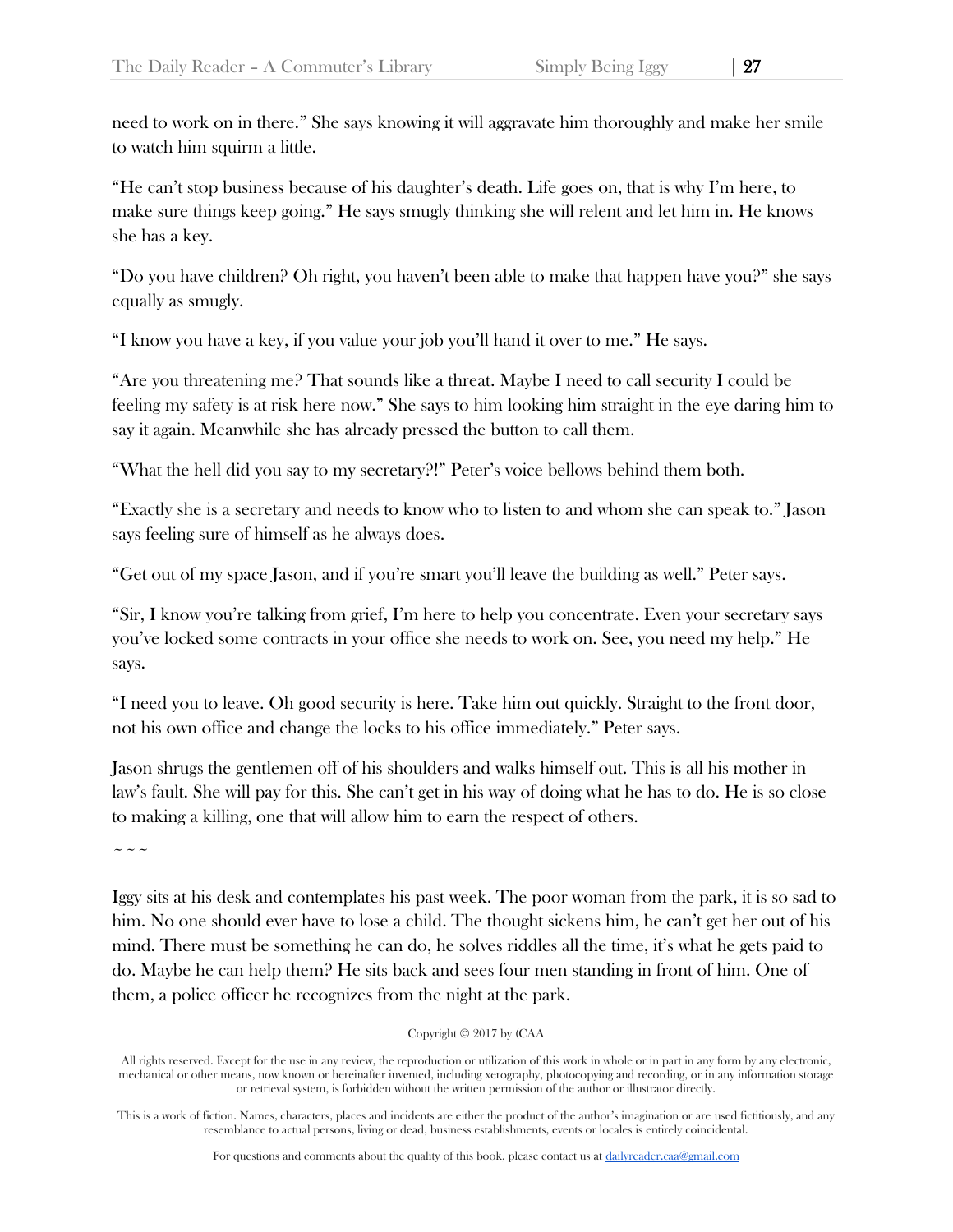"Come in, come in. Oh please have a seat this instant. I was just thinking about you and how I can help." He walks to his door.

"Margaret hold my calls and I mean all of them *nothing* is more important than this meeting you hear me?" he says sternly.

"Yes sir, not even Elizabeth?" she asks.

"Not even." He says closing his door. "Gentlemen, I've been wracking my brain all morning wondering what I can do to help you. It's what I do for a living. Please make yourself comfortable. I don't know you sir, but I saw you on television the other day and I almost melted.

When my wife asked for a divorce I thought for sure she was going to run off with my girls and I nearly died. But I'm rambling and that is not why you came. Why did you come?" he asks finally sitting down.

Fred speaks first. "Do you remember me?" he asks.

"Yes from the night at the park, you were the first to respond. You had asked me to hold on to the dogs so you all could get a closer look. Side bar, what happened to the dogs?" Iggy asks.

"The dogs were taken to the pound, they are good dogs, abandoned is all. They seemed to be ok with you, I thought they were yours at first." Fred says staying calm and keeping the room calm.

"No, not in my house, my baby girl is highly allergic, I had to come home and shower before I even kissed her goodnight that night. Then I threw the clothes in the machine by themselves and ran an extra rinse load afterwards. Highly allergic, don't want to do that again." He says. "Sorry, I keep rambling. Please, tell me how I can help."

"Well, for one you can tell me how you can say you don't know the victim when you'd been writing to her on a website for the past two months." Now Fred is using his policeman voice.

"Well, that explains why I was stood up doesn't it. Let me open my computer, please look on the screen on the wall. I'll project my screen there. You see, ah yes, here we are. At the top of the screen you can see the website name and a place to click on to see my profile. This is what people look at. Here is mine, I'll sign in.

As you can see, no one can see my real name, address or any other personal information. This is what Cassandra saw. Something about it she liked so she started a conversation with me. I'm probably the only one on here that tells the truth to people.

Copyright © 2017 by (CAA

All rights reserved. Except for the use in any review, the reproduction or utilization of this work in whole or in part in any form by any electronic, mechanical or other means, now known or hereinafter invented, including xerography, photocopying and recording, or in any information storage or retrieval system, is forbidden without the written permission of the author or illustrator directly.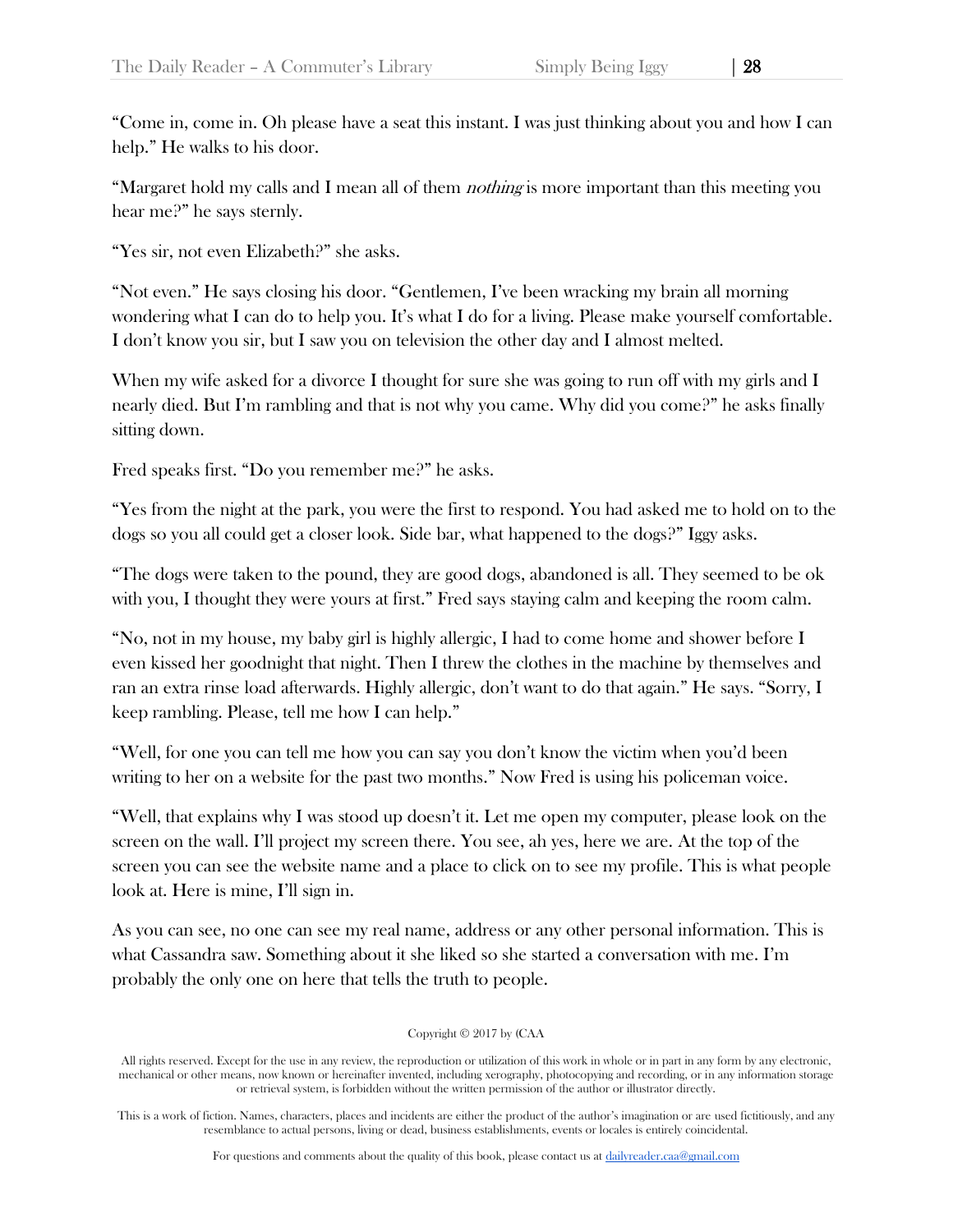We sometimes would chat for over an hour at night. I'm sure you saw that when you looked it up. Have you spoken to her friend Deb? She told me she was on this site because Deb found her true love and even got married through this site. I don't know if Deb is the real name or not but that is what she said.

So, yes, we talked for two months before finally deciding that maybe we should meet in person. Here if we go to the end of our communication you can see I asked her to meet me at the café by the park at 6:30. At 8:00 I called my daughter to say the woman was a no show and then I found her after that.

If I were to guess, I'd look up to find out who runs the site. Someone on here knows the true identities, they have to, we paid for the site, our record is in here somewhere. As I said, I'd start there, look for who has access to real records.

Oh, how would they know we are meeting up you're probably wondering. Look over here on the left side. We are asked to check here if we are meeting a chat-mate. I'll bet someone saw who she was or simply saw where we were meeting, not sure which. Was there anything under her nails? Any DNA you can get?" Iggy comes up for air and looks around the room. When he gets started, there is no stopping him. It is a personality flaw, he knows. "Rambling?"

Mr. Wiggs looks at Eugene, "Did we find anything under the nails?" he asks.

"We don't have a match in the database, doesn't mean we don't have the DNA, we do, but we have to find the person first and then prove it. Sir, can we get a DNA sample?" Eugene asks.

"Um sure, I'm already in the database though, had to get a security clearance for my work here. But if you need it again, I can give it to you. My prints are there too, by the way." Iggy says.

Peter looks at Iggy, "What exactly do you do that you asked her to ask for the mystery man?"

"Funny story with that one, my friends and I are all amateur sleuths for fun. In college we would dream up mysteries and solve them around campus. I had to work through college so when I saw things amiss at the place I worked, I would work extra hours for free in order to figure out the problem. Once I caught the store manager taking product at the end of the night. He was caught two nights later. Another time the numbers on a report I was handing to the boss didn't look right. He let my friends and I look through all of his books, everything can you believe it? Well, believe it, someone in his office thought he was clever enough to embezzle a boatload of money. My boss rewarded all of us with a steak dinner and in college that was like winning the lottery.

Copyright © 2017 by (CAA

All rights reserved. Except for the use in any review, the reproduction or utilization of this work in whole or in part in any form by any electronic, mechanical or other means, now known or hereinafter invented, including xerography, photocopying and recording, or in any information storage or retrieval system, is forbidden without the written permission of the author or illustrator directly.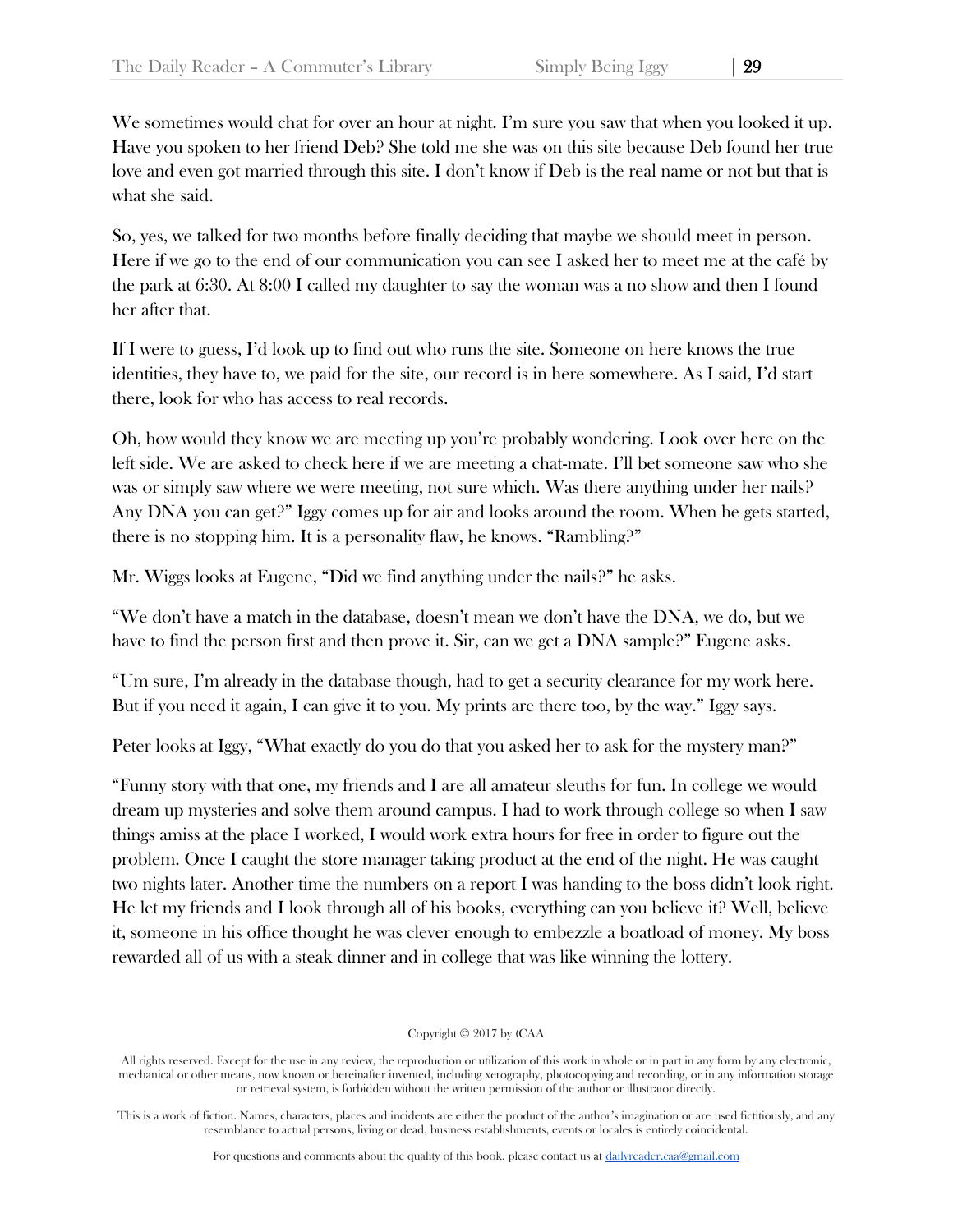Anyway, the idea of what we all did and did together blossomed into the business you see here today. We are a word of mouth only business. We don't advertise, it wouldn't make sense to. For the past 15 years we have been steadily working. Ok, the first five were pretty rocky but we kept at it. We've overturned whole corporations without anyone knowing we were in there. Elizabeth and I run the office here and our third partner runs an office out of Greenland County, north of here; that is where his wife works.

If I had known this website was less than on the up and up I would never have signed up for it. I'm sure your daughter wouldn't have either. But if her close friend got married through it, I can see the draw for her." Iggy once again comes up for air and looks around the room.

Peter, Eugene, Trace and Fred are all looking at him with surprise. "That's a very good point. The website is closed to everyone but someone knows the backdoor. Someone always does or they wouldn't be able to show content on it. Mr. Commissioner, do you have a staff that can do this? Get into the backdoor, figure out who can on that site? If not, I have a great guy. We don't ask questions, he does what he does and hands us the information. If you're ok with that Mr. Wiggs as a private citizen, you can hire us to find out." Iggy says putting the word hire in finger quotes.

"Dad, if he did it once, he will do it again, to another woman, or maybe he already has. Fred you need to check into any unsolved murders or assaults of women who have been part of this site." Trace looks to the officer and back at his father. The grief is so big, the two of them have not had time to really give her thought; they've been too busy cleaning up all the messes.

There is a knock at the door. Iggy gets up. He opens the door and ushers in Elizabeth and another man. "This is my partner Elizabeth, this is Mr. Wiggs, the one whose daughter was killed, the one I found, the one I was supposed to meet that night." He says looking at her and at the man next to her.

He looks up and sees a website open, Iggy gets out of the way and the man is clicking away at the computer. Eugene and Fred are astonished by what they see. Mr. Wiggs is looking heartbroken and so is Trace, for the first time, they are thinking about Cassandra and no one else.

"Not a very good firewall. Three different people got into her account. One is the owner or administrator of the site. Here is his name and address." He slides over a piece of paper to Eugene. The second is also an inside person, but here, this third one. He is not. He got in to her site via a satellite computer, one outside the business. Ah, what is this, oh you sloppy people, you always think you're smarter than me. He tapped into her phone as well, he was tracking her and knew exactly when she would get there.

Copyright © 2017 by (CAA Does the name Jason mean anything to anyone?" he asks.

All rights reserved. Except for the use in any review, the reproduction or utilization of this work in whole or in part in any form by any electronic, mechanical or other means, now known or hereinafter invented, including xerography, photocopying and recording, or in any information storage or retrieval system, is forbidden without the written permission of the author or illustrator directly.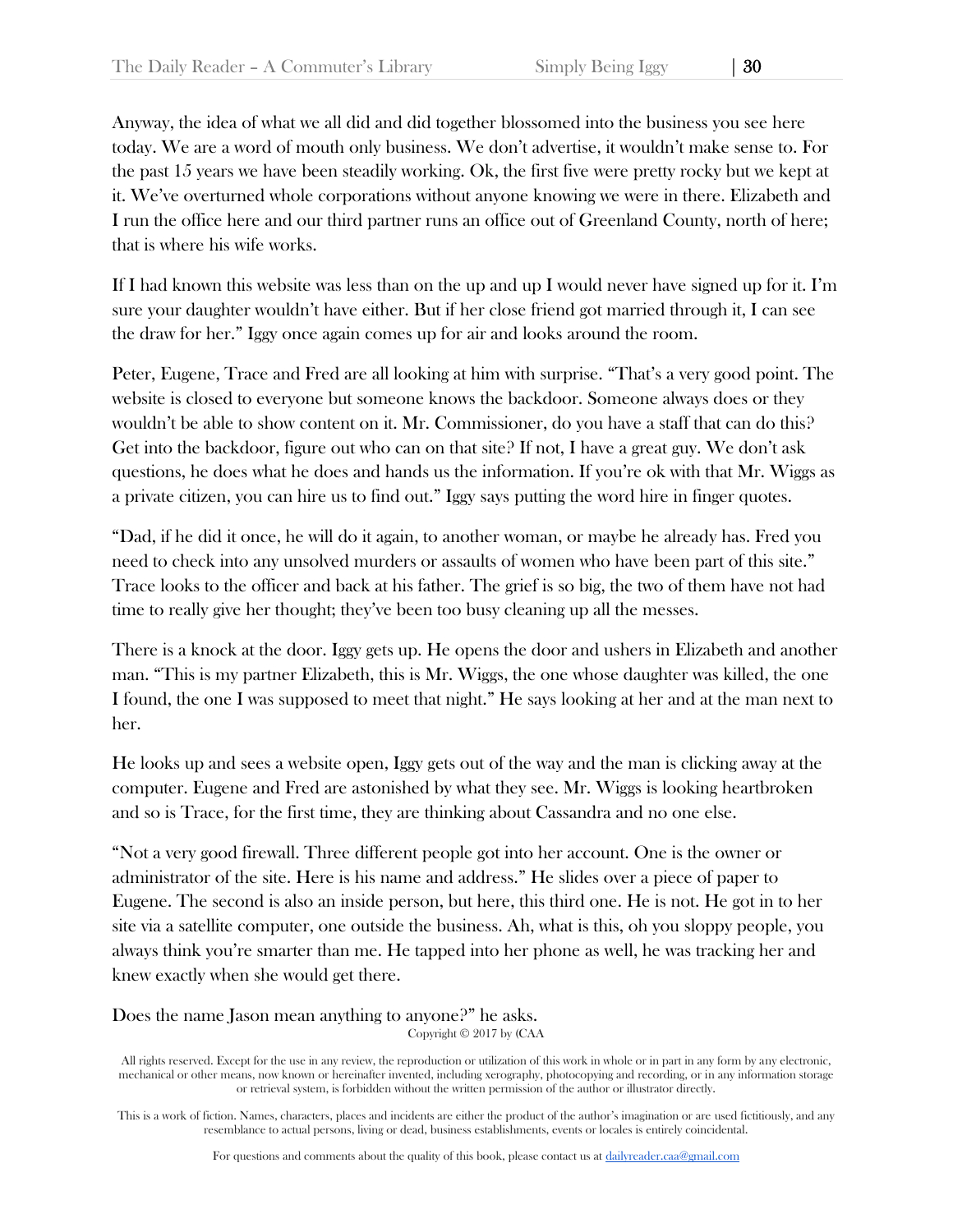The room stops, Peter's fists are forming and he has them slammed through a nearby wall before anyone can stop him. "Eugene!" he screams.

## "On it."

Iggy and Trace pull Peter back to his chair. "That son of a bitch. He wanted her job, he told her he would have it, he thinks he is better at business that she was. She had more knowledge in her little toe than he has in all his head. String him up Eugene, by everything you can. If he didn't do it himself because that would actually require effort, I'm sure one of his people did." Peter calls his partner, "Shut it down. Now. All of it. Tell everyone there is a computer problem, a generator problem, I don't care. Shut it all down. I'll tell you later. Oh, and make sure my son in law is nowhere near anything you or I own. ANYTHING." Peter says and is now completely out of breath.

"Peter, he has been annoying everyone around today. Security kicked him out twice. We've got this. Done, I hit the switch. Hold on." He puts his friend on hold and calls downstairs to where the generator is.

"Hello boss, we don't know what happened. I'll get it up soon." A worried man says.

"No, you won't, leave it. For as long as I tell you to. No one else is allowed to authorize you to do anything. If you get calls ignore them. I will call you when the coast is clear. Understood?" The partner asks.

"Not sure what is going on sir, could take hours for this to be fixed." He says.

"That's my boy." He picks up his cell phone again, "Ok, Peter done. How much time do you need?" he asks.

"I don't know, send everyone home, say you aren't sure. Give them the day off, no dialing in because if the network is down they can't get to any files anyway." He looks to the computer guy in the room and he nods.

"We're coming over through the back door. Vacation day, in fact in light of what happened with Cassandra tell everyone to take the next two days off. Paid of course. We will see them back on Thursday."

Copyright © 2017 by (CAA "Done." He says quietly, now worried for his friend. The intercom system was set up to be used in case of emergencies, this is one of them. It has its own wiring so it has less of a chance of being out when the regular lights are. "Ladies and gentlemen. This has come at a strange time but maybe a good one. Mr. Wiggs has just called and is asking that everyone go home. Take the day off, in light

All rights reserved. Except for the use in any review, the reproduction or utilization of this work in whole or in part in any form by any electronic, mechanical or other means, now known or hereinafter invented, including xerography, photocopying and recording, or in any information storage or retrieval system, is forbidden without the written permission of the author or illustrator directly.

This is a work of fiction. Names, characters, places and incidents are either the product of the author's imagination or are used fictitiously, and any resemblance to actual persons, living or dead, business establishments, events or locales is entirely coincidental.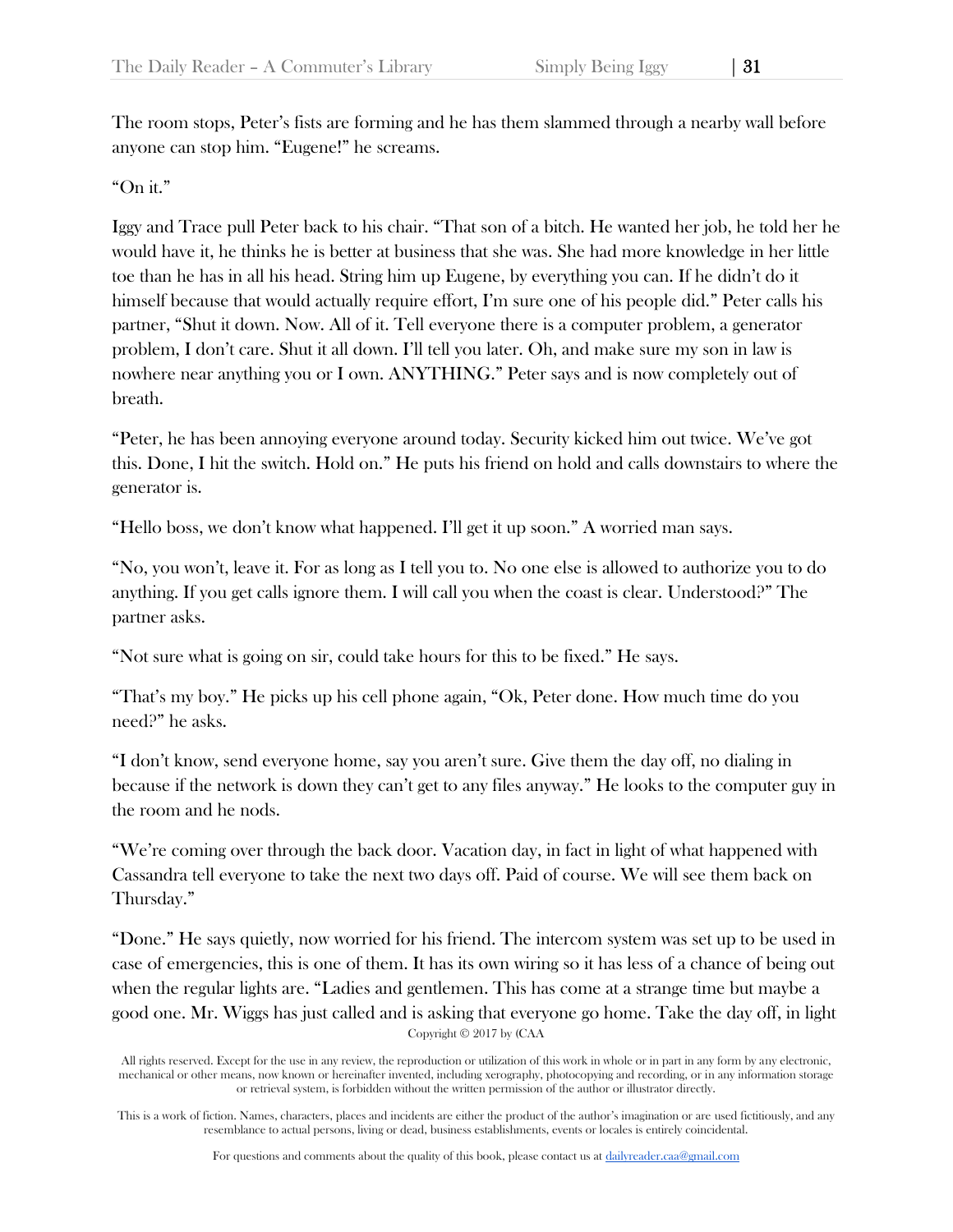of Cassandra's death we should all take a moment to reflect. We will see everyone back on Thursday, by then the system will be up."

No need to be told twice. The whole building is filing out single file, as they would in a fire drill for the building. The emergency lights are on along the floor to help them leave, everyone must take the stairs; the elevator is out as well.

Security is checking bags on the way out. No one is allowed to take their computers home today. One man begins to argue with the security guard and tries to tell them how important his work is to the company and that Mr. Wiggs himself ordered him to take it home.

They called Peter, "I did no such thing. Whoever he is must be hiding something on his computer, put it aside and mark it. We're on our way over. Call the police if you have to, they will come." He looks to Eugene and he shakes his head.

Iggy is driving everyone over in their non-descript van they use for such purposes. He parks where Peter tells him to park. The whole group gets out and walks into a door that is also hidden in the back of the building. The emergency lights are still on all around the building.

"Mr. Wiggs sir, I'm so sorry about Cassandra." The security guard says with his hand out. Peter pulls him in and pats his back. "We all are, but we are getting to the bottom of this right here and now. Where is that computer you took?" He asks.

He hands it over to the computer guy. No introductions made. "Where can I work?" he asks.

Peter takes them all up the stairs to his office and sees his partner waiting. Trace takes a moment to explain everything to the partner. "Jason? I mean I knew he was a rat but killing?" he shakes his head in disbelief.

Every time Jason tried to use his supposed authority, Peter's people showed their loyalty and would tell him they would have to discuss this with Mr. Wiggs. This would make him even angrier but they all stood up to him. He must have found one mole though, one guy who needed whatever it was that Jason claimed to have and be able to give him.

 $\sim$   $\sim$   $\sim$ 

Mrs. Wiggs answers her door once more today. "Hello, can I help you?" she asks the man in the suit outside her door.

"This is for you maám. I was told to hand deliver it. You are Mrs. Milly Wiggs am I right?" he asks.

Copyright © 2017 by (CAA

All rights reserved. Except for the use in any review, the reproduction or utilization of this work in whole or in part in any form by any electronic, mechanical or other means, now known or hereinafter invented, including xerography, photocopying and recording, or in any information storage or retrieval system, is forbidden without the written permission of the author or illustrator directly.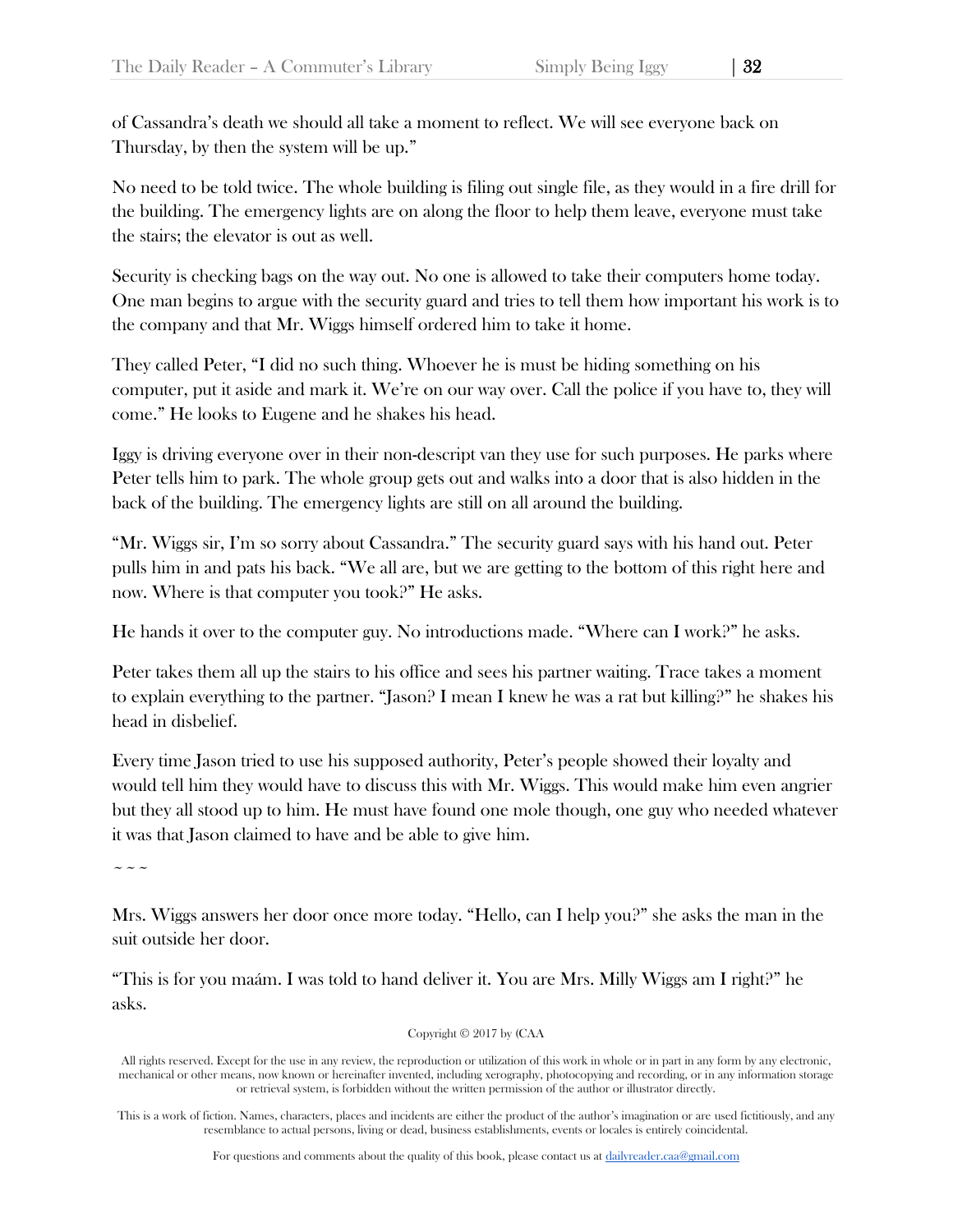"Yes, yes I am." She stands a little taller. Not everyone knows about the divorce yet. Her friends have all been calling telling her to stay strong and that will support her through everything. One even laughed and said, "Honey I'm on husband number three, HA, divorce is no big deal. You got the house anyway. That alone is worth a fortune. You could sell it, buy a small penthouse and have plenty to live off of for the next ten years. Trust me, I'll teach you how. Kiss, kiss we will talk tomorrow."

Mrs. Wiggs shakes her head back to the present, she opens the letter in her hands:

# Dear Mrs. Wiggs,

Due to the fact that you have an account at Lawry's Bank on  $45^{\circ}$  street with a total balance of \$750,000, the following check has been issued to you as the balance owed you from the pre-nuptial agreement you signed with Mr. Wiggs before your marriage.

Should any other monies be found in the future, monies that didn't belong to you but to your husband, a full refund will be expected. Your bank box # 503 and its contents have been transferred to your current bank. Please call us if you have any other questions.

"Damn it. Damn it!" she screams. "His children, he'd never deny them anything. I'll bet Prissy still has her account. Prissy! Prissy!" she calls her daughter.

"Yes mom, what do you need, is everything ok?" she asks.

"Prissy darling, I was wondering if you still had your bank account that your father gave you. With all that has happened we need to make sure we are all financially secure." She says.

"I don't have any accounts of my own. After Jason and I got married, he took over all of our finances." She says innocently.

"Darling, you had over a million dollars in there. How could you turn it over to your husband?" she asks.

"Um, Mom, because we trust each other, unlike you and Dad. I never even thought about it. He asked for access and I gave it to him. Last I checked there still was over half of it in there. I'll check again if it makes you happy." She says and walks over to a computer to check her balance.

"Well?" her mom asks.

She turns to her mom, "\$500,000 were withdrawn today." She says.

Copyright © 2017 by (CAA

All rights reserved. Except for the use in any review, the reproduction or utilization of this work in whole or in part in any form by any electronic, mechanical or other means, now known or hereinafter invented, including xerography, photocopying and recording, or in any information storage or retrieval system, is forbidden without the written permission of the author or illustrator directly.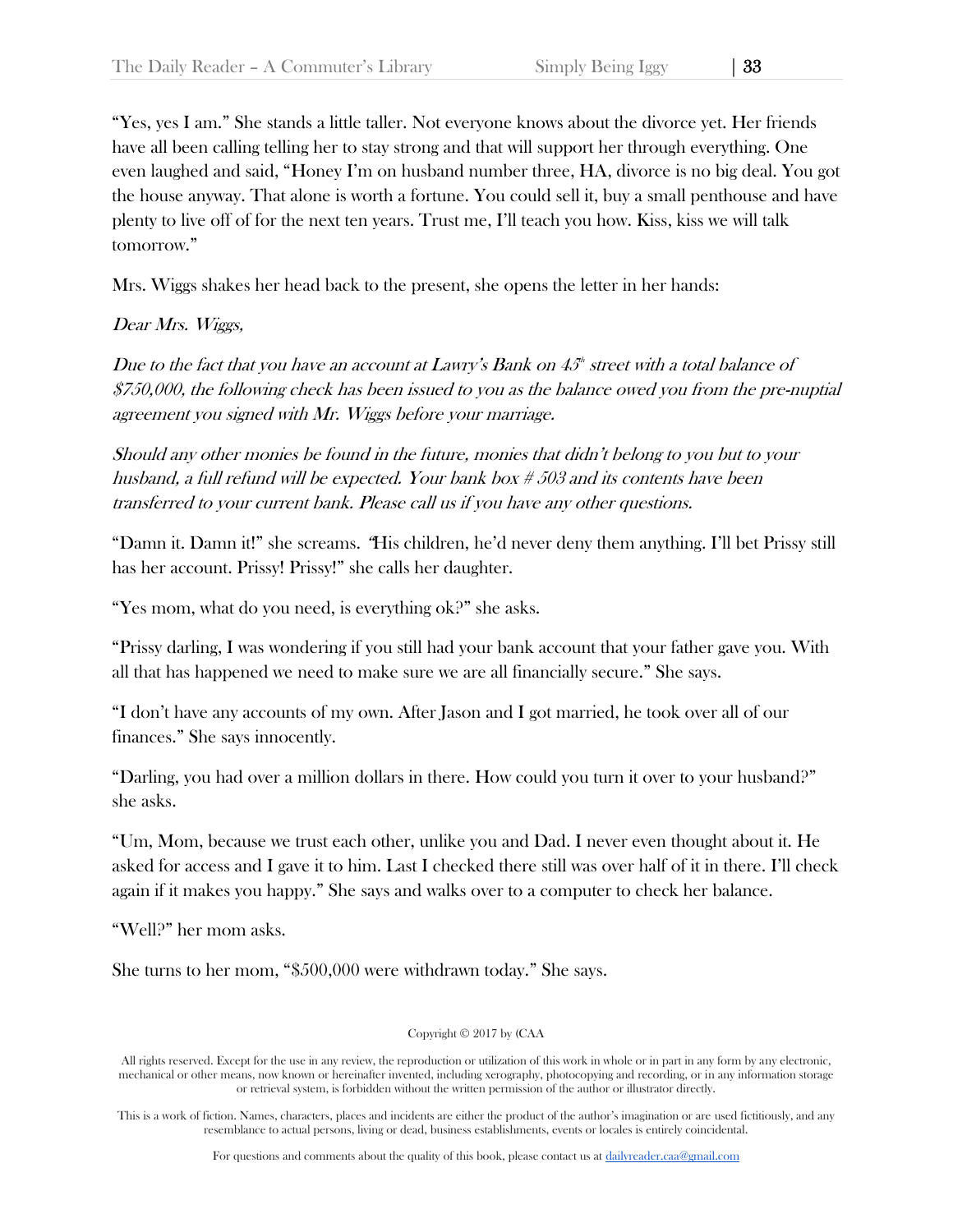"Is he allowed to do that on his own? Often times there is a limit to what the secondary person can take out. Call them." She suggests, while holding in her stomach to keep from vomiting. Something is wrong, something is very wrong.

Without thinking, she sends a text to Peter, 'Jason took out \$500,000 from Prissy and his joint account today. Today! I know you hate me but do you hate her too?' Now she will wait.

 $\sim$   $\sim$   $\sim$ 

Trace picked up his father's phone and read the text out loud. "Ok, I may not love her but I don't want anything bad to happen to her. Send someone over there Fred. Someone to watch them. Jason has to be found, and not at the house. Trace send her back a text and tell her to think of Springtime Lake. I hope she remembers." Peter says.

"We've got him. Hook, line and sinker. Right here." Computer guy says.

Mrs. Wiggs sees the answer. She looks at Prissy, "Honey, listen to me. Listen carefully. Don't answer your phone for a while, even if it is Jason. No especially if it is Jason. Now, come with me we have to lock down the house. Do you remember we did this when you were little?" she asks.

"Yes, I remember. Is Jason in some kind of trouble?" she asks.

"I don't know but we must be if your father asked us to lock down the house. Pull all the shades closed, I've set the alarm with a protected password, one you two don't know about. Upstairs too, come quickly we have to get this done now." Mrs. Wiggs and her daughter run around their large house, sounding hollow from their footsteps and the lack of other items in the rooms now. After all windows, doors and alarms have been secured, the lights all dimmed, she pulls Prissy into the kitchen to make something to eat.

"It is going to get worse before it gets better Prissy. We have to be there for each other." She says.

"I'm scared Mom." She says.

"Me too darling, me too but we are strong and we will come out ahead, you will see. Your father won't let us fall too much. Ooo, the basement. I'll be right back." She runs downstairs to lock up all the windows and doors down there. She slides the boards they had used one time into their spots in case someone breaks the glass to get in from down there. She double locks the door from inside the kitchen. Then she runs around to the front door and fastens the lock they haven't used in over 10 years. The last thing she does is start to pull down some very dark shades that were hidden behind the regular ones. The house becomes dark but at least they will be safe. The second shades will prevent a gunshot from coming in, but she isn't about to tell Prissy that.

Copyright © 2017 by (CAA

All rights reserved. Except for the use in any review, the reproduction or utilization of this work in whole or in part in any form by any electronic, mechanical or other means, now known or hereinafter invented, including xerography, photocopying and recording, or in any information storage or retrieval system, is forbidden without the written permission of the author or illustrator directly.

This is a work of fiction. Names, characters, places and incidents are either the product of the author's imagination or are used fictitiously, and any resemblance to actual persons, living or dead, business establishments, events or locales is entirely coincidental.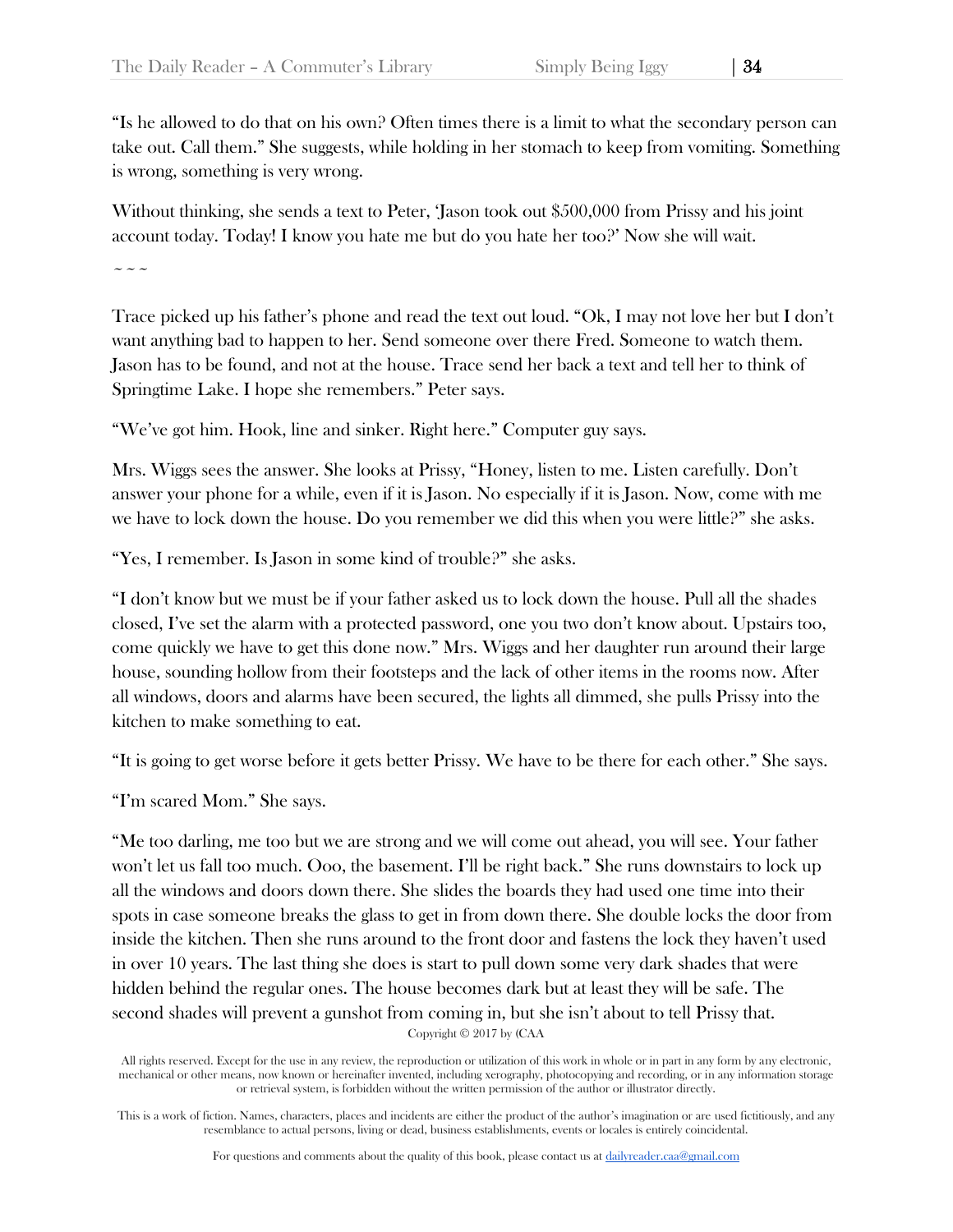She joins her in the kitchen and sends Peter one more message. "Done, even the blackout shades." Then she quickly adds, "be safe". Mrs. Wiggs looks up at Prissy, if they can recover the money from Jason, the two of them will be ok for many years to come. She knows how to manage her money when she has to. Despite what her husband thinks, ex-husband she pauses.

~~~

Everyone has been working for hours and hours in the dark. Iggy has uncovered three people who have private dealings with Jason, none of them authorized by the corporation. In a room with no windows, the lights are on and everyone is working hard. Computer guy has found a few glitches in the system that all point back to Jason and these three people. Eugene and Fred are half closing their eyes to what is happening and half in awe. This group works very efficiently and know what they are doing. Each desk looks exactly the same as it did before they came in. Coffee mugs not moved or even emptied, papers on the floor are still there. But in a matter of hours not months, this crew has uncovered the mole to the press as well as a plot to undermine and steal money from Peter, large amounts. The ring leader? Jason.

Peter's phone is buzzing frantically. He runs to get it, thinking something happened at the house. "It's from the security guard, Jason is on his way up, says I called him to come check on things here. What do we do?" he looks to Iggy.

"Tell him not to worry, we've got coverage here." He points to Fred and Eugene. They nod at Peter.

"Ok," he sends back a quick, 'not to worry the gang here says we have this covered. Thank you though, keep up the good work.'

"Peter," his partner calls to him, "with the system down, he thinks that he can get into the safes on each floor." He says panicked.

Eugene looks to Peter, "Nothing is in them anymore. My heart couldn't take the pressure of remembering which ones held which, whatever we had, its all up here in these two. Yours and mine." He smiles. "We should be expecting him in five or so minutes, depending on how much he is able to walks the steps. Fred, you'd best guard him from me." Peter says.

"me too" says Trace.

"Me three." Iggy puts in.

"Me" says the other crew members Iggy brought.

Copyright © 2017 by (CAA

All rights reserved. Except for the use in any review, the reproduction or utilization of this work in whole or in part in any form by any electronic, mechanical or other means, now known or hereinafter invented, including xerography, photocopying and recording, or in any information storage or retrieval system, is forbidden without the written permission of the author or illustrator directly.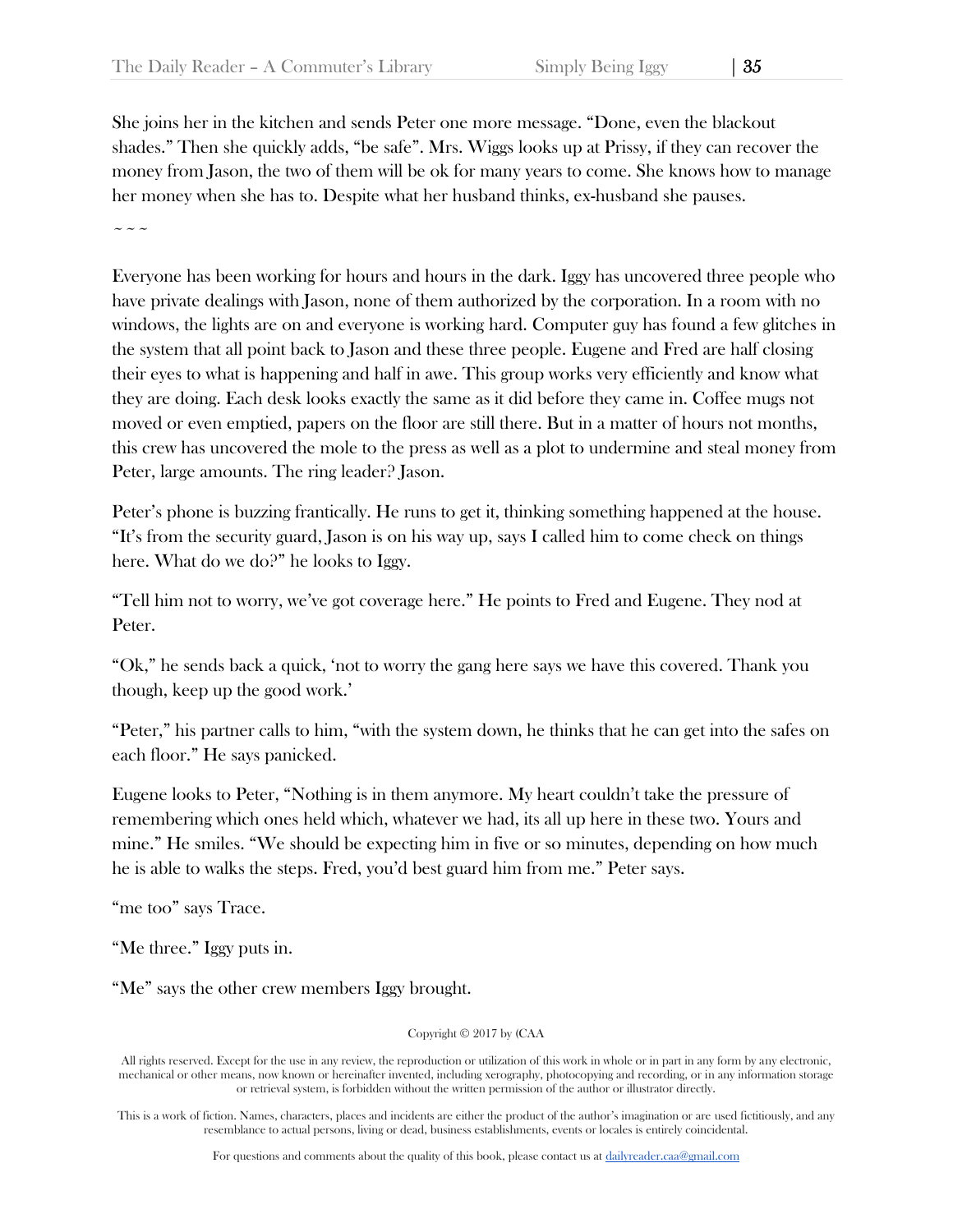"I get it, make sure he lives to stand trial. Got it." Fred smiles at everyone.

Eugene has all the copies of paperwork he needs, all the pictures of other papers he needs as well as computer and phone communications between them all. Eugene got the word that they picked up the other two people who had backdoor abilities to the clients. One checked out, the other one has been pushing blame all on Jason. So much for the loyalty and respect he thinks he has earned.

Peter gets another message, 'he is stopping on the third floor sir.'

'who is? Who is this?' Peter asks.

'friends of the security guard, he needed extra, we all came, he gave us your number as contact, I have a second guy on the floor with me now, how should we proceed?'

Peter shows this to Eugene, he writes 'follow him but not close, pictures are best if you can take them. We need to know every action he is taking. Even in the bathroom'

'roger that sir'

They wait some more, "Got the big one." Computer guy says. All eyes turn to him. "Offshore account in his name only, not the wife, syphoning money for five years now most of it from her account, some from the business. I don't think he was ever planning on sticking around. He probably has a goal number and then he would leave. Several direct deposits to four different accounts, I'm assuming these are the guys he pays. We're all done here Iggy. I've forwarded all this to our friend down at the  $25<sup>th</sup>$  precinct. He says he is holding it for Eugene, whoever that is."

"Me" says the Commissioner. "I thought we were making copies here. What am I holding then?" he asks.

"Oh, those are the papers of proof he has tried to bribe and or threaten several other employees in order to get what he wants. You have very loyal people Mr. Wiggs, no one trusted him. They wrote you letters of every instance but haven't had a chance to get them to you is my guess. Or waiting for the right time. Now is a good time huh?" Iggy asks

Peter's phone buzzes again. 'he took a large file from behind the desk in room 305, headed up to your floor, he has been mumbling something about getting his due this whole time.'

'got it' Peter writes back.

Copyright © 2017 by (CAA

This is a work of fiction. Names, characters, places and incidents are either the product of the author's imagination or are used fictitiously, and any resemblance to actual persons, living or dead, business establishments, events or locales is entirely coincidental.

For questions and comments about the quality of this book, please contact us at [dailyreader.caa@gmail.com](mailto:dailyreader.caa@gmail.com)

All rights reserved. Except for the use in any review, the reproduction or utilization of this work in whole or in part in any form by any electronic, mechanical or other means, now known or hereinafter invented, including xerography, photocopying and recording, or in any information storage or retrieval system, is forbidden without the written permission of the author or illustrator directly.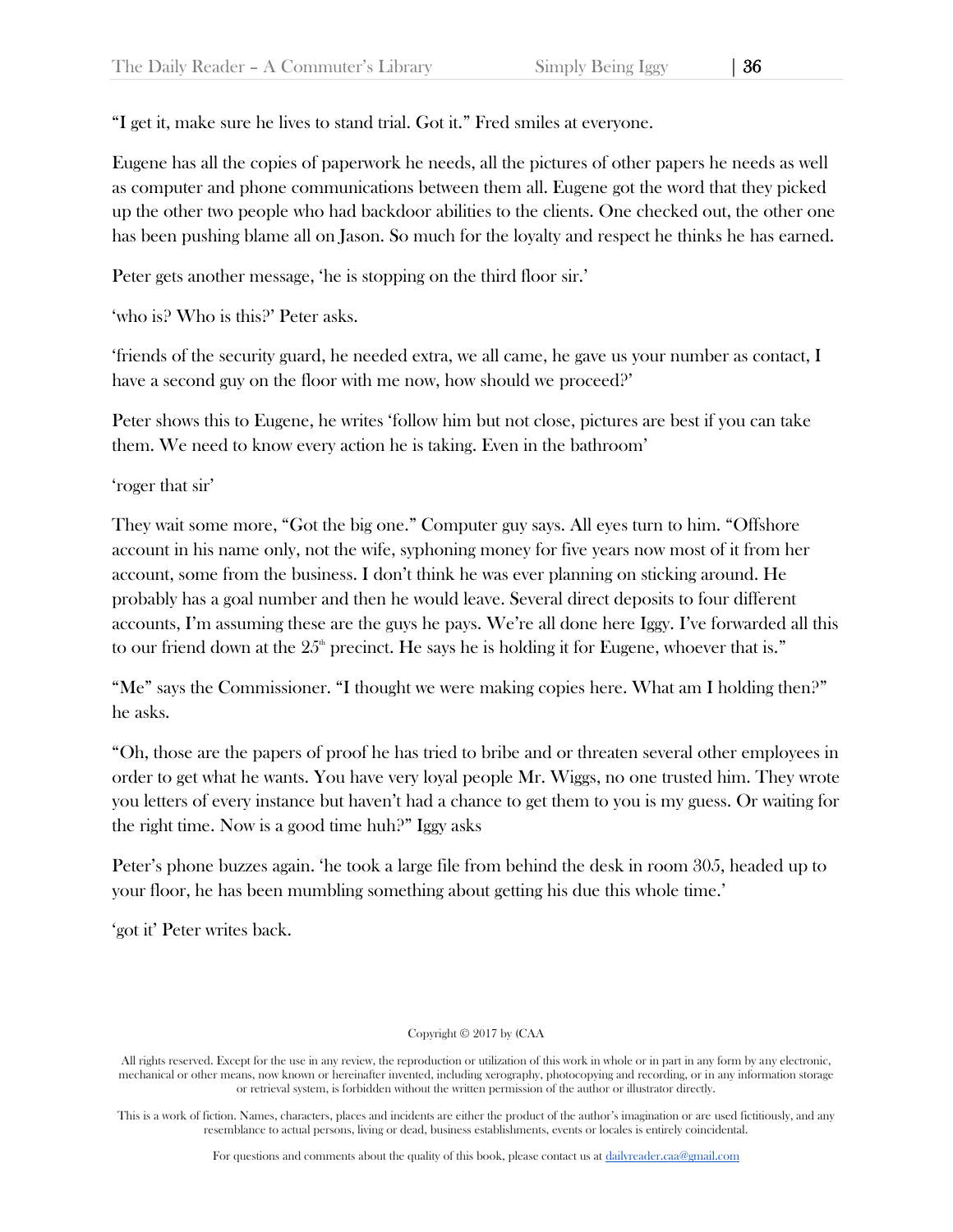Eugene looks to Peter, "He obviously has a folder he has been working on in his desk. But his secretary hates him so I'm sure it is not as accurate as he'd like. In fact, she may have even forged a few numbers to make him think he has more than he has. Remind me Trace to give her a raise."

Trace smiles, but points to the stairway door, Jason has come through. They are watching him from behind the glass wall, one way visibility, in Peter's office. No one moves. No one says a word. Peter's partner nods and Peter does too. He gives word to turn on all the electricity as they see Jason take a box out of one of the desk drawers of his accomplices. One by one they file out of Peter's office.

"Put it down Jason." Trace says.

Jason looks up and sees the whole group, he turns around and sees not one but four security guards surrounding him.

"the gun is gone" Trace says again, he had given it to Eugene himself. "Who were you going to use it on Jason? Yourself? Your wife? My guess is no one. You were too chicken to even kill my sister. We have the guy who did it. He is at the police station now. Giving over a story of deceit, lies and bribery. One for the books I'm told." Trace says calmly.

"You had her injected with food dye didn't you? The kind you knew she was deathly allergic to. What for? The corner office that was never going to be yours? Or did she find you out. You left so many clues here it didn't take long to figure out it all ties back to you. As per your usual Jason, sloppy work, very sloppy work. Now hand over the cashier's check you got from the bank this morning from Prissy's account. You can't take it with you where you're going." Trace is standing close to Jason now with his hand out, all he wants is the check. He may not like his sister but she is too innocent to understand what kind of person she married. She doesn't deserve to be broke because of him.

"Found it!" a female voice says behind the group. Everyone looks to Elizabeth. "The handwritten note, I'm assuming from him. The one that reads, and I quote, 'you have nothing on me bitch and the next time you threaten me I'll kill you. Simple as that' Now, on the other side there is a typed note from Cassandra;

## Dear Jason,

It is too bad we are related but I never liked you any way. I've found your offshore accounts and have ordered all monies returned to the company. That much I did for you. But if you ever try to steal from us again, I will personally have you fired from both the company and the family.

Copyright © 2017 by (CAA

All rights reserved. Except for the use in any review, the reproduction or utilization of this work in whole or in part in any form by any electronic, mechanical or other means, now known or hereinafter invented, including xerography, photocopying and recording, or in any information storage or retrieval system, is forbidden without the written permission of the author or illustrator directly.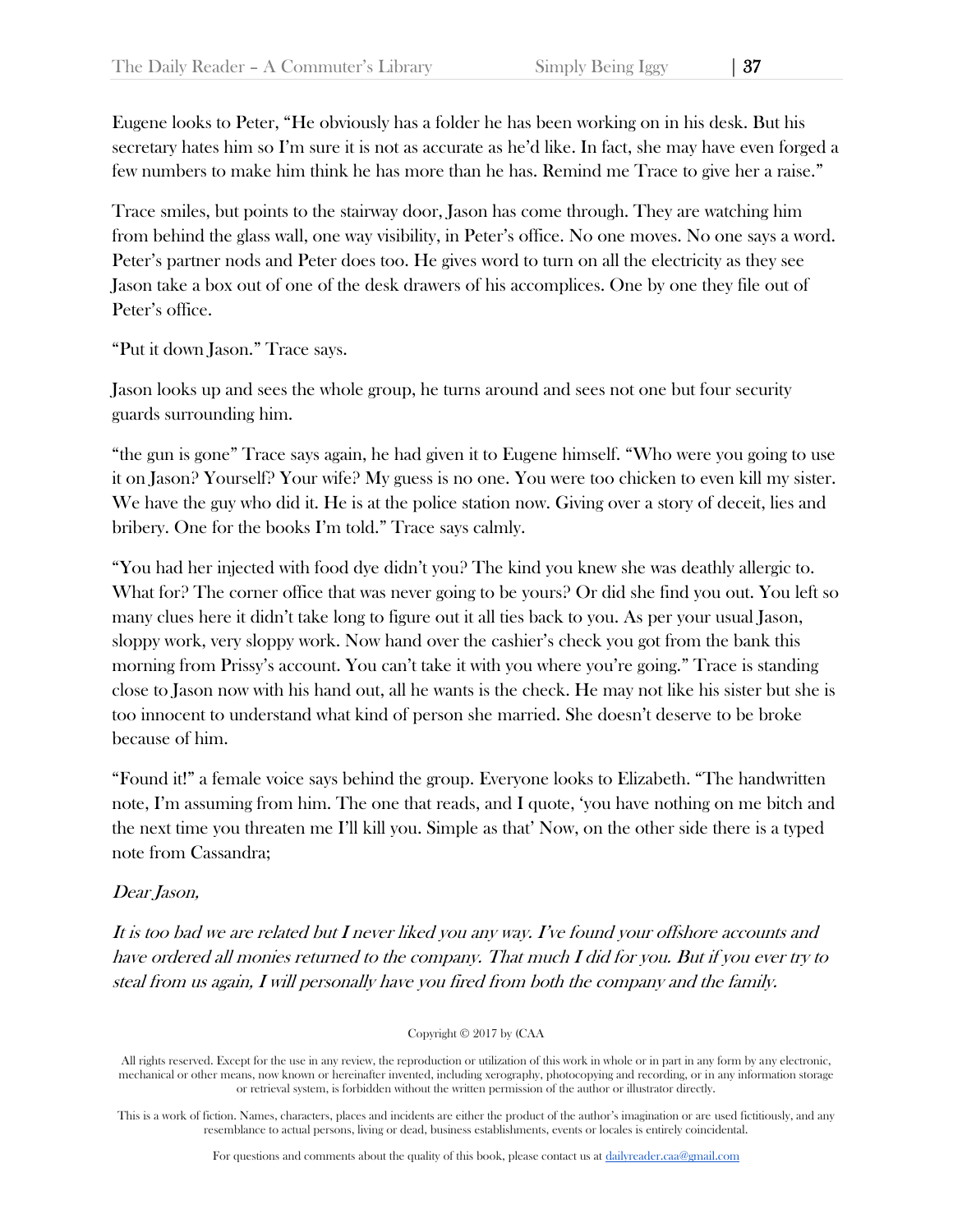Oh, and yes it is legal for me to get the money back considering you are not an authorized user to be able to do what you did with company money. A few bank workers were fired because of you and your inflated sense of self. The ones who believed you were given permission to do the transfers. Did you really think we wouldn't notice?

You're dumber than I thought. Watch your back Jason, because if you don't I will be. Your every move is being monitored now.

Sincerely,

Cassandra

Director of Financial Affairs. (a title you will never have)

I swear she wrote that last part, its all right here in her trash can. So, the way I see it boys, game, set, match." Elizabeth smiles.

 $\sim\sim\sim$ 

With Jason in jail, Peter sends a friend of his over to his ex-wife's house to sit down with the two of them as their lawyer and financial planner to make sure they understand what they have and don't have. He has also been instructed to tell them about Jason and what he did. He had him put them on an allowance to help them learn how to spend and save.

All their money is there but they are being given limited access for their own good. Both women agree. "Peter told me to tell you that should you need anything extra you are to call me. If there is ever an emergency, you can call me too. Not him. He has changed his number and so has Trace. We have also arrested the man who has been leaking all the information about the family to the press. No one will know about Jason being in jail, unless you tell them or some other leak is there.

Oh, and one more thing. As a parting gift, Peter has agreed to pay for a driver for you and cleaning staff once a week. The driver's number is here, you are to call 15 minutes or more before you need him. He knows you don't drive, I'd take this gift if I were you. Most men would give you much less." He stands to leave.

Mrs. Wiggs stands with him, she puts out her hand. "I believe we can work with this. I will send the driver my weekly schedule. It doesn't change much. Tell Peter thank you and if you see Trace, tell him a part of me will always love him."

He shakes her hand. "Will do."

Copyright © 2017 by (CAA

All rights reserved. Except for the use in any review, the reproduction or utilization of this work in whole or in part in any form by any electronic, mechanical or other means, now known or hereinafter invented, including xerography, photocopying and recording, or in any information storage or retrieval system, is forbidden without the written permission of the author or illustrator directly.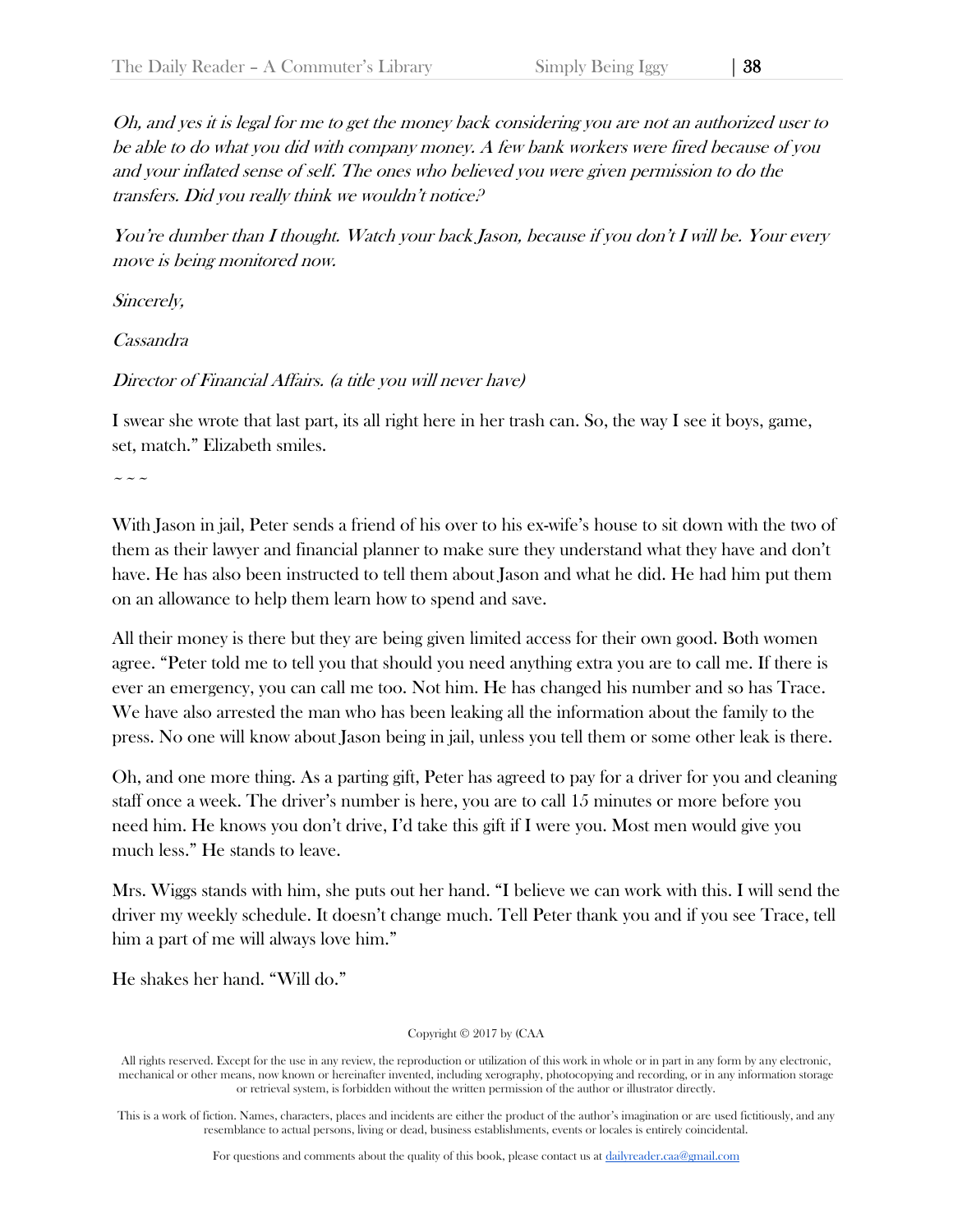He walks out and takes a deep breath. "Damn, I thought my family was messed up." He says as he walks to his car.

 $\sim$   $\sim$   $\sim$ 

It has been a month to the day Iggy and his team solved the mystery with Mr. Wiggs' business which also solved who killed his daughter. Iggy and his girls are joining Peter and Trace for dinner tonight at a very fancy restaurant. "Now you two behave ok. I don't know what kind of food they have but you can have any dessert you want if you at least try and eat something." Iggy says.

"What about you Daddy, you don't like fancy food either." His oldest says.

"I know but we can't let them know.  $\chi$ Re asks, they nod. "Mr. Wiggs is expecting us." He says as they walk in.

"Right this way." A man says to them and leads them to a private room, not part of the regular restaurant.

"Ah, you're here. I'm so glad you could come. This is my son Trace and you are?" Mr. Wiggs asks the girls.

"Hungry." The younger one says by accident, she puts her hand on her mouth and with her eyes says she is sorry to her father.

"Me too. Come sit down. I had them make my favorites. Fish cakes with mac and cheese and my all-time favorite a simple Caesar salad." Mr. Wiggs says as he shows them the table of food waiting for them.

"MMM, I love those too." The young girl says. "I'm Bea and this is my big sister Charlie" she says.

Trace looks to his father and he nods, then Trace leaves the room for a moment and brings back in a woman who looks to be older than anyone in the room. Peter looks at the girls, "This is  $m\bar{v}$ big sister Charlie, and she owns this place. Charlie, meet Bea and her big sister Charlie." He says facing his sister.

Charlie smiles at Peter, gives him a kiss on the cheek and then she says, "What is your favorite dessert?"

The girls look to Iggy and he nods, "We both love simple chocolate chip cookies."

"Ok, finish up and when you're done you can come in the back and help me make them. Yes?" she looks to their father.

Copyright © 2017 by (CAA

All rights reserved. Except for the use in any review, the reproduction or utilization of this work in whole or in part in any form by any electronic, mechanical or other means, now known or hereinafter invented, including xerography, photocopying and recording, or in any information storage or retrieval system, is forbidden without the written permission of the author or illustrator directly.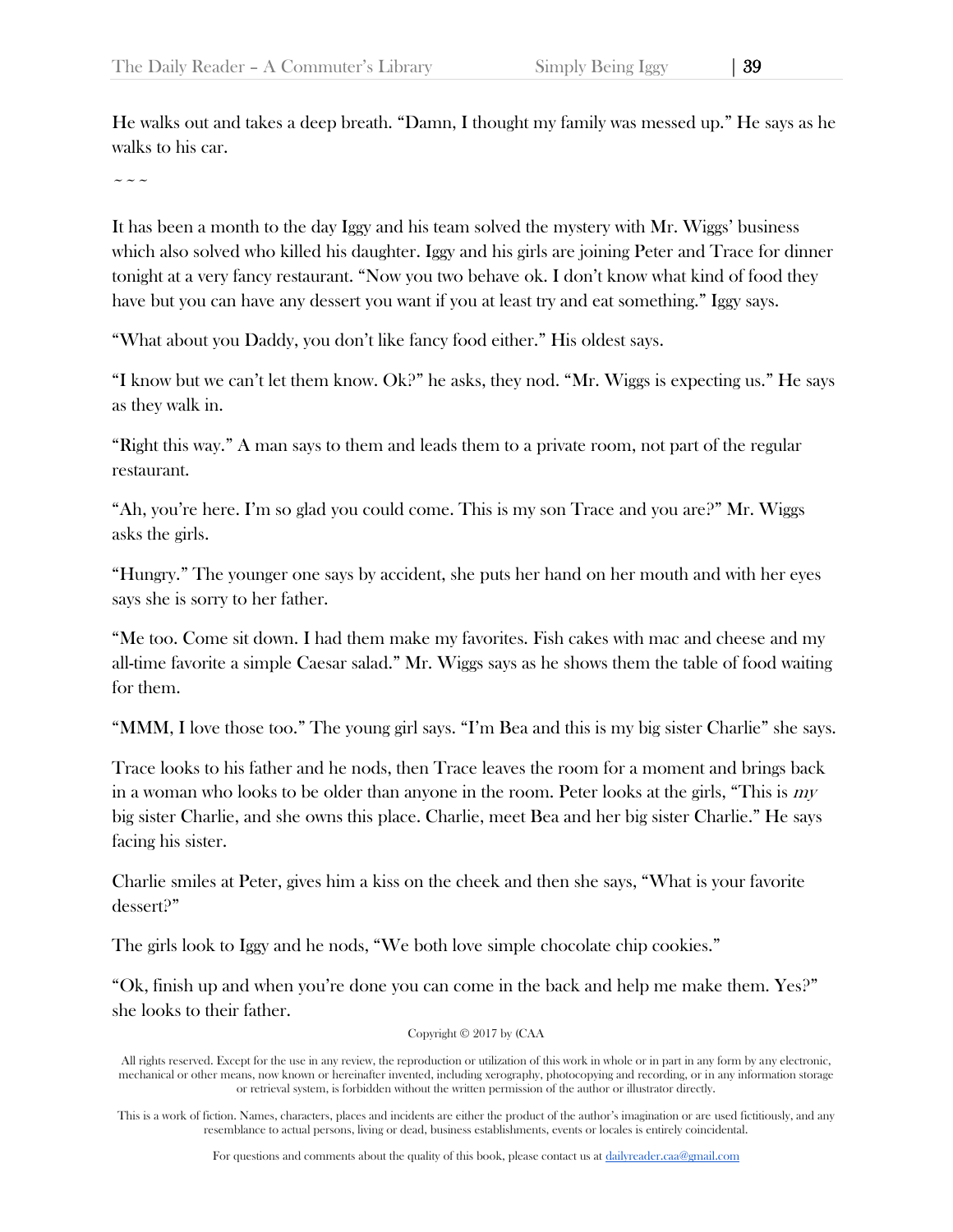"I always give her a heads up before coming, she knows I won't eat her fancy food so she makes mine special. Trace and I love her food, but only the kind she makes at home.

"To new friends." Peter toasts with his water.

"To new friends." Iggy says.

"We decided on a simple memorial for Cassandra. Her mother has finally come around to being human again I've been told. She is missing her, they were actually close once. Her lawyer contacted me and I agreed to do this. We'd like you to be there." Peter says.

"We'd love to come." Iggy says.

"Oh good, mac and cheese." A voice from behind says.

Trace looks over everyone. "Good to see you again Fred. Come in, this must be your wife. Please join us and who is this young man?" he asks.

"My name is Charlie." The little boy says.

The laughter in the room becomes contagious. When the children finish eating Trace takes them to the kitchen to bake cookies with his aunt. When he comes back in the room, it is a lot more serious.

"What I miss? He asks.

Iggy looks around the room, "While we hate the way we all met, I think we are all happy that we did. While your version of simple and mine may be different, there is no reason why we can't enjoy simple pleasures together once in a while. Even if it is a walk in the park." He looks at Peter.

"Yes, a perfect place for a memorial. She loved the park. Fred, is there a park in the area that needs new equipment? We can do that for her. Have the memorial there and honor her at the same time. Help children. Yes?" Peter looks to Trace.

"As always, a great idea Dad."

 $\sim$   $\sim$   $\sim$ 

## Copyright © 2017 by (CAA

All rights reserved. Except for the use in any review, the reproduction or utilization of this work in whole or in part in any form by any electronic, mechanical or other means, now known or hereinafter invented, including xerography, photocopying and recording, or in any information storage or retrieval system, is forbidden without the written permission of the author or illustrator directly.